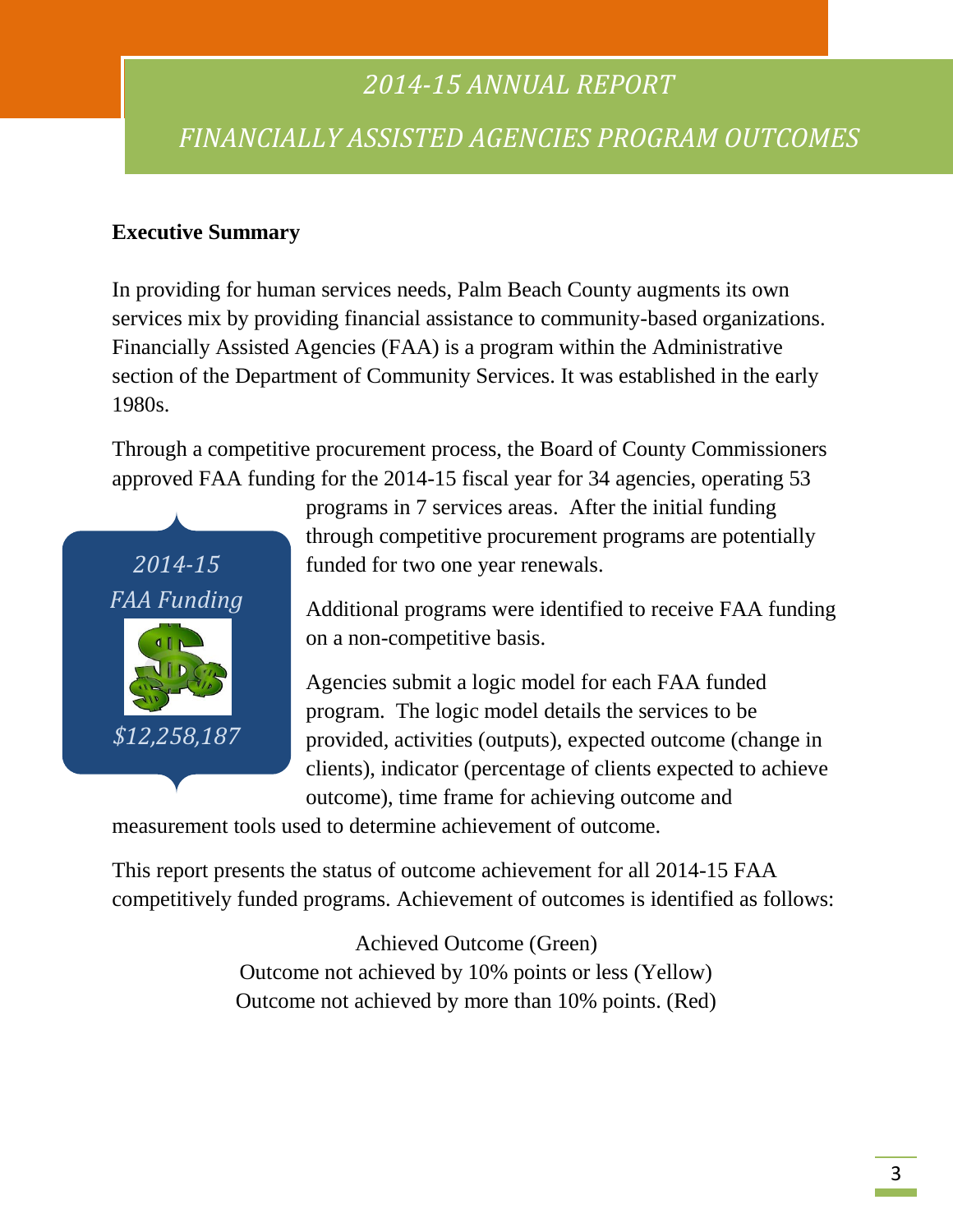# *FAA PROGRAMS SUMMARY*

| <b>AGENCY</b>                                   | <b>SERVICE AREA</b> (# of Programs)       |
|-------------------------------------------------|-------------------------------------------|
| 211 Palm Beach/Treasure Coast                   | Seniors $(1)$                             |
| Adopt-A-Family                                  | Economic Stability (1) Homelessness (2)   |
| Aid to Victims of Domestic Abuse (AVDA)         | Domestic Abuse/Sheltering (1)             |
| Alzheimer's Community Care, Inc.                | Seniors (2)                               |
| ARC of the Glades                               | Special Needs (1)                         |
| <b>ARC</b> of Palm Beach County                 | Special Needs (1)                         |
| <b>Center For Family Services</b>               | Behavioral Health (1) Homelessness (2)    |
| Children's Case Management/Families First       | Economic Stability (1) New/Continuing (1) |
| Children's Home Society                         | Domestic Abuse/Sheltering (1)             |
| Children's Place at Home Safe                   | Domestic Abuse/Sheltering (1)             |
| <b>Coalition for Independent Living Options</b> | Special Needs (1)                         |
| Drug Abuse Foundation                           | Behavioral Health (2)                     |
| Drug Abuse Treatment Association (DATA)         | Behavioral Health (2)                     |
| <b>Easter Seals</b>                             | Special Needs (1)                         |
| Farmworker Coordinating Council of PBC          | Economic Stability (1)                    |
| Father Flanagan's Boys Town                     | Behavioral Health (1)                     |
| For the Children                                | Behavioral Health (1)                     |
| <b>Glades Initiative</b>                        | New/Continuing $(1)$                      |
| <b>Gratitude House</b>                          | <b>Behavioral Health (2)</b>              |
| <b>Gulfstream Goodwill Industries</b>           | Homelessness (1)                          |
| Housing Partnership, Inc.                       | Behavioral Health (1)                     |
| Jeff Industries                                 | Behavioral Health (2)                     |
| Jerome Golden/Oakwood Center                    | Behavioral Health (5)                     |
| Legal Aid Society of PBC                        | Special Needs (1)                         |
| The Lord's Place                                | Homelessness (1)                          |
| <b>Mental Health Association</b>                | Behavioral Health (1)                     |
| <b>Palm Beach habilitation Center</b>           | Special Needs (2)                         |
| <b>Salvation Army</b>                           | Homelessness (1)                          |
| <b>Seagull Industries</b>                       | Special Needs (1)                         |
| Sickle Cell Foundation of PBC                   | New/Continuing (1)                        |
| <b>South County Mental Health</b>               | Behavioral Health (3)                     |
| <b>United Cerebral Palsy</b>                    | Special Needs (1)                         |
| United Way of PBC                               | Economic Stability (1)                    |
| YWCA of PBC                                     | Domestic Abuse/Sheltering (1)             |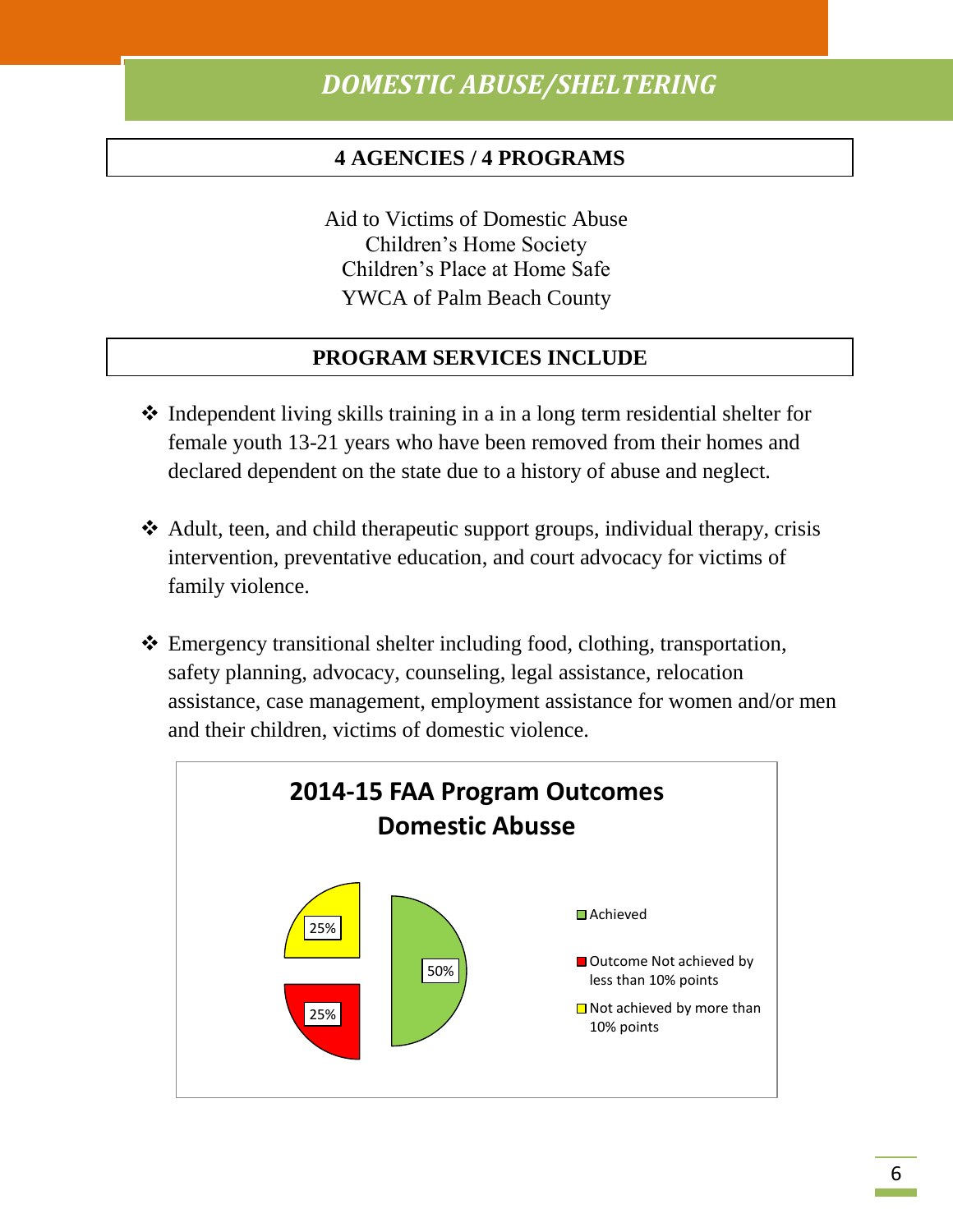## *ECONOMIC STABILITY-POVERTY*

#### **4 AGENCIES / 4 PROGRAMS**

Adopt-A-Family Children's Case Management Organization/Families First Farmworker Coordinating Council of PBC United Way of PBC

- Safe, affordable, supportive housing and intensive case management services, including financial literacy training, and credit repair services, for homeless, formerly homeless and low-income working families, in preparation for sustainable self-sufficiency and first-time home ownership.
- Family-centered case management services to keep families stabilized and housed while addressing the needs of the head of household and the entire family.

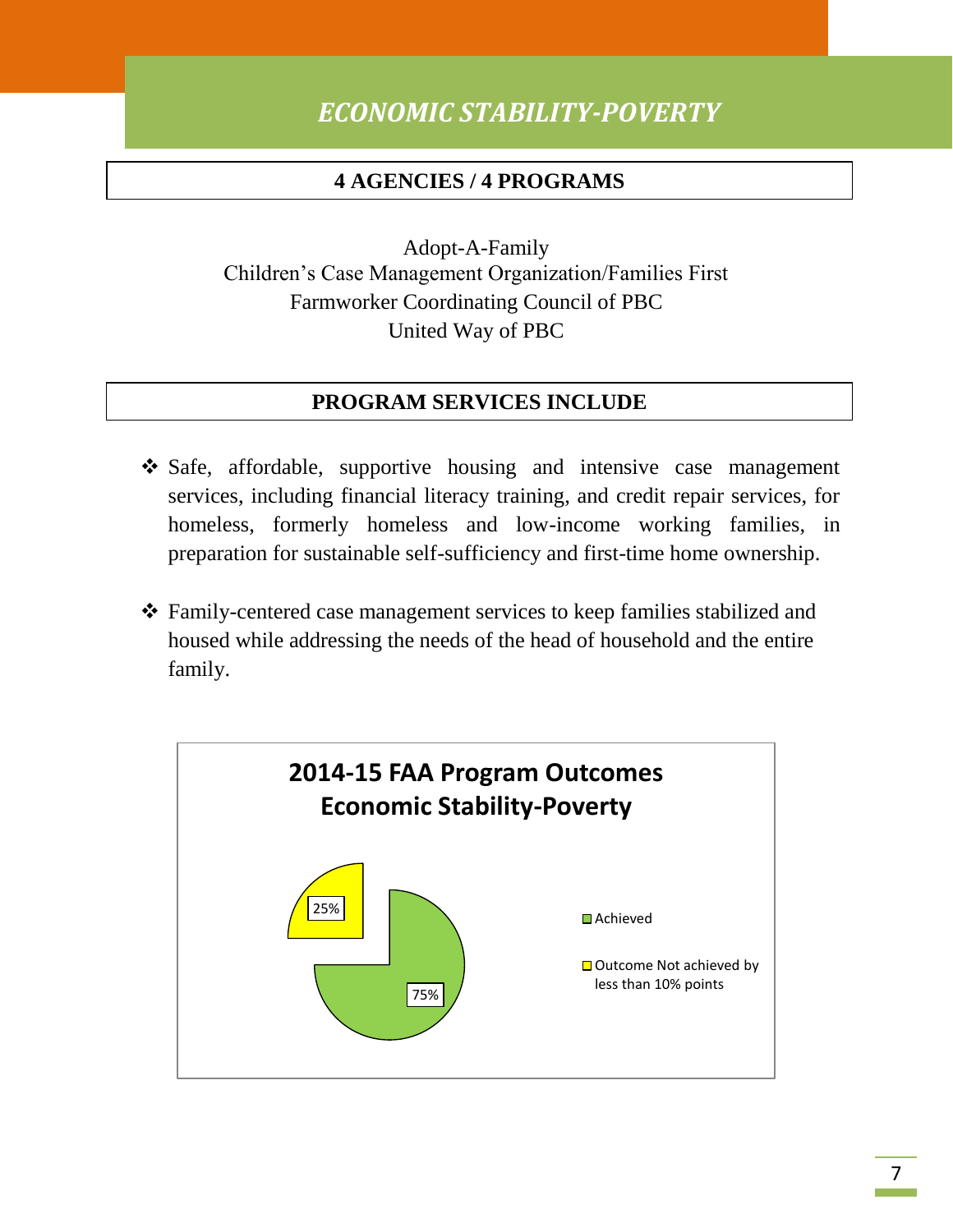## *HOMELESSNESS*

#### **5 AGENCIES / 8 PROGRAMS**

Adopt-A-Family Center for Family Services Children's Home Society Gulfstream Goodwill Industries The Lord's Place The Salvation Army

- Transitional housing and support services for homeless pregnant and parenting mothers, ages 16-21.
- Employment readiness training, job development, placement and followalong services for individuals residing in and receiving services in a homeless residential permanent supportive housing program.
- Individuals who are not Palm Beach County residents receive assistance to return safely home to their support system.

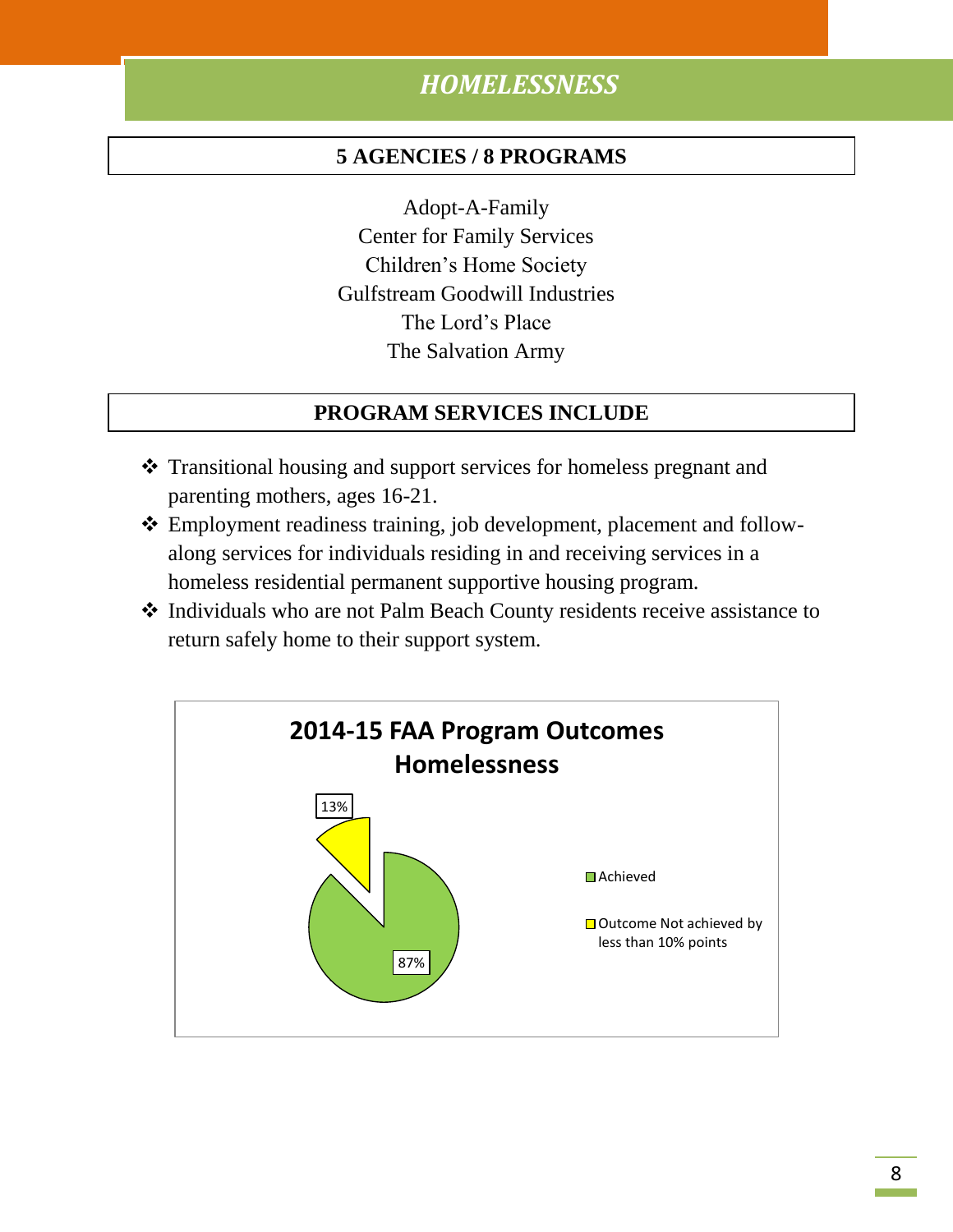### *NEW AND/OR CONTINUING PROGRAMS*

#### **3 AGENCIES / 3 PROGRAMS**

Children's Case Management Org/Families First The Glades Initiative Sickle Cell Foundation

- $\triangle$  Provide kinship care families (children being raised by relative caregivers, especially grandparents) with supportive council in the home and through groups to successfully link with financial, health, legal, educational, employment, housing and related mental health services and resources.
- Provide comprehensive and culturally sensitive outreach, education and case management services to the Haitian community to raise their awareness of the risks associated with sickle cell, help gain access to critical health and social services, and help overcome barriers associated with sickle cell.
- \* Targets both service providers and residents of the Glades communities by investigating service delivery barriers, developing strategies to overcome those obstacles and implementing effective strategies. Some services target providers while other services benefit residents directly.

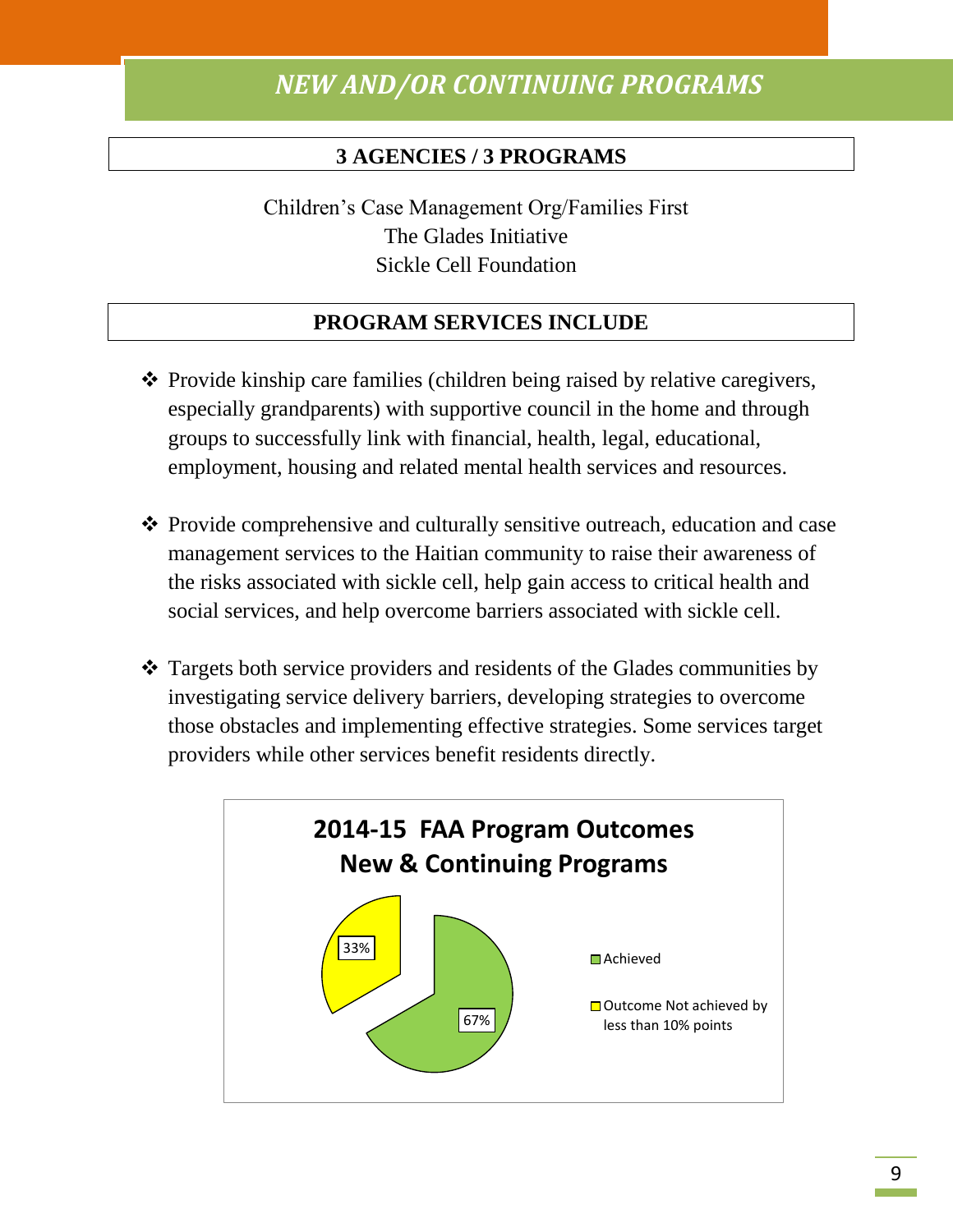## *SENIORS*

#### **2 AGENCIES / 3 PROGRAMS**

211 Palm Beach/Treasure Coast Alzheimer's Community Care, Inc.

- Provides specialized adult day services in a community-based, dementiaspecific service of therapeutic, social, recreational and health activities to Alzheimer's patients.
- Provides assistance to elderly Palm Beach County citizens in resolving or minimizing various social, financial and health issues.

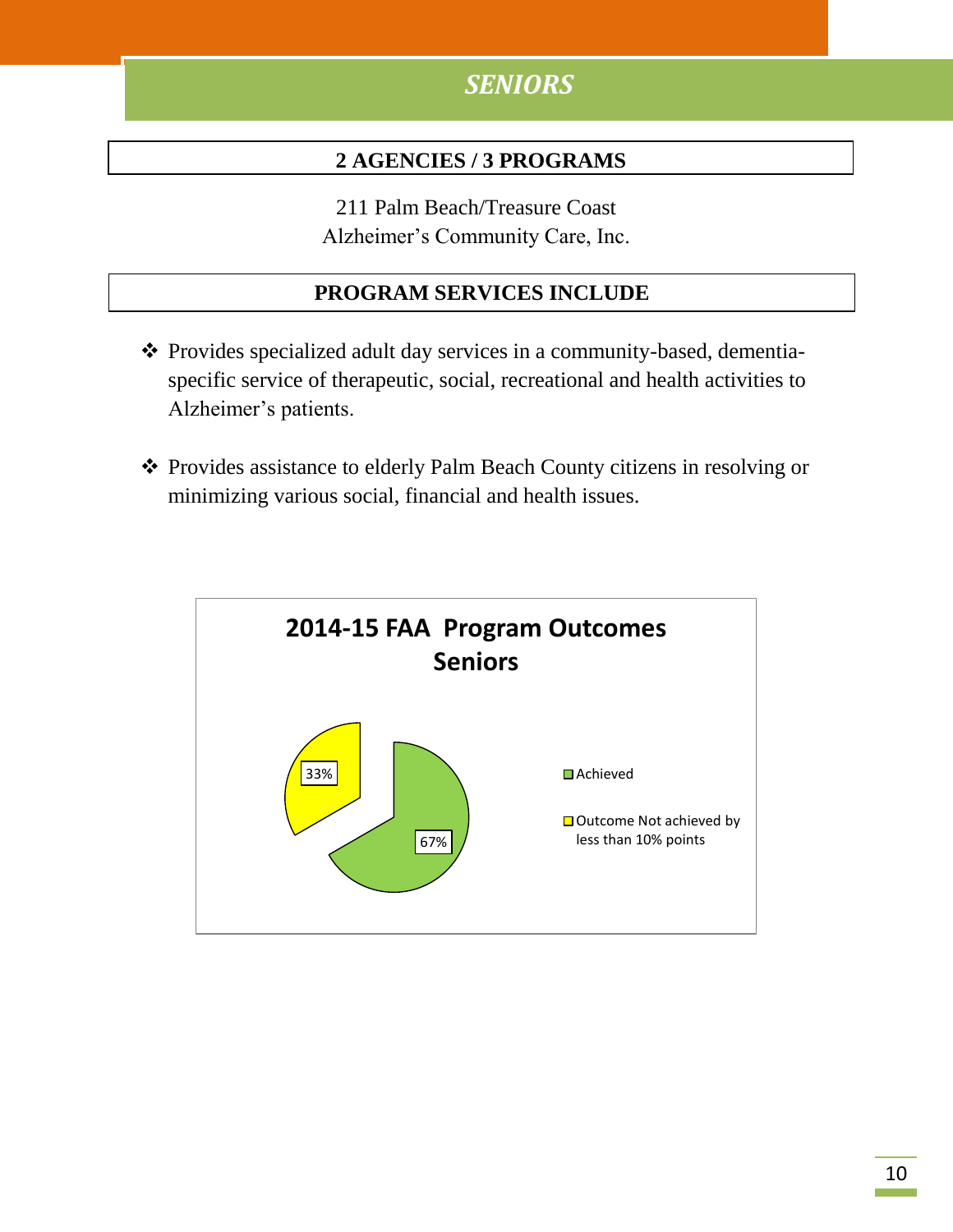## *SPECIAL NEEDS*

#### **8 AGENCIES / 10 PROGRAMS**

ARC of the Glades ARC of PBC Coalition of Independent Living (CILO) Easter Seals

Legal Aid Society of PBC Palm Beach Habilitation Center Seagull Industries for the Disabled, Inc. United Cerebral Palsy

#### **PROGRAM SERVICES INCLUDE**

\* Provides Child development, screening/assessment, therapy/behavioral services, family training/education, coordination of services, family resources, and assistance to families of children ages 0-5 with developmental disabilities/special needs or developmental delays.

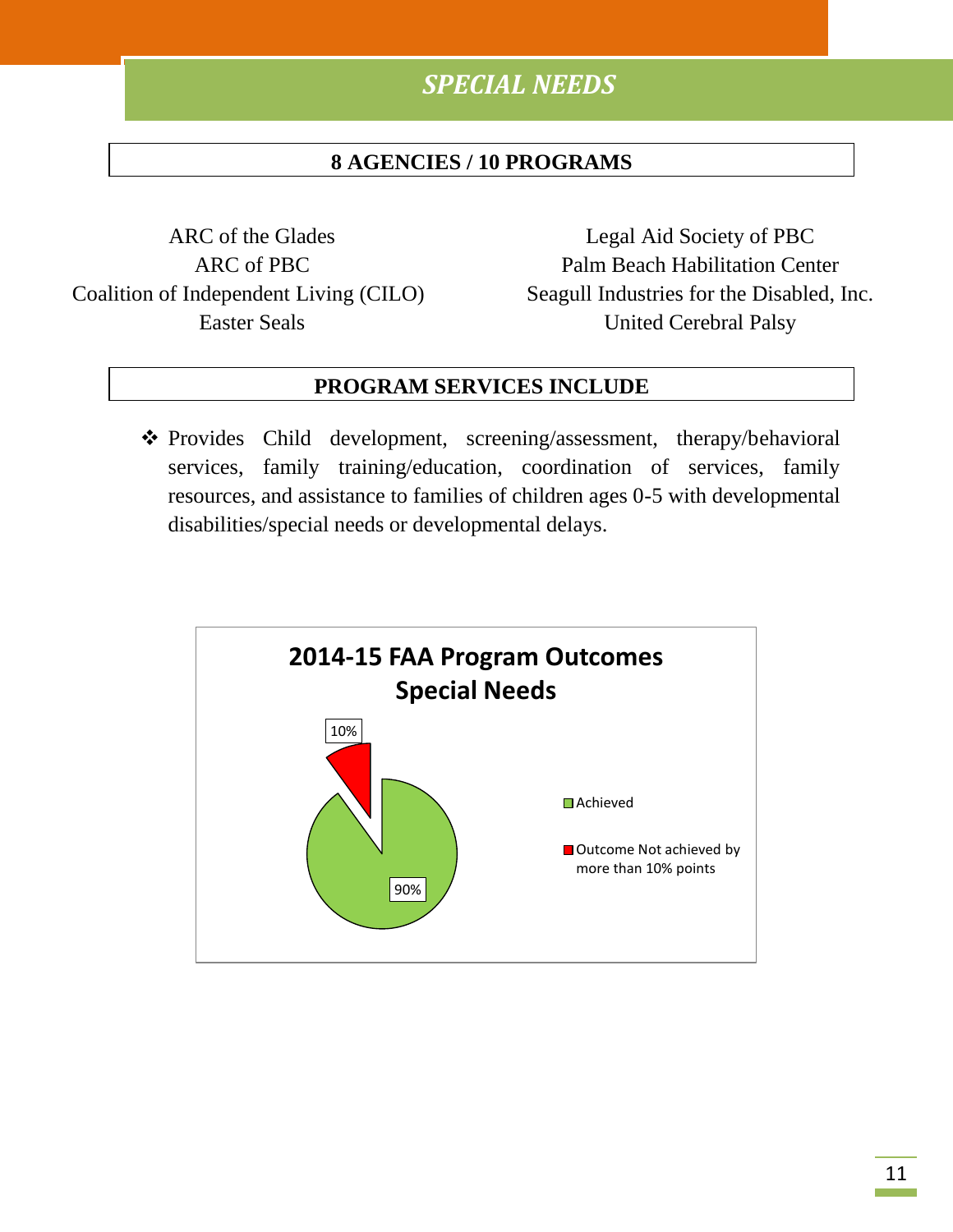| Agency                                   | 211 Palm Beach / Treasure Coast                                                     | <b>YTD Achieved</b>                                                         |
|------------------------------------------|-------------------------------------------------------------------------------------|-----------------------------------------------------------------------------|
| Name:                                    |                                                                                     | (%)                                                                         |
| Program:                                 | <b>Elder Crisis Outreach (ECO)</b>                                                  | 82                                                                          |
|                                          | <b>OUTCOME</b>                                                                      | <b>INDICATOR</b>                                                            |
|                                          | ECO clients will have their crisis situation resolved and/or                        | 75% of 700 ECO clients will have their crisis situation resolved and/or     |
| stabilized.                              |                                                                                     | stabilized.                                                                 |
|                                          |                                                                                     | <b>COMMENTS</b>                                                             |
| No comment                               |                                                                                     |                                                                             |
|                                          |                                                                                     |                                                                             |
| <b>Agency</b>                            |                                                                                     | <b>YTD Achieved</b>                                                         |
| Name:                                    | <b>Adopt-A-Family</b>                                                               | (%)                                                                         |
| <b>Program:</b>                          | <b>Housing Stabilization Program</b>                                                | 90                                                                          |
|                                          |                                                                                     |                                                                             |
|                                          | <b>OUTCOME</b>                                                                      | <b>INDICATOR</b>                                                            |
|                                          | Homeless families, or those at risk for becoming homeless, will                     | 75% of 150 families facing eviction, or at risk of homelessness will remain |
|                                          | become stably housed (stably housed evidenced by current rent                       | stably housed for a minimum of six months.                                  |
|                                          | and utilities with no pending evictions).                                           |                                                                             |
|                                          |                                                                                     | <b>COMMENTS</b>                                                             |
| <b>No comment</b>                        |                                                                                     |                                                                             |
|                                          |                                                                                     |                                                                             |
| Agency                                   |                                                                                     | <b>YTD Achieved</b>                                                         |
| Name:                                    | <b>Adopt-A-Family</b>                                                               | (%)                                                                         |
| <b>Program:</b>                          | <b>Project SAFE</b>                                                                 | 78                                                                          |
|                                          | <b>OUTCOME</b>                                                                      | <b>INDICATOR</b>                                                            |
|                                          | Families in Project SAFE II will pay their rent on time for a                       | 75% of 12 families will demonstrate financial stability as evidenced by     |
|                                          | minimum of three consecutive months.                                                | keeping current with rent payments.                                         |
|                                          |                                                                                     |                                                                             |
|                                          |                                                                                     | <b>COMMENTS</b>                                                             |
| <b>No comment</b>                        |                                                                                     |                                                                             |
|                                          |                                                                                     |                                                                             |
| <mark>Agency</mark>                      | <b>Adopt-A-Family</b>                                                               | <b>YTD Achieved</b>                                                         |
| Name:                                    |                                                                                     | (%)                                                                         |
| <b>Program:</b>                          | <b>Service Enriched Housing</b>                                                     | <u>69</u>                                                                   |
|                                          | <b>OUTCOME</b>                                                                      | <b>INDICATOR</b>                                                            |
|                                          | Low income families will deposit money into an escrow savings                       | 70% of 25 families earning less than 200% of the Federal Poverty Level, or  |
|                                          | account each month to prepare for self sufficiency and/or home                      | 18 residents will deposit a minimum of \$150 into their escrow savings      |
| ownership.                               |                                                                                     | account each quarter to prepare for self-sufficiency and/or home            |
|                                          |                                                                                     | ownership.                                                                  |
|                                          |                                                                                     | <b>COMMENTS</b>                                                             |
| Historical achievement for this outcome: |                                                                                     |                                                                             |
| 2011-12: 86%                             |                                                                                     |                                                                             |
|                                          | 2012-13: 91% (Based on indicator of ___<br>clients will deposit a minimum of \$100) |                                                                             |
|                                          | 2013-14: 75% (Based on indicator of _<br>clents will deposit a minimum of \$100)    |                                                                             |
|                                          |                                                                                     |                                                                             |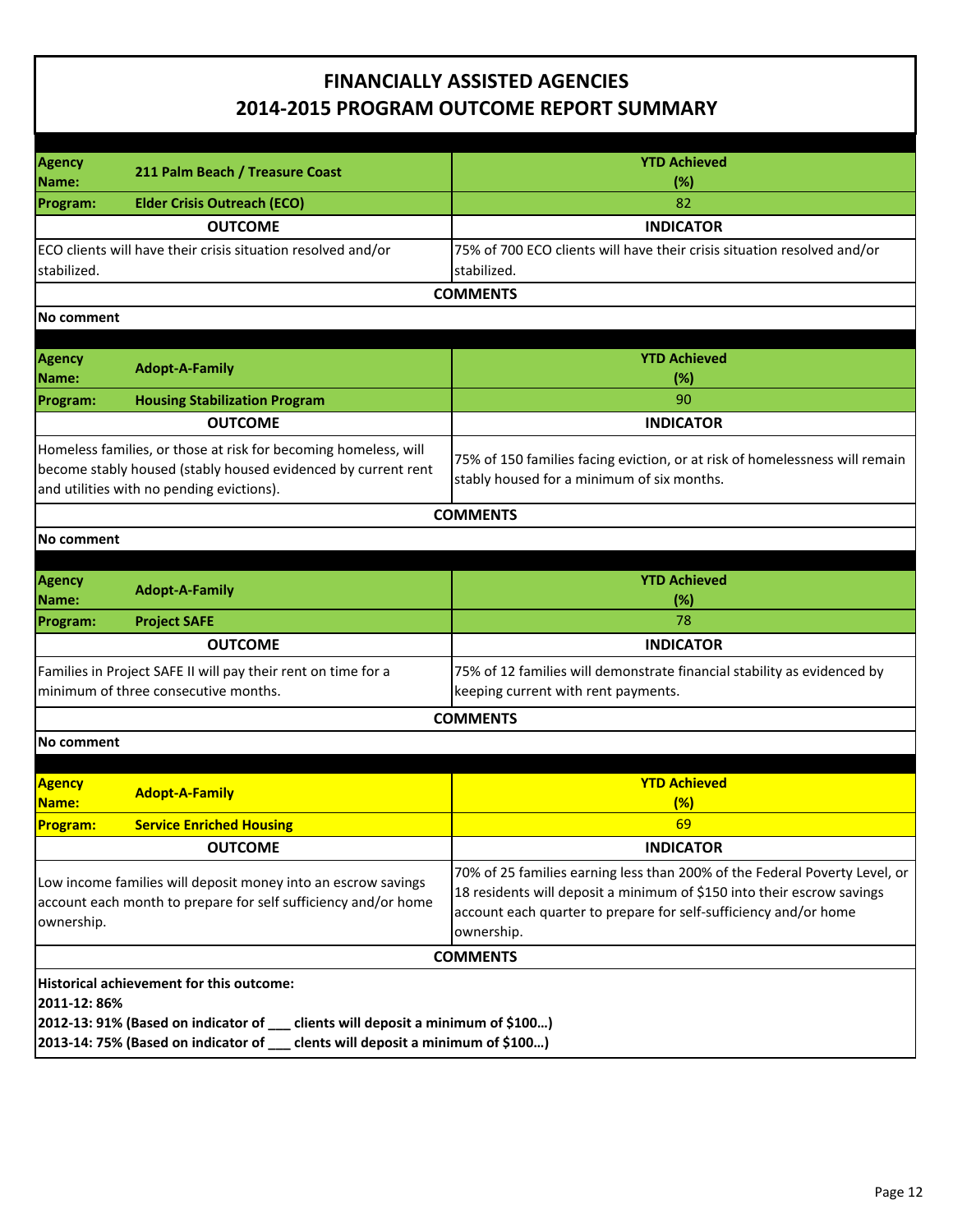| Agency<br>Name:                                                                                                                                                                                                       | Aid to Victims of Domestic Abuse (AVDA)                                                                                                | <b>YTD Achieved</b><br>$(\%)$                                                                                                                      |  |
|-----------------------------------------------------------------------------------------------------------------------------------------------------------------------------------------------------------------------|----------------------------------------------------------------------------------------------------------------------------------------|----------------------------------------------------------------------------------------------------------------------------------------------------|--|
| Program:                                                                                                                                                                                                              | <b>CASA VESGO</b>                                                                                                                      | 97                                                                                                                                                 |  |
|                                                                                                                                                                                                                       | <b>OUTCOME</b>                                                                                                                         | <b>INDICATOR</b>                                                                                                                                   |  |
| conditions.                                                                                                                                                                                                           | Victims of domestic abuse/violence will have access to shelter and<br>basic needs services exiting the program to violence free living | 80% of 90 shelter residents exit the program to violence free living<br>conditions.                                                                |  |
|                                                                                                                                                                                                                       |                                                                                                                                        | <b>COMMENTS</b>                                                                                                                                    |  |
| No comment                                                                                                                                                                                                            |                                                                                                                                        |                                                                                                                                                    |  |
| <b>Agency</b><br>Name:                                                                                                                                                                                                | <b>Alzheimer's Community Care, Inc.</b>                                                                                                | <b>YTD Achieved</b><br>$(\%)$                                                                                                                      |  |
| <b>Program:</b>                                                                                                                                                                                                       | <b>Family Nurse Consultant</b>                                                                                                         | 89                                                                                                                                                 |  |
|                                                                                                                                                                                                                       | <b>OUTCOME</b>                                                                                                                         | <b>INDICATOR</b>                                                                                                                                   |  |
|                                                                                                                                                                                                                       | Caregivers continue providing care for their loved ones at home.                                                                       | 80% of 125 caregivers will be reassessed as being likely to continue<br>providing care at home.                                                    |  |
|                                                                                                                                                                                                                       |                                                                                                                                        | <b>COMMENTS</b>                                                                                                                                    |  |
| No comment                                                                                                                                                                                                            |                                                                                                                                        |                                                                                                                                                    |  |
|                                                                                                                                                                                                                       |                                                                                                                                        |                                                                                                                                                    |  |
| Agency<br>Name:                                                                                                                                                                                                       | <b>Alzheimer's Community Care, Inc.</b>                                                                                                | <b>YTD Achieved</b><br>(%)                                                                                                                         |  |
| <b>Program:</b>                                                                                                                                                                                                       | <b>Specialized Alzheimer's Day Care</b>                                                                                                | 84                                                                                                                                                 |  |
|                                                                                                                                                                                                                       | <b>OUTCOME</b>                                                                                                                         | <b>INDICATOR</b>                                                                                                                                   |  |
|                                                                                                                                                                                                                       | Patients remain in the community.                                                                                                      | 85% of 95 clients who exit the program, will exit for reasons other than<br>nursing home placement- maintaining the patients within the community. |  |
|                                                                                                                                                                                                                       |                                                                                                                                        | <b>COMMENTS</b>                                                                                                                                    |  |
| Historical achievement for this outcome:<br>2011-12: 88% (Based on indicator of 70% of 144 clients)<br>2012-13: 88% (Based indicator of on 70% Of 149 clients)<br>2013-14: 86% (Based on indicator 85% of 90 clients) |                                                                                                                                        |                                                                                                                                                    |  |
| <b>Agency</b><br>Name:                                                                                                                                                                                                | The ARC of the Glades, Inc.                                                                                                            | <b>YTD Achieved</b><br>(%)                                                                                                                         |  |
| Program:                                                                                                                                                                                                              | <b>Adult Developmental Services System of Care</b>                                                                                     | 82                                                                                                                                                 |  |
|                                                                                                                                                                                                                       | <b>OUTCOME</b>                                                                                                                         | <b>INDICATOR</b>                                                                                                                                   |  |
| Clients with developmental disabilities will increase<br>independence.                                                                                                                                                |                                                                                                                                        | 82% of 34 clients achieve at least one short term objective, thereby<br>making progress towards greater independence.                              |  |
|                                                                                                                                                                                                                       | <b>COMMENTS</b>                                                                                                                        |                                                                                                                                                    |  |
| No comment                                                                                                                                                                                                            |                                                                                                                                        |                                                                                                                                                    |  |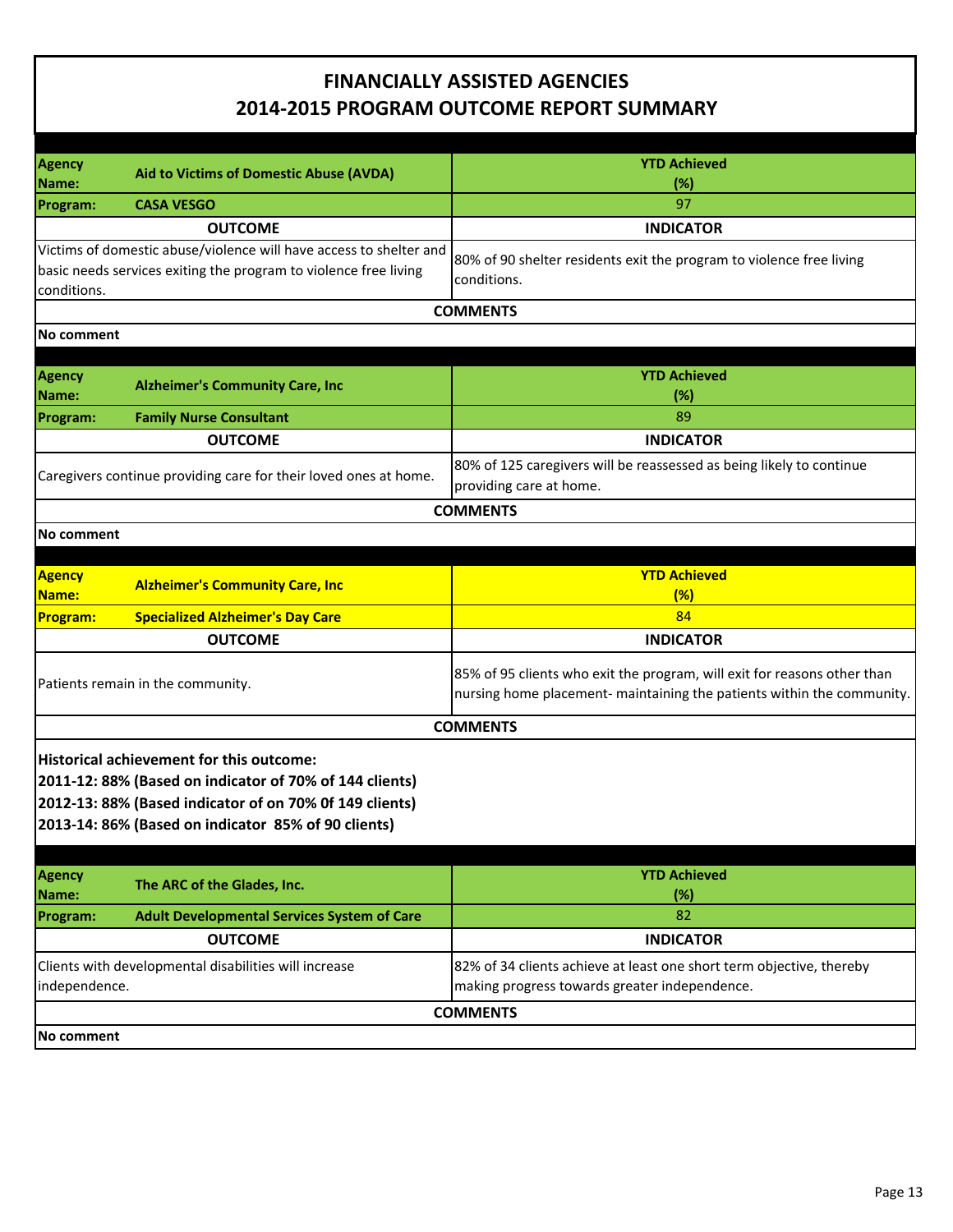| <b>Agency</b>                                                       |                                                                  | <b>YTD Achieved</b>                                                                                     |
|---------------------------------------------------------------------|------------------------------------------------------------------|---------------------------------------------------------------------------------------------------------|
| Name:                                                               | The ARC of Palm Beach County                                     | (%)                                                                                                     |
| <b>Program:</b>                                                     | <b>The ARC's Residential Program</b>                             | 90                                                                                                      |
|                                                                     | <b>OUTCOME</b>                                                   | <b>INDICATOR</b>                                                                                        |
|                                                                     | Adults with developmental disabilities will improve their        | 90% of 31 clients will achieve at least one goal on their Individual                                    |
|                                                                     | vocational and/or social skill level.                            | Implementation Plan during the program year.                                                            |
|                                                                     |                                                                  | <b>COMMENTS</b>                                                                                         |
| <b>No comment</b>                                                   |                                                                  |                                                                                                         |
|                                                                     |                                                                  |                                                                                                         |
| <b>Agency</b>                                                       | The Center for Family Services of Palm Beach                     | <b>YTD Achieved</b>                                                                                     |
| Name:                                                               | County                                                           | (%)                                                                                                     |
| <b>Program:</b>                                                     | <b>Pat Reeves Village</b>                                        | 78                                                                                                      |
|                                                                     | <b>OUTCOME</b>                                                   | <b>INDICATOR</b>                                                                                        |
|                                                                     | Homeless families with dependent children will have a safe,      | 70% of 76 homeless families will enter stable housing within 90 days from                               |
| temporary shelter.                                                  |                                                                  | admission to interim shelter.                                                                           |
|                                                                     |                                                                  | <b>COMMENTS</b>                                                                                         |
| No comment                                                          |                                                                  |                                                                                                         |
|                                                                     |                                                                  |                                                                                                         |
| Agency                                                              | The Center for Family Services of Palm Beach                     | <b>YTD Achieved</b>                                                                                     |
| Name:                                                               | <b>County</b>                                                    | (%)                                                                                                     |
| <b>Program:</b>                                                     | <b>Project RENEW</b>                                             | 96                                                                                                      |
|                                                                     | <b>OUTCOME</b>                                                   | <b>INDICATOR</b>                                                                                        |
|                                                                     | Children and families will learn strategies to reduce behavioral | 75% of 123 clients who attend 4 or more sessions will report                                            |
| health challenges.                                                  |                                                                  | improvement in their behavioral health.                                                                 |
|                                                                     |                                                                  | <b>COMMENTS</b>                                                                                         |
| No comment                                                          |                                                                  |                                                                                                         |
|                                                                     |                                                                  |                                                                                                         |
| <b>Agency</b><br>Name:                                              | The Center for Family Services of Palm Beach<br>County           | <b>YTD Achieved</b><br>(%)                                                                              |
| <b>Program:</b>                                                     | <b>Traveler's Aid</b>                                            | 100                                                                                                     |
|                                                                     | <b>OUTCOME</b>                                                   | <b>INDICATOR</b>                                                                                        |
|                                                                     |                                                                  |                                                                                                         |
| Clients will receive assistance in the form of a Greyhound Bus Pass |                                                                  | 100% of 208 clients will receive a Greyhound Bus Pass to return safely<br>home to their support system. |
|                                                                     | to return to their support system.                               |                                                                                                         |
|                                                                     |                                                                  | <b>COMMENTS</b>                                                                                         |
| No comment                                                          |                                                                  |                                                                                                         |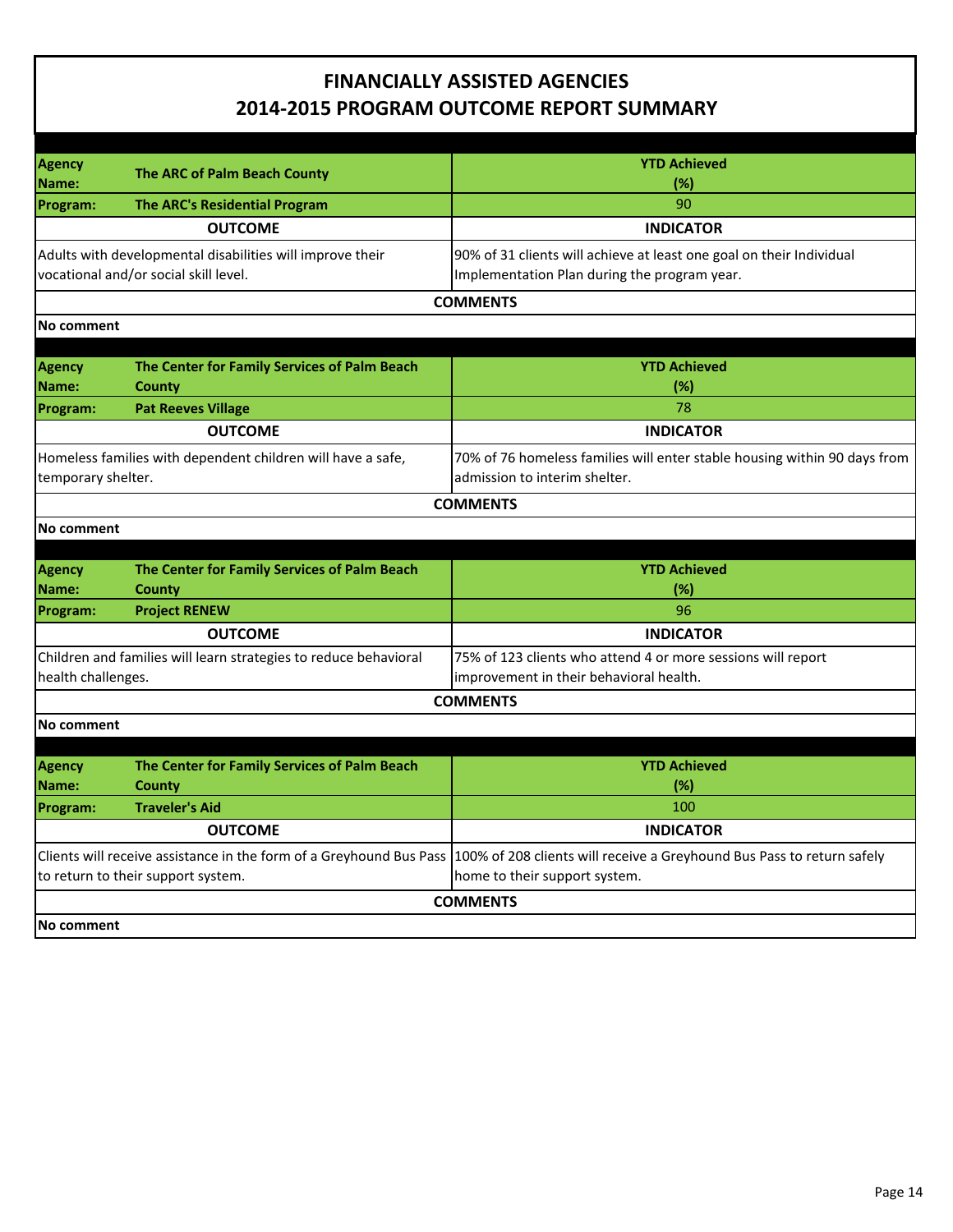| <b>Agency</b><br>Name:                                                                        | <b>Children's Case Management Organization /</b><br><b>Families First</b> | <b>YTD Achieved</b><br>(%)                                                                                                                                                                                                       |
|-----------------------------------------------------------------------------------------------|---------------------------------------------------------------------------|----------------------------------------------------------------------------------------------------------------------------------------------------------------------------------------------------------------------------------|
| Program:                                                                                      | <b>Kin Support</b>                                                        | 96                                                                                                                                                                                                                               |
|                                                                                               | <b>OUTCOME</b>                                                            | <b>INDICATOR</b>                                                                                                                                                                                                                 |
|                                                                                               |                                                                           | 84% of 50 kinship families will remain stable and intact (not                                                                                                                                                                    |
|                                                                                               | Reduce the number of children placed in State custody.                    | removed/placed in foster care) during the contract year.                                                                                                                                                                         |
|                                                                                               |                                                                           | <b>COMMENTS</b>                                                                                                                                                                                                                  |
| No comment                                                                                    |                                                                           |                                                                                                                                                                                                                                  |
|                                                                                               |                                                                           |                                                                                                                                                                                                                                  |
| <b>Agency</b>                                                                                 | <b>Children's Case Management Organization /</b>                          | <b>YTD Achieved</b>                                                                                                                                                                                                              |
| Name:                                                                                         | <b>Families First</b>                                                     | (%)                                                                                                                                                                                                                              |
| Program:                                                                                      | <b>Project Connect Collaborative</b>                                      | 85                                                                                                                                                                                                                               |
|                                                                                               | <b>OUTCOME</b>                                                            | <b>INDICATOR</b>                                                                                                                                                                                                                 |
|                                                                                               | Families will maintain permanent housing.                                 | 80% of 20 families will maintain permanent housing.                                                                                                                                                                              |
|                                                                                               |                                                                           | <b>COMMENTS</b>                                                                                                                                                                                                                  |
| No comment                                                                                    |                                                                           |                                                                                                                                                                                                                                  |
|                                                                                               |                                                                           |                                                                                                                                                                                                                                  |
| <b>Agency</b>                                                                                 | <b>Children's Home Society, South Coastal Division</b>                    | <b>YTD Achieved</b>                                                                                                                                                                                                              |
| Name:                                                                                         |                                                                           | (%)                                                                                                                                                                                                                              |
| <b>Program:</b>                                                                               | <b>Nelle Smith Residence for Girls</b>                                    | 85                                                                                                                                                                                                                               |
|                                                                                               | <b>OUTCOME</b>                                                            | <b>INDICATOR</b>                                                                                                                                                                                                                 |
| Youth in Nelle Smith three months or longer, will improve their<br>independent living skills. |                                                                           | 80% of 20 youth, in Nelle Smith three months or longer, will improve their<br>independent living skills, as measured by scores on the Ansell-Casey Life<br>Skills Assessment, and will maintain or continue to improve scores on |
|                                                                                               |                                                                           | subsequent assessments.                                                                                                                                                                                                          |
|                                                                                               |                                                                           | <b>COMMENTS</b>                                                                                                                                                                                                                  |
| No comment                                                                                    |                                                                           |                                                                                                                                                                                                                                  |
|                                                                                               |                                                                           |                                                                                                                                                                                                                                  |
| <b>Agency</b>                                                                                 | <b>Children's Home Society, South Coastal Division</b>                    | <b>YTD Achieved</b>                                                                                                                                                                                                              |
| Name:                                                                                         |                                                                           | (%)                                                                                                                                                                                                                              |
| Program:                                                                                      | <b>Transitions Home</b>                                                   | 93                                                                                                                                                                                                                               |
|                                                                                               | <b>OUTCOME</b>                                                            | <b>INDICATOR</b>                                                                                                                                                                                                                 |
|                                                                                               |                                                                           | 80% of 14 teens, in the program at least three months, will improve their                                                                                                                                                        |
| Teen parents in the program at least three months, will improve<br>their basic living skills. |                                                                           | basic living skills, as measured by youth scores on the Ansell-Casey Life                                                                                                                                                        |
|                                                                                               |                                                                           | Skill Assessment, and will maintain or continue to improve scores on                                                                                                                                                             |
|                                                                                               |                                                                           | subsequent assessments.                                                                                                                                                                                                          |
|                                                                                               |                                                                           | <b>COMMENTS</b>                                                                                                                                                                                                                  |
| No comment                                                                                    |                                                                           |                                                                                                                                                                                                                                  |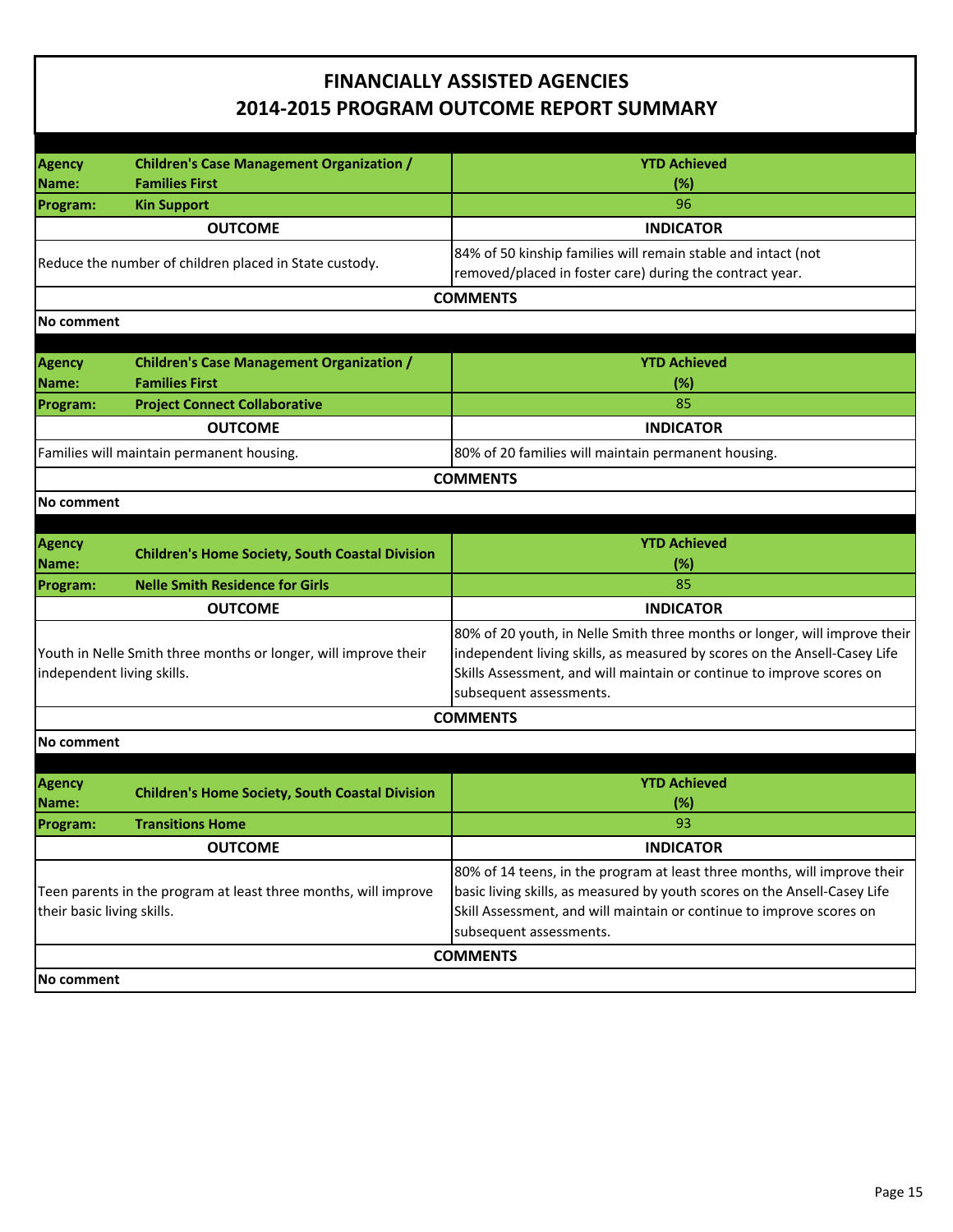| <b>Agency</b><br>Name:                                                                                           | <b>Children's Place at Home Safe</b>                                                                                           | <b>YTD Achieved</b><br>(% )                                                                                                                                                       |  |
|------------------------------------------------------------------------------------------------------------------|--------------------------------------------------------------------------------------------------------------------------------|-----------------------------------------------------------------------------------------------------------------------------------------------------------------------------------|--|
| Program:                                                                                                         | <b>Safety Net</b>                                                                                                              | 79                                                                                                                                                                                |  |
|                                                                                                                  | <b>OUTCOME</b>                                                                                                                 | <b>INDICATOR</b>                                                                                                                                                                  |  |
|                                                                                                                  | Clients will have an increase in resiliency and coping skills.                                                                 | 90% of 100 adult and teen clients served during the fiscal year will score<br>higher on post scales, indicating an increase in resiliency and coping skills.                      |  |
|                                                                                                                  |                                                                                                                                | <b>COMMENTS</b>                                                                                                                                                                   |  |
|                                                                                                                  | Historical achievement for this outcome:<br>2011-12: 91%<br>2012-13:86%<br>2013-14: 81%                                        |                                                                                                                                                                                   |  |
| <b>Agency</b>                                                                                                    | <b>Coalition for Independent Living Options, Inc.</b>                                                                          | <b>YTD Achieved</b>                                                                                                                                                               |  |
| Name:                                                                                                            | (CILO)                                                                                                                         | (%)                                                                                                                                                                               |  |
| Program:                                                                                                         | <b>ALERT</b>                                                                                                                   | 100                                                                                                                                                                               |  |
|                                                                                                                  | <b>OUTCOME</b>                                                                                                                 | <b>INDICATOR</b>                                                                                                                                                                  |  |
|                                                                                                                  | Youth will learn at least one independent living skill each month in<br>order to prepare for work or post secondary education. | 90% of up to 60 youth will demonstrate mastery of one or more<br>independent living skills each month as evidenced by practice, role-play,<br>progress reports and observation.   |  |
|                                                                                                                  |                                                                                                                                | <b>COMMENTS</b>                                                                                                                                                                   |  |
| No comment                                                                                                       |                                                                                                                                |                                                                                                                                                                                   |  |
|                                                                                                                  |                                                                                                                                |                                                                                                                                                                                   |  |
| Agency<br>Name:                                                                                                  | <b>Coalition for Independent Living Options, Inc.</b><br>(CILO)                                                                | <b>YTD Achieved</b><br>(%)                                                                                                                                                        |  |
| Program:                                                                                                         | <b>SAIL</b>                                                                                                                    | 85                                                                                                                                                                                |  |
|                                                                                                                  | <b>OUTCOME</b>                                                                                                                 | <b>INDICATOR</b>                                                                                                                                                                  |  |
| Adults with disabilities will be able to manage their lives and<br>maintain their independence in the community. |                                                                                                                                | 80% of 150 adults with disabilities will participate in independent living<br>skills training in order to manage their lives and maintain their<br>independence in the community. |  |
|                                                                                                                  |                                                                                                                                | <b>COMMENTS</b>                                                                                                                                                                   |  |
| No comment                                                                                                       |                                                                                                                                |                                                                                                                                                                                   |  |
|                                                                                                                  |                                                                                                                                |                                                                                                                                                                                   |  |
| <b>Agency</b><br>Name:                                                                                           | <b>Drug Abuse Foundation of Palm Beach County</b>                                                                              | <b>YTD Achieved</b><br>(%)                                                                                                                                                        |  |
| Program:                                                                                                         | <b>Intensive Residential Services</b>                                                                                          | 67                                                                                                                                                                                |  |
|                                                                                                                  | <b>OUTCOME</b>                                                                                                                 | <b>INDICATOR</b>                                                                                                                                                                  |  |
| Clients are stabilized and prepared to implement a personal<br>program of recovery.                              |                                                                                                                                | 62% of 99 clients will complete residential treatment with approval.                                                                                                              |  |
|                                                                                                                  | <b>COMMENTS</b>                                                                                                                |                                                                                                                                                                                   |  |
| No comment                                                                                                       |                                                                                                                                |                                                                                                                                                                                   |  |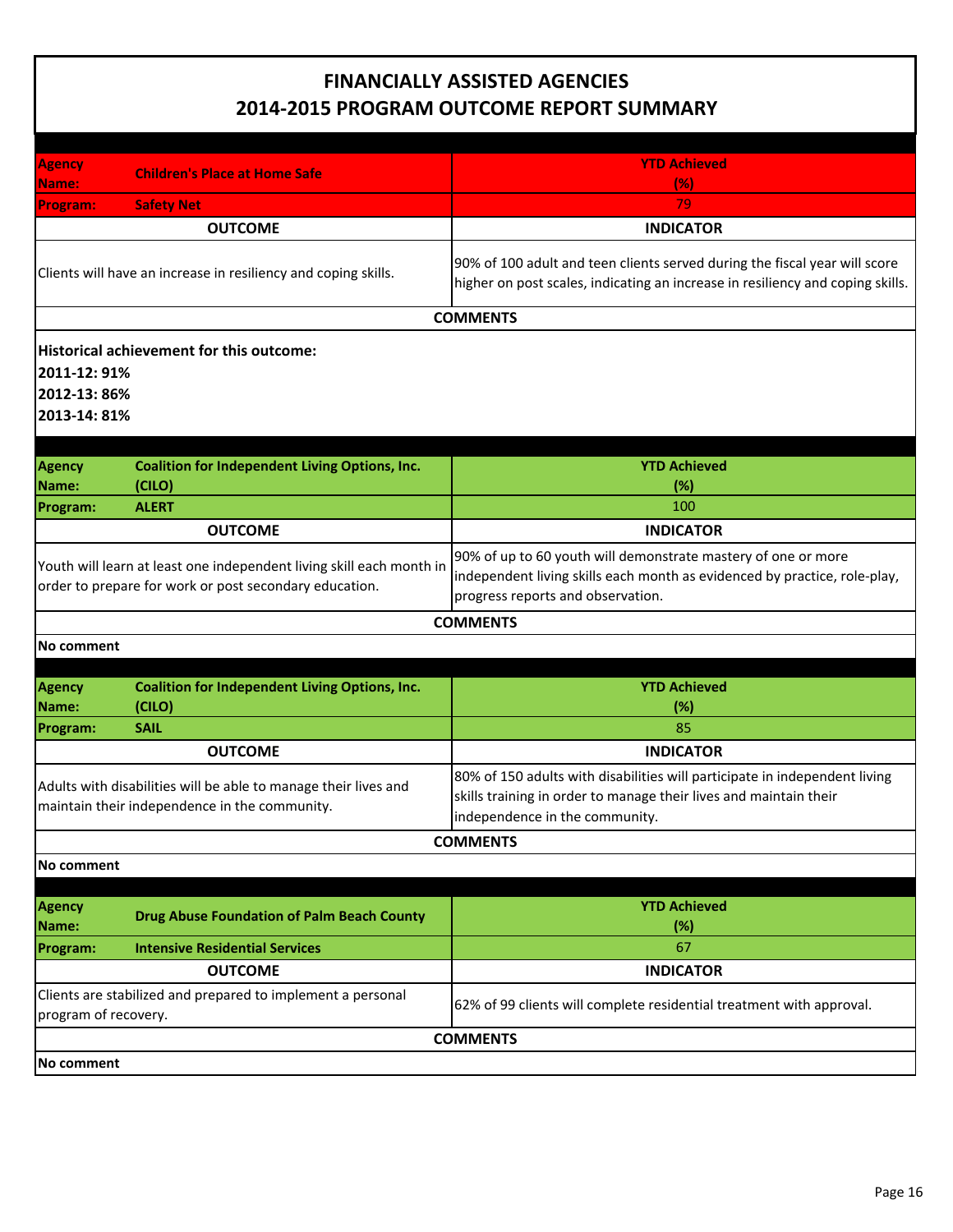| <b>Agency</b>                                                                                                                                                |                                                                                                                 | <b>YTD Achieved</b>                                                                                                                                                                                                                           |
|--------------------------------------------------------------------------------------------------------------------------------------------------------------|-----------------------------------------------------------------------------------------------------------------|-----------------------------------------------------------------------------------------------------------------------------------------------------------------------------------------------------------------------------------------------|
| Name:                                                                                                                                                        | <b>Drug Abuse Foundation of Palm Beach County</b>                                                               | (%)                                                                                                                                                                                                                                           |
| Program:                                                                                                                                                     | <b>Medical Detoxification Program</b>                                                                           | 67                                                                                                                                                                                                                                            |
|                                                                                                                                                              | <b>OUTCOME</b>                                                                                                  | <b>INDICATOR</b>                                                                                                                                                                                                                              |
|                                                                                                                                                              | Reduce hospital emergency room admissions and/or deaths due<br>to substance abuse withdrawal complications.     | 60% of 554 (332) clients admitted to detox with high risk symptoms of<br>withdrawal will have a stable discharge. (Stable means the client exhibits<br>symptoms indicating diminished risk of immediate medical complication<br>due to detox. |
|                                                                                                                                                              |                                                                                                                 | <b>COMMENTS</b>                                                                                                                                                                                                                               |
| No comment                                                                                                                                                   |                                                                                                                 |                                                                                                                                                                                                                                               |
|                                                                                                                                                              |                                                                                                                 |                                                                                                                                                                                                                                               |
| <b>Agency</b><br>Name:                                                                                                                                       | <b>Drug Abuse Treatment Association (DATA)</b>                                                                  | <b>YTD Achieved</b><br>(%)                                                                                                                                                                                                                    |
| <b>Program:</b>                                                                                                                                              | <b>DATA Adolescent Residential Treatment</b>                                                                    | 68                                                                                                                                                                                                                                            |
|                                                                                                                                                              | <b>OUTCOME</b>                                                                                                  | <b>INDICATOR</b>                                                                                                                                                                                                                              |
|                                                                                                                                                              | Clients will demonstrate readiness to be drug free.                                                             | 79% of 57 clients admitted to the program will successfully complete the<br>program with no drug use 30 days pre-discharge.                                                                                                                   |
|                                                                                                                                                              |                                                                                                                 | <b>COMMENTS</b>                                                                                                                                                                                                                               |
|                                                                                                                                                              | 2012-13: 91% (Based on indicator of 74% of 34 clients)<br>2013-14: 81% (Based on indictor of 74% of 34 clients) |                                                                                                                                                                                                                                               |
| <b>Agency</b><br> Name:                                                                                                                                      | <b>Drug Abuse Treatment Association (DATA)</b>                                                                  | <b>YTD Achieved</b><br>$(\%)$                                                                                                                                                                                                                 |
| Program:                                                                                                                                                     | <b>DATA Non-Residential Services</b>                                                                            | 86                                                                                                                                                                                                                                            |
|                                                                                                                                                              | <b>OUTCOME</b>                                                                                                  | <b>INDICATOR</b>                                                                                                                                                                                                                              |
| An increase in the number of adolescents who successfully<br>complete the program will result in a reduction of substance<br>abuse in the target population. |                                                                                                                 | 79% of 700 clients admitted to the program will successfully complete the<br>program with no drug use 30 days pre-discharge as evidenced by<br>discharge data.                                                                                |
|                                                                                                                                                              |                                                                                                                 | <b>COMMENTS</b>                                                                                                                                                                                                                               |
| No comment                                                                                                                                                   |                                                                                                                 |                                                                                                                                                                                                                                               |
| Agency                                                                                                                                                       | <b>Easter Seals Florida, Inc.</b>                                                                               | <b>YTD Achieved</b>                                                                                                                                                                                                                           |
| Name:                                                                                                                                                        |                                                                                                                 | (% )                                                                                                                                                                                                                                          |
| <b>Program:</b>                                                                                                                                              | <b>Early Intervention and Advocacy</b>                                                                          | $11\,$                                                                                                                                                                                                                                        |
|                                                                                                                                                              | <b>OUTCOME</b>                                                                                                  | <b>INDICATOR</b>                                                                                                                                                                                                                              |
|                                                                                                                                                              | Children will be at developmentally appropiate level.                                                           | 80% of 30 children served will be at a developmentally appropiate level to<br>start kindergarten at 4 years of age.                                                                                                                           |
|                                                                                                                                                              |                                                                                                                 | <b>COMMENTS</b>                                                                                                                                                                                                                               |
|                                                                                                                                                              | There is no previous program history. 2014-15 was the first year of this FAA program.                           |                                                                                                                                                                                                                                               |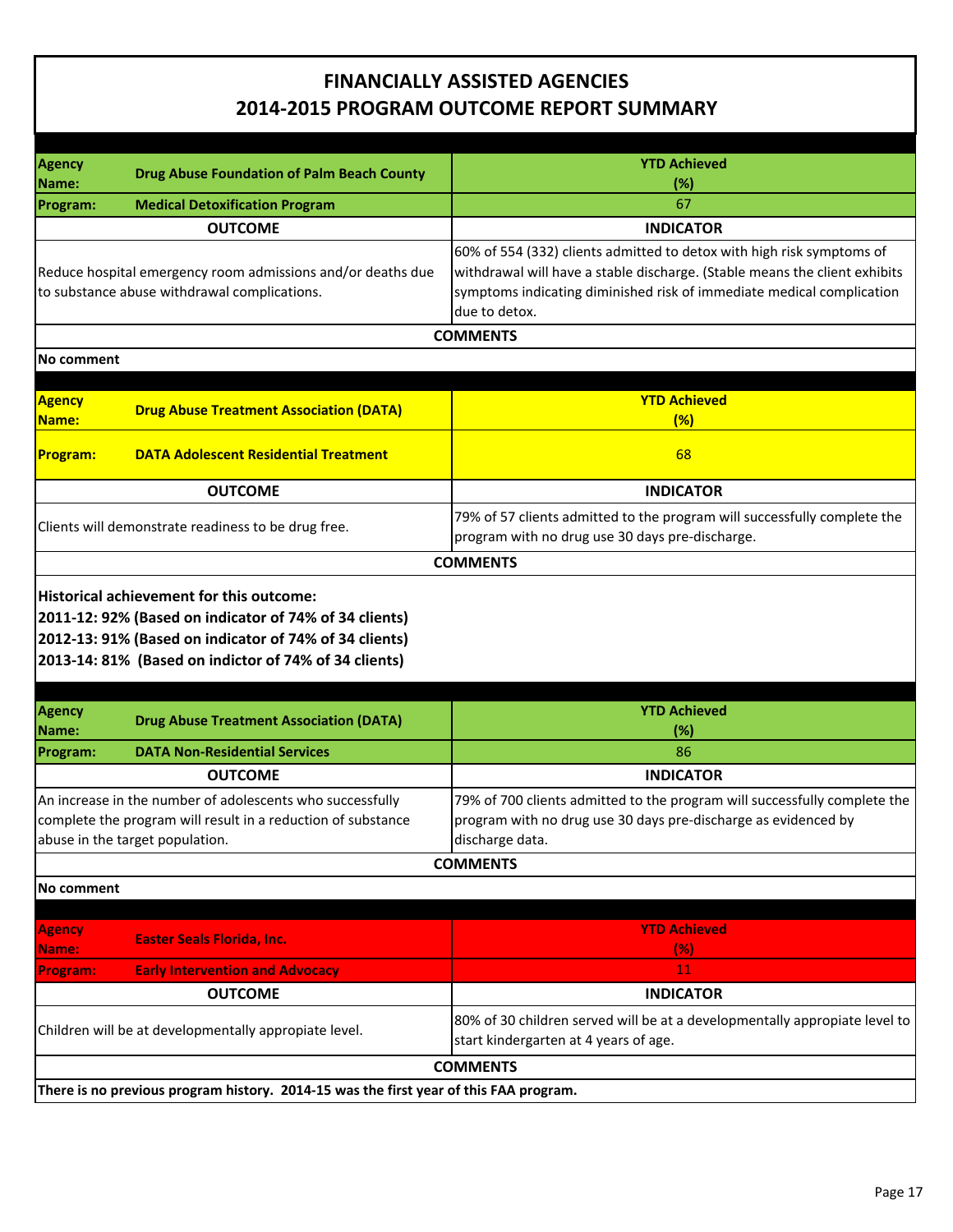| <b>Agency</b><br>Name:                                                                                                               | <b>Farmworker Coordinating Council of Palm Beach</b><br>County | <b>YTD Achieved</b><br>(%)                                                                                                                                                                          |
|--------------------------------------------------------------------------------------------------------------------------------------|----------------------------------------------------------------|-----------------------------------------------------------------------------------------------------------------------------------------------------------------------------------------------------|
| Program:                                                                                                                             | <b>Family Preservation and Economic Stabilization</b>          | 88                                                                                                                                                                                                  |
|                                                                                                                                      | <b>OUTCOME</b>                                                 | <b>INDICATOR</b>                                                                                                                                                                                    |
|                                                                                                                                      | Clients will demonstrate increased financial literacy.         | 85% of 75 clients will increase their knowledge about financial matters as<br>demonstrated on a pre and post test.                                                                                  |
|                                                                                                                                      |                                                                | <b>COMMENTS</b>                                                                                                                                                                                     |
| No comment                                                                                                                           |                                                                |                                                                                                                                                                                                     |
| <b>Agency</b><br><b>Name:</b>                                                                                                        | <b>Father Flanagan's Boys Town Florida</b>                     | <b>YTD Achieved</b><br>(%)                                                                                                                                                                          |
| Program:                                                                                                                             | <b>Children's Behavioral Health Collaborative</b>              | 92                                                                                                                                                                                                  |
|                                                                                                                                      | <b>OUTCOME</b>                                                 | <b>INDICATOR</b>                                                                                                                                                                                    |
| Children will have stability.                                                                                                        |                                                                | 80% of 300 children will maintain placement stability.                                                                                                                                              |
|                                                                                                                                      |                                                                | <b>COMMENTS</b>                                                                                                                                                                                     |
| No comment                                                                                                                           |                                                                |                                                                                                                                                                                                     |
| <b>Agency</b><br><b>Name:</b>                                                                                                        | For the Children, Inc.                                         | <b>YTD Achieved</b><br>(%)                                                                                                                                                                          |
| Program:                                                                                                                             | <b>Children Community Wellness</b>                             | 100                                                                                                                                                                                                 |
|                                                                                                                                      | <b>OUTCOME</b>                                                 | <b>INDICATOR</b>                                                                                                                                                                                    |
| gang prevention.                                                                                                                     |                                                                | Students will demonstate increased knowledge about bullying and 80% of 40 students will show a gain in post test from 1 to 3 compared to<br>pre-test for each topic (bullying and gang prevention). |
|                                                                                                                                      |                                                                | <b>COMMENTS</b>                                                                                                                                                                                     |
| No comment                                                                                                                           |                                                                |                                                                                                                                                                                                     |
| <b>Agency</b><br><b>Name:</b>                                                                                                        | The Glades Initiative, Inc.                                    | <b>YTD Achieved</b><br>(%)                                                                                                                                                                          |
| <b>Program:</b>                                                                                                                      | <b>System of Care</b>                                          | 68                                                                                                                                                                                                  |
|                                                                                                                                      | <b>OUTCOME</b>                                                 | <b>INDICATOR</b>                                                                                                                                                                                    |
| Increase the number of low income residents living in the Glades<br>with access to health insurance, healthcare, and/or food stamps. |                                                                | 70% of 1200 residents will receive access to food security and/or<br>healthcare insurance as a result of assistance from the Glades Initiative.                                                     |
| <b>COMMENTS</b>                                                                                                                      |                                                                |                                                                                                                                                                                                     |
| 2011-12: 92%<br>2012 -13: 93%<br>2013-14: 93%                                                                                        | Historical achievement for this outcome:                       |                                                                                                                                                                                                     |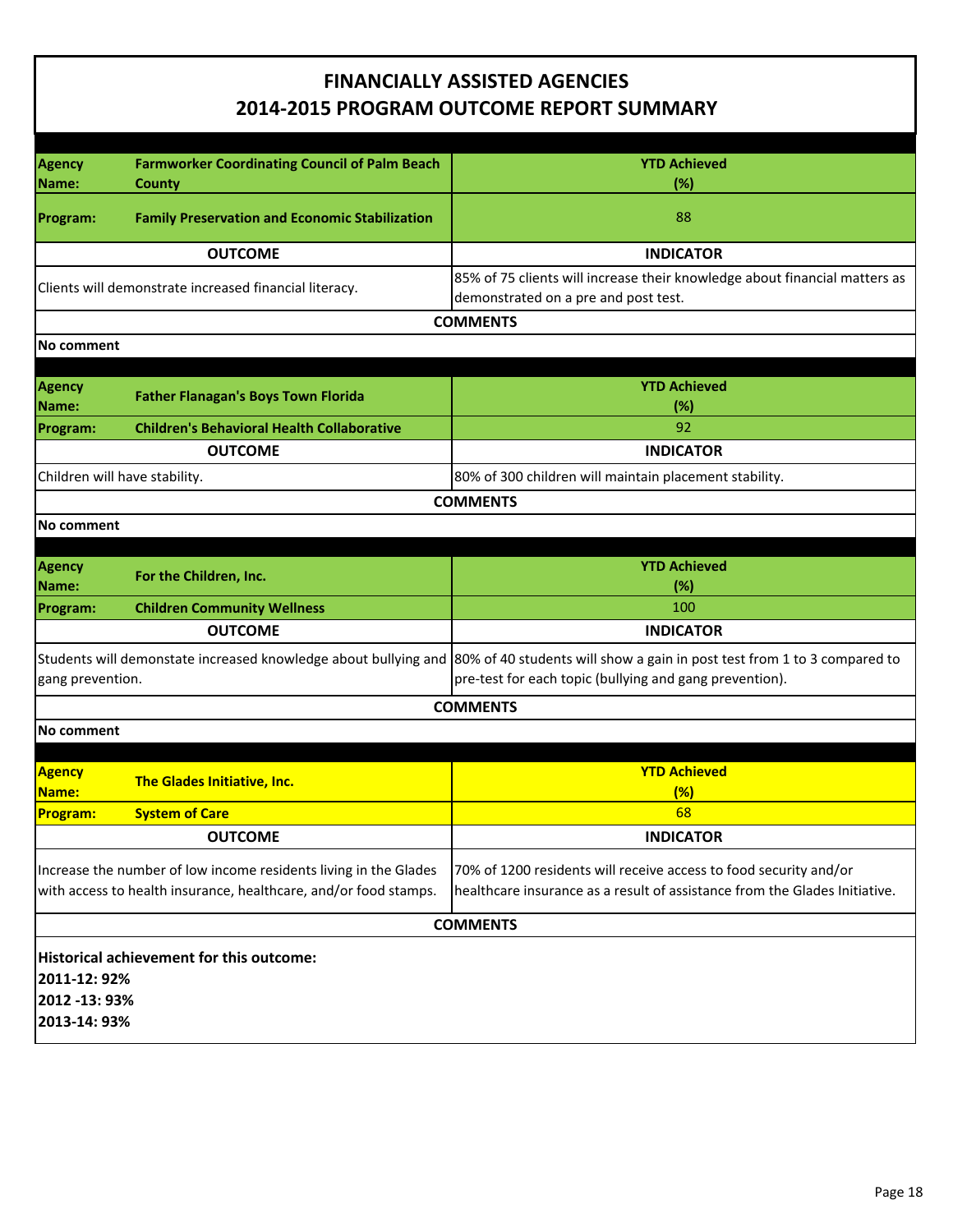|                        |                                                                                                                     | <b>YTD Achieved</b>                                                                                                                                                                                  |
|------------------------|---------------------------------------------------------------------------------------------------------------------|------------------------------------------------------------------------------------------------------------------------------------------------------------------------------------------------------|
| <b>Agency</b><br>Name: | <b>Gratitude House</b>                                                                                              | (%)                                                                                                                                                                                                  |
| Program:               | <b>Lakeside House</b>                                                                                               | 86                                                                                                                                                                                                   |
|                        | <b>OUTCOME</b>                                                                                                      | <b>INDICATOR</b>                                                                                                                                                                                     |
| opportunities.         | Clients will have increased skills, school or employment                                                            | 65% of 23 clients will be gainfully employed, in school, or volunteering.                                                                                                                            |
|                        |                                                                                                                     | <b>COMMENTS</b>                                                                                                                                                                                      |
| No comment             |                                                                                                                     |                                                                                                                                                                                                      |
|                        |                                                                                                                     |                                                                                                                                                                                                      |
| <b>Agency</b><br>Name: | <b>Gratitude House</b>                                                                                              | <b>YTD Achieved</b><br>(%)                                                                                                                                                                           |
| Program:               | <b>Residential Level 2</b>                                                                                          | 77                                                                                                                                                                                                   |
|                        | <b>OUTCOME</b>                                                                                                      | <b>INDICATOR</b>                                                                                                                                                                                     |
|                        | Clients will increase their Outcome Rating Scale score.                                                             | 70% of 60 clients (42) will have an increase in their Outcome Rating Score<br>of at least 5 points by 90 days of treatment.                                                                          |
|                        |                                                                                                                     | <b>COMMENTS</b>                                                                                                                                                                                      |
| <b>No comment</b>      |                                                                                                                     |                                                                                                                                                                                                      |
|                        |                                                                                                                     |                                                                                                                                                                                                      |
| <b>Agency</b><br>Name: | <b>Gulfstream Goodwill Industries</b>                                                                               | <b>YTD Achieved</b><br>(%)                                                                                                                                                                           |
| Program:               | <b>Homeless Residential Programs</b>                                                                                | 72                                                                                                                                                                                                   |
|                        | <b>OUTCOME</b>                                                                                                      | <b>INDICATOR</b>                                                                                                                                                                                     |
|                        | Homeless individuals in residential programs who lack sufficient<br>income for self-suffiency will become employed. | 50% of 30 program participants will become employed (during the<br>contract year) sustaining employment for at least 30 days.                                                                        |
|                        |                                                                                                                     | <b>COMMENTS</b>                                                                                                                                                                                      |
| No comment             |                                                                                                                     |                                                                                                                                                                                                      |
|                        |                                                                                                                     |                                                                                                                                                                                                      |
| <b>Agency</b><br>Name: | <b>Housing Partnership, Inc</b>                                                                                     | <b>YTD Achieved</b><br>(%)                                                                                                                                                                           |
| Program:               | <b>Supportive Housing Program</b>                                                                                   | 100                                                                                                                                                                                                  |
|                        | <b>OUTCOME</b>                                                                                                      | <b>INDICATOR</b>                                                                                                                                                                                     |
|                        | Supportive Housing clients will live in the community and remain<br>out of long term institutions.                  | 85% of 80 placed clients will remain out of institutional settings such as<br>psychiatric hospitals, correctional facilities, and residential treatment. The<br>outcome will be monitored quarterly. |
|                        |                                                                                                                     | <b>COMMENTS</b>                                                                                                                                                                                      |
| No comment             |                                                                                                                     |                                                                                                                                                                                                      |
| <b>Agency</b><br>Name: | <b>Jeff Industries</b>                                                                                              | <b>YTD Achieved</b><br>(%)                                                                                                                                                                           |
| Program:               | <b>Job Placement Program (Supported Employment</b><br><b>One-On-One Model)</b>                                      | 100                                                                                                                                                                                                  |
|                        | <b>OUTCOME</b>                                                                                                      | <b>INDICATOR</b>                                                                                                                                                                                     |
|                        | Participants will improve recovery skills.                                                                          | 90% of 20 participants will demonstrate recovery skills by remaining out<br>of the psychiatric hospital 90 days per quarter.                                                                         |
|                        |                                                                                                                     | <b>COMMENTS</b>                                                                                                                                                                                      |
| No comment             |                                                                                                                     |                                                                                                                                                                                                      |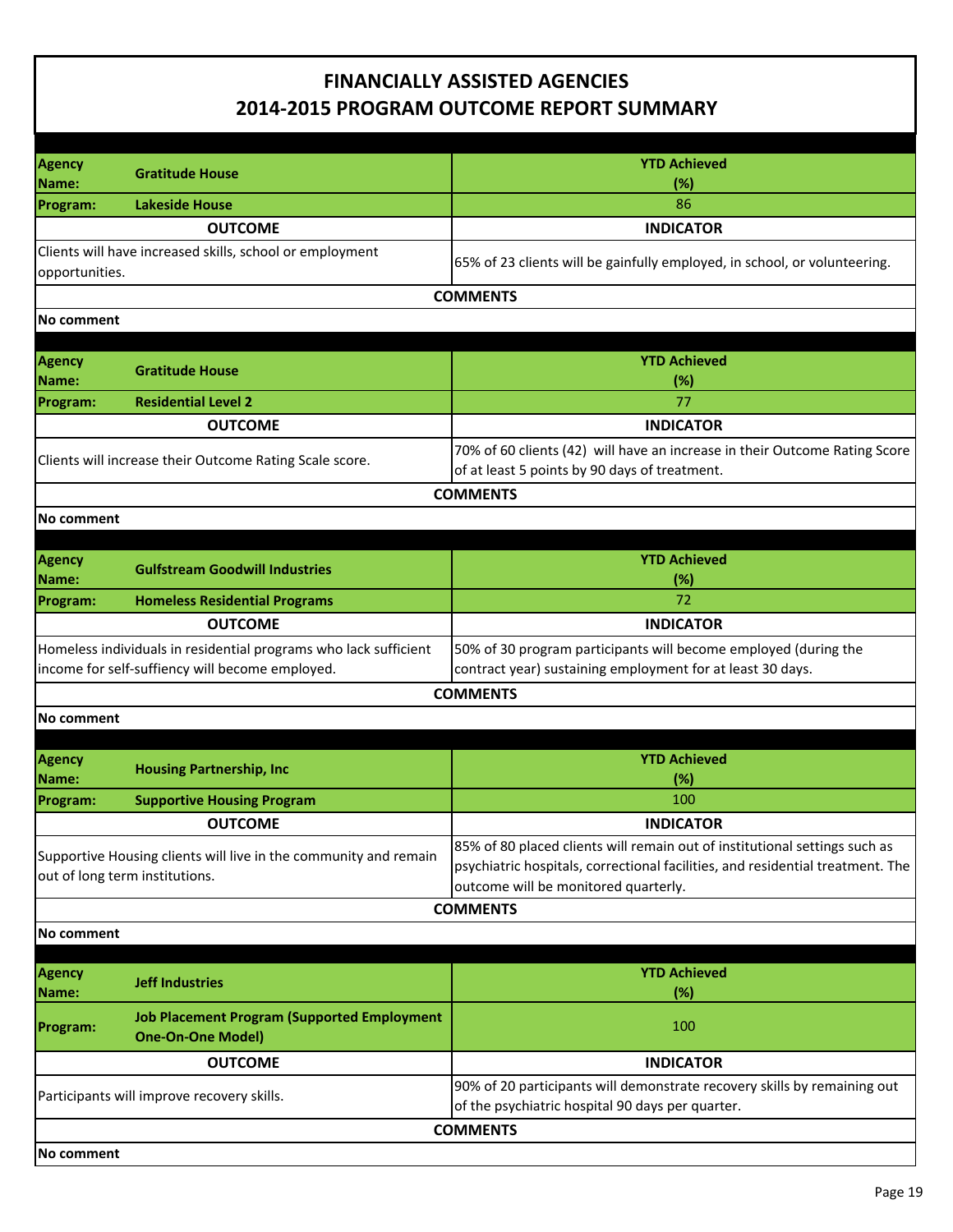| Agency                                                    |                                                              | <b>YTD Achieved</b>                                                                              |
|-----------------------------------------------------------|--------------------------------------------------------------|--------------------------------------------------------------------------------------------------|
| Name:                                                     | <b>Jeff Industries</b>                                       | (%)                                                                                              |
| Program:                                                  | Let's Go To Work                                             | 97                                                                                               |
|                                                           |                                                              | <b>INDICATOR</b>                                                                                 |
|                                                           | <b>OUTCOME</b>                                               |                                                                                                  |
|                                                           | Patients will demonstrate recovery skills.                   | 90% of 36 daily participants will remain out of the psychiatric hospital 84<br>days per quarter. |
|                                                           |                                                              | <b>COMMENTS</b>                                                                                  |
| <b>No comment</b>                                         |                                                              |                                                                                                  |
|                                                           |                                                              |                                                                                                  |
| <b>Agency</b>                                             | Jerome Golden Center Oakwood Center of the                   | <b>YTD Achieved</b>                                                                              |
| Name:                                                     | <b>Palm Beaches</b>                                          | $(\%)$                                                                                           |
| <b>Program:</b>                                           | <b>Glades Adult Crisis Stabilization Services</b>            | 18                                                                                               |
|                                                           | <b>OUTCOME</b>                                               | <b>INDICATOR</b>                                                                                 |
|                                                           | There will be a reduction in patient relapse and recidivism. | 18% or less of 400 patients will not require re-admission wihin 90 days of<br>discharge.         |
|                                                           |                                                              | <b>COMMENTS</b>                                                                                  |
| No comment                                                |                                                              |                                                                                                  |
|                                                           |                                                              |                                                                                                  |
| <b>Agency</b>                                             | Jerome Golden Center Oakwood Center of the                   | <b>YTD Achieved</b>                                                                              |
| Name:                                                     | <b>Palm Beaches</b>                                          | (%)                                                                                              |
| <b>Program:</b>                                           | <b>Glades Adult Detoxification Service</b>                   | 88                                                                                               |
|                                                           | <b>OUTCOME</b>                                               | <b>INDICATOR</b>                                                                                 |
| Clients will have a reduction of symptoms by meeting ASAM |                                                              | 90% of 85 persons served will successfully meet ASAM discharge criteria                          |
| in 4 days or less.<br>discharge criteria.                 |                                                              |                                                                                                  |
|                                                           |                                                              | <b>COMMENTS</b>                                                                                  |
| No comment                                                |                                                              |                                                                                                  |
|                                                           |                                                              |                                                                                                  |
| <b>Agency</b>                                             | <b>Jerome Golden Center Oakwood Center of the</b>            | <b>YTD Achieved</b>                                                                              |
| Name:                                                     | <b>Palm Beaches</b>                                          | (%)                                                                                              |
| <b>Program:</b>                                           | <b>Glades Child Crisis Stabilization Services</b>            | 84                                                                                               |
|                                                           | <b>OUTCOME</b>                                               | <b>INDICATOR</b>                                                                                 |
|                                                           |                                                              | 90% of 80 children served will have at least a 10 point increase in their                        |
|                                                           | Patients will have improved functioning upon discharge.      | discarge Global Assessment of Functioning (GAF) scored compared to                               |
|                                                           |                                                              | their admission GAF.                                                                             |
|                                                           |                                                              | <b>COMMENTS</b>                                                                                  |
|                                                           |                                                              |                                                                                                  |
| Historical achievement for this outcome:                  |                                                              |                                                                                                  |
| 2011-12: 86% (Based on indicator of 90% of 50 clients)    |                                                              |                                                                                                  |
| 2012-13: 92% (Based on indicator of 90% of 50 clients)    |                                                              |                                                                                                  |
| 2013-14: 93% (Based on indicator of 90% of 50 clients)    |                                                              |                                                                                                  |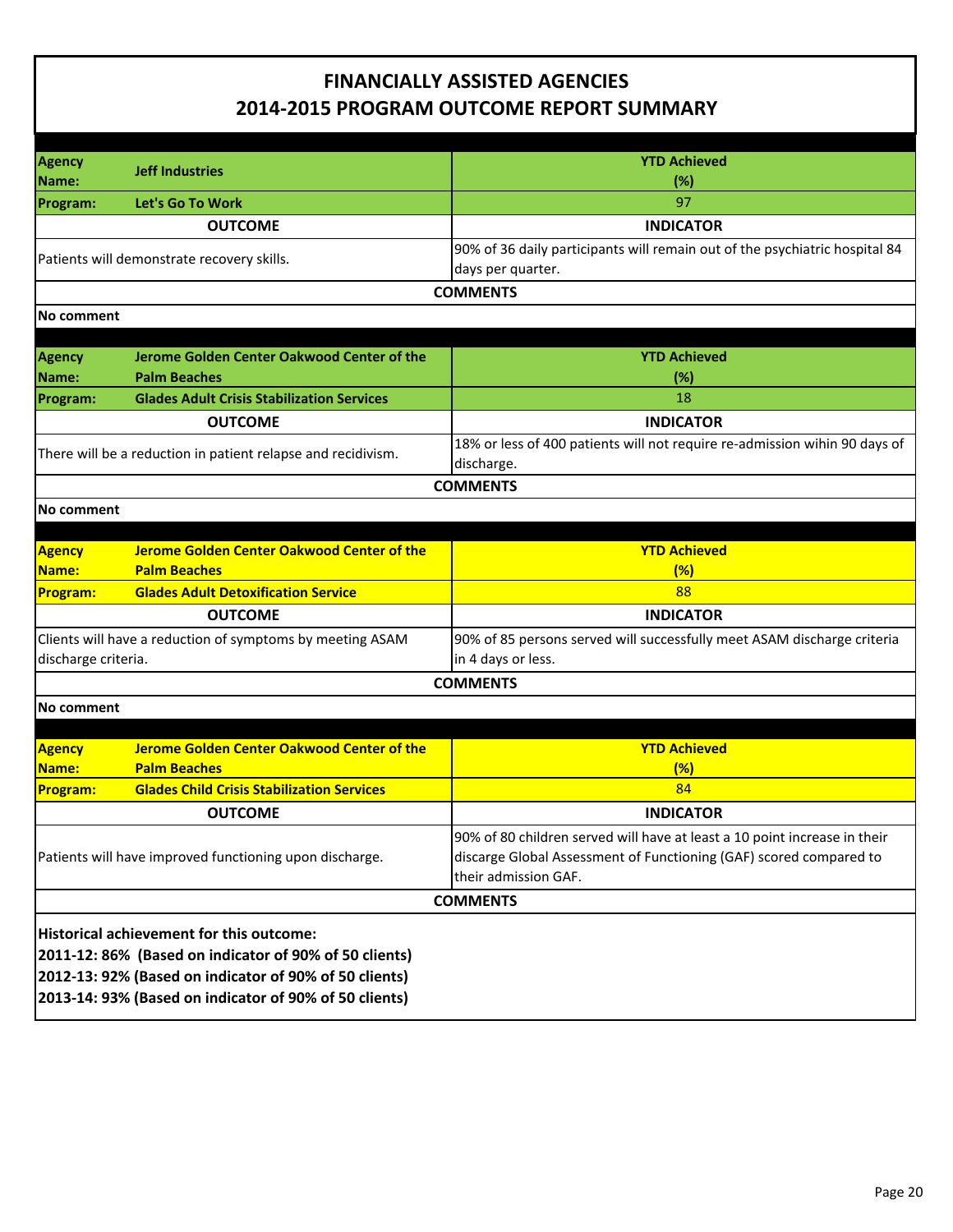| <b>Agency</b>                                                 | Jerome Golden Center Oakwood Center of the                         | <b>YTD Achieved</b>                                                                                                      |
|---------------------------------------------------------------|--------------------------------------------------------------------|--------------------------------------------------------------------------------------------------------------------------|
| Name:                                                         | <b>Palm Beaches</b>                                                | (%)                                                                                                                      |
| Program:                                                      | <b>Inpatient Psychiatric Services</b>                              | 18                                                                                                                       |
|                                                               | <b>OUTCOME</b>                                                     | <b>INDICATOR</b>                                                                                                         |
|                                                               |                                                                    | 18% or less of 1800 patients admitted will not require re-admission to the                                               |
|                                                               | There will be a reduction in patient recidivism.                   | inpatient unit within 90 days of discharge.                                                                              |
|                                                               |                                                                    | <b>COMMENTS</b>                                                                                                          |
| No comment                                                    |                                                                    |                                                                                                                          |
|                                                               |                                                                    |                                                                                                                          |
| <b>Agency</b>                                                 | Jerome Golden Center Oakwood Center of the                         | <b>YTD Achieved</b>                                                                                                      |
| Name:                                                         | <b>Palm Beaches</b><br><b>Mobile Crisis Team</b>                   | (%)<br>96                                                                                                                |
| Program:                                                      | <b>OUTCOME</b>                                                     | <b>INDICATOR</b>                                                                                                         |
|                                                               |                                                                    | 60% of 200 children will not require inpatient hospitalization within the                                                |
|                                                               | Fewer children will require crisis intervention.                   | next 30 days following the MCT intervention.                                                                             |
|                                                               |                                                                    | <b>COMMENTS</b>                                                                                                          |
| <b>No Comment</b>                                             |                                                                    |                                                                                                                          |
|                                                               |                                                                    |                                                                                                                          |
| Agency                                                        |                                                                    | <b>YTD Achieved</b>                                                                                                      |
| Name:                                                         | <b>Legal Aid Society of Palm Beach County</b>                      | (%)                                                                                                                      |
| <b>Program:</b>                                               | <b>Guardian Advocacy Project</b>                                   | 100                                                                                                                      |
|                                                               | <b>OUTCOME</b>                                                     | <b>INDICATOR</b>                                                                                                         |
|                                                               |                                                                    | 100% of 20 clients served will receive support from the Guardian                                                         |
|                                                               | Clients with developmental disabilities will have legal advice and | Advocacy Program in at least one of the following areas of life:                                                         |
|                                                               | representation to protect their rights.                            | employment, income, residential, independent living, community based                                                     |
|                                                               |                                                                    | day supports, advocacy, special needs, and additional support services.                                                  |
|                                                               |                                                                    | <b>COMMENTS</b>                                                                                                          |
|                                                               |                                                                    | The stated outcome was technically an output, rather than an outcome. FAA staff working with program to develop outcome. |
|                                                               |                                                                    |                                                                                                                          |
| <b>Agency</b>                                                 | <b>The Lord's Place</b>                                            | <b>YTD Achieved</b>                                                                                                      |
| Name:                                                         |                                                                    | (%)                                                                                                                      |
| Program:                                                      | <b>Permanent Supportive Housing</b>                                | 98                                                                                                                       |
| <b>OUTCOME</b>                                                |                                                                    | <b>INDICATOR</b>                                                                                                         |
| Homeless individuals and families will maintain safe, stable, |                                                                    | 80% of 80 homeless households will be stably housed for more than 180                                                    |
| permanent housing.<br>days.                                   |                                                                    |                                                                                                                          |
| <b>COMMENTS</b>                                               |                                                                    |                                                                                                                          |
| No comment                                                    |                                                                    |                                                                                                                          |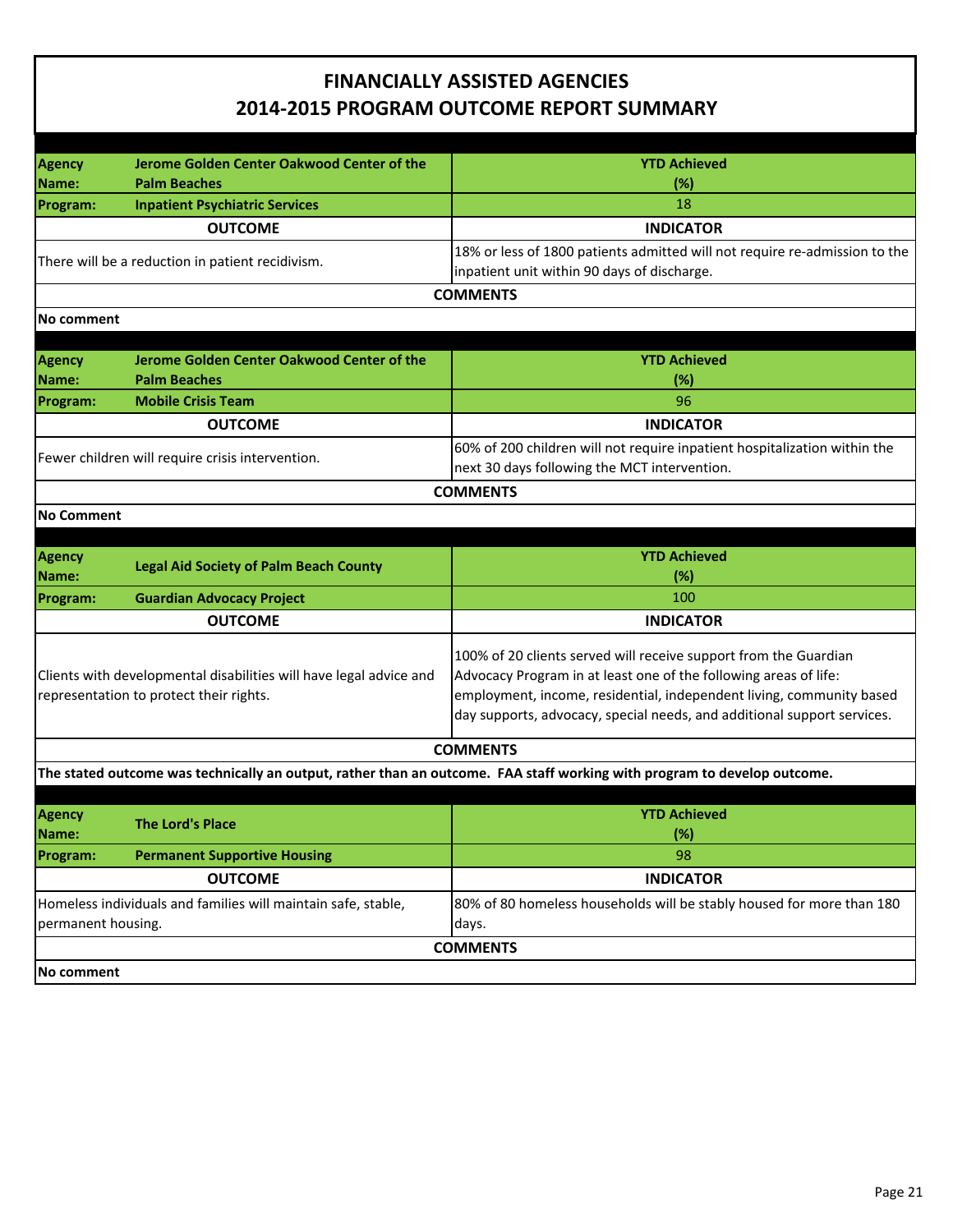| <b>Agency</b><br>Name:                                                                                                                                                                                                   | <b>Mental Health Association of Palm Beach County</b>                                                                          | <b>YTD Achieved</b><br>(%)                                                                                                                                |
|--------------------------------------------------------------------------------------------------------------------------------------------------------------------------------------------------------------------------|--------------------------------------------------------------------------------------------------------------------------------|-----------------------------------------------------------------------------------------------------------------------------------------------------------|
| Program:                                                                                                                                                                                                                 | <b>Breaking Barriers for Better Behavioral Health</b>                                                                          | 87                                                                                                                                                        |
|                                                                                                                                                                                                                          | <b>OUTCOME</b>                                                                                                                 | <b>INDICATOR</b>                                                                                                                                          |
|                                                                                                                                                                                                                          | Clients will report satisfaction with services received.                                                                       | At least 75% of 1000 follow-up calls to clients served through the hotline<br>will report satisfaction with the services received.                        |
|                                                                                                                                                                                                                          |                                                                                                                                | <b>COMMENTS</b>                                                                                                                                           |
| lNo comment                                                                                                                                                                                                              |                                                                                                                                |                                                                                                                                                           |
|                                                                                                                                                                                                                          |                                                                                                                                |                                                                                                                                                           |
| <b>Agency</b><br>Name:                                                                                                                                                                                                   | <b>Palm Beach Habilitation Center</b>                                                                                          | <b>YTD Achieved</b><br>(%)                                                                                                                                |
| Program:                                                                                                                                                                                                                 | <b>Computer Training Program</b>                                                                                               | 92                                                                                                                                                        |
|                                                                                                                                                                                                                          | <b>OUTCOME</b>                                                                                                                 | <b>INDICATOR</b>                                                                                                                                          |
|                                                                                                                                                                                                                          | Clients will participate in individual and group computer skills<br>training over the course of a year.                        | 70% of 80 clients will be able to identify and complete at least one<br>personal achievement goal related to computer skills acquisition.                 |
|                                                                                                                                                                                                                          |                                                                                                                                | <b>COMMENTS</b>                                                                                                                                           |
| lNo comment                                                                                                                                                                                                              |                                                                                                                                |                                                                                                                                                           |
|                                                                                                                                                                                                                          |                                                                                                                                |                                                                                                                                                           |
| <b>Agency</b><br>Name:                                                                                                                                                                                                   | <b>Palm Beach Habilitation Center</b>                                                                                          | <b>YTD Achieved</b><br>(%)                                                                                                                                |
| Program:                                                                                                                                                                                                                 | <b>Seniors in Transition and Retirement Services</b><br>(STARS)                                                                | 96                                                                                                                                                        |
|                                                                                                                                                                                                                          | <b>OUTCOME</b>                                                                                                                 | <b>INDICATOR</b>                                                                                                                                          |
| settings.                                                                                                                                                                                                                | Seniors with significant disabilities need to remain active and<br>involved in their community in order to avoid institutional | 80% of 30 clients will attend a community outing at least four times per<br>quarter.                                                                      |
|                                                                                                                                                                                                                          |                                                                                                                                | <b>COMMENTS</b>                                                                                                                                           |
| No comment                                                                                                                                                                                                               |                                                                                                                                |                                                                                                                                                           |
|                                                                                                                                                                                                                          |                                                                                                                                |                                                                                                                                                           |
| <b>Agency</b><br>Name:                                                                                                                                                                                                   | <b>The Salvation Army</b>                                                                                                      | <b>YTD Achieved</b><br>(%)                                                                                                                                |
| Program:                                                                                                                                                                                                                 | <b>Center of HOPE</b>                                                                                                          | 79                                                                                                                                                        |
|                                                                                                                                                                                                                          | <b>OUTCOME</b>                                                                                                                 | <b>INDICATOR</b>                                                                                                                                          |
| Homeless individuals at COH will move towards self-suffiency as<br>evidenced by the goals in their Transitional Plan.                                                                                                    |                                                                                                                                | 80% of 120 of residents who complete 60+ days in COH will complete a<br>Transitional Plan that will address goals for employment, savings and<br>housing. |
| <b>COMMENTS</b>                                                                                                                                                                                                          |                                                                                                                                |                                                                                                                                                           |
| Historical achievement for this outcome:<br>2011-12: 89% (Based on indicator of 80% of 60 clients)<br>2012-13: 78% (Based on indicator of 80% of 120 clients)<br>2013-14: 66% (Based on indicator of 80% of 120 clients) |                                                                                                                                |                                                                                                                                                           |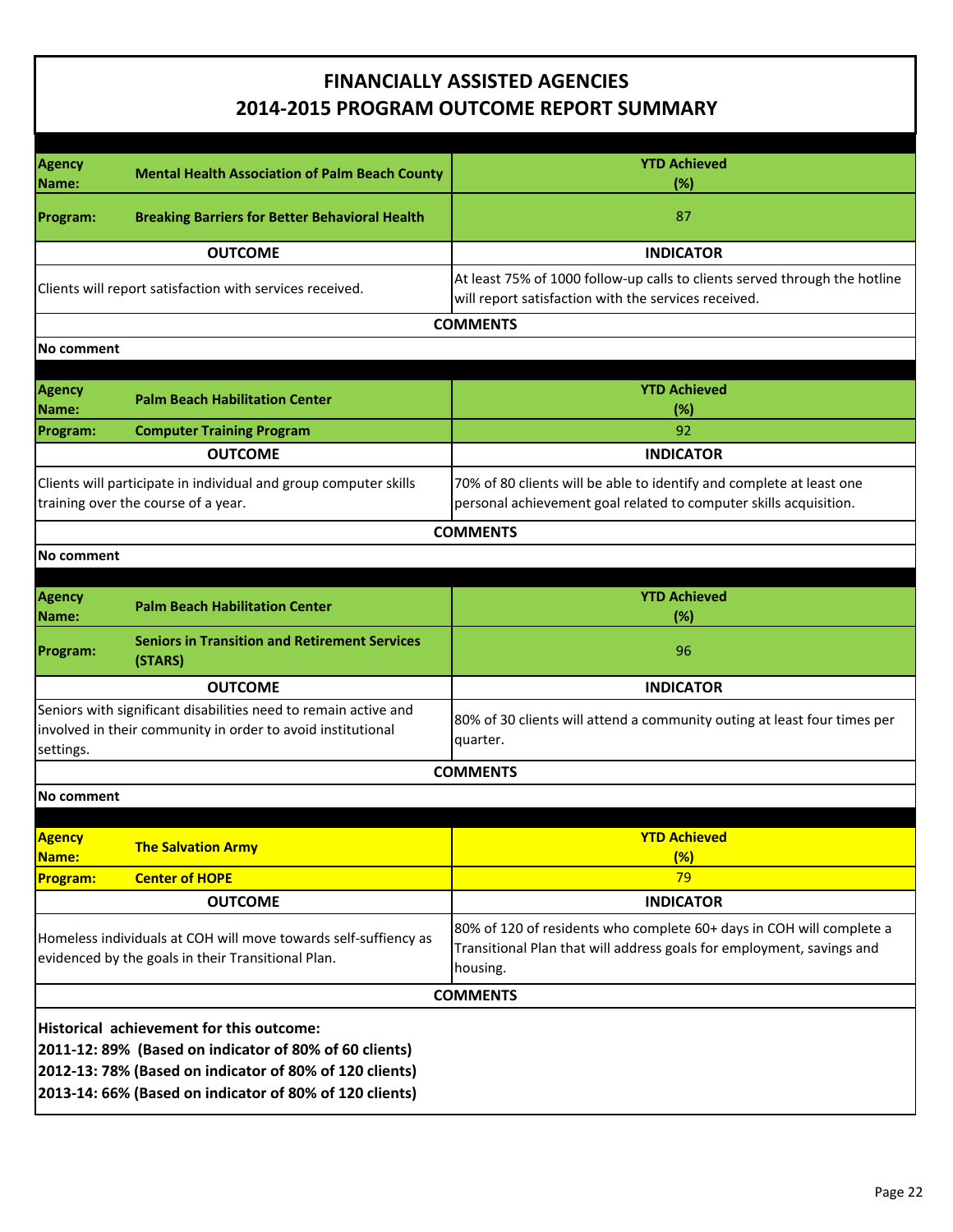| Agency<br>Name:                                                                                                               | Seagull Industries for the Disabled, Inc.                       | <b>YTD Achieved</b><br>(%)                                                                                                                    |
|-------------------------------------------------------------------------------------------------------------------------------|-----------------------------------------------------------------|-----------------------------------------------------------------------------------------------------------------------------------------------|
| Program:                                                                                                                      | <b>Seagull Achievement Center of the Palm Beaches</b>           | 92                                                                                                                                            |
|                                                                                                                               | <b>OUTCOME</b>                                                  | <b>INDICATOR</b>                                                                                                                              |
| and/or social skill level.                                                                                                    | Adults with developmental disabilities improve their vocational | 90% of 103 clients will achieve two steps of their Individual<br>Implementation Plan Short Term Objective each quarter.                       |
|                                                                                                                               |                                                                 | <b>COMMENTS</b>                                                                                                                               |
| No comment                                                                                                                    |                                                                 |                                                                                                                                               |
|                                                                                                                               |                                                                 |                                                                                                                                               |
| Agency<br>Name:                                                                                                               | Sickle Cell Foundation of Palm Beach County, Inc.               | <b>YTD Achieved</b><br>(%)                                                                                                                    |
| Program:                                                                                                                      | <b>Haitian Outreach Program</b>                                 | 98                                                                                                                                            |
|                                                                                                                               | <b>OUTCOME</b>                                                  | <b>INDICATOR</b>                                                                                                                              |
| Clients who participate in the educational sessions will increase<br>their knowledge of Sickle Cell Disease / Trait symptoms. |                                                                 | 70% of 400 persons receiving educational presentations will learn two<br>symptoms of Sickle Cell disease and Trait and how it is transmitted. |
|                                                                                                                               |                                                                 | <b>COMMENTS</b>                                                                                                                               |
| No comment                                                                                                                    |                                                                 |                                                                                                                                               |
|                                                                                                                               |                                                                 |                                                                                                                                               |
| <b>Agency</b><br>Name:                                                                                                        | <b>South County Mental Health Center</b>                        | <b>YTD Achieved</b><br>(%)                                                                                                                    |
| Program:                                                                                                                      | <b>Crisis Stabilization Unit</b>                                | 90                                                                                                                                            |
|                                                                                                                               | <b>OUTCOME</b>                                                  | <b>INDICATOR</b>                                                                                                                              |
| Clients will be satisfied with the care they receive during their<br>inpatient stay.                                          |                                                                 | 90% of 1810 clients admitted to the Crisis Stabilization Unit will be<br>satisfied with the services they received while they were patients.  |
|                                                                                                                               |                                                                 | <b>COMMENTS</b>                                                                                                                               |
| No comment                                                                                                                    |                                                                 |                                                                                                                                               |
|                                                                                                                               |                                                                 |                                                                                                                                               |
| Agency<br>Name:                                                                                                               | <b>South County Mental Health Center</b>                        | <b>YTD Achieved</b><br>(%)                                                                                                                    |
| Program:                                                                                                                      | <b>Intake and Evaluation and Mobile Crisis Team</b>             | 92                                                                                                                                            |
|                                                                                                                               | <b>OUTCOME</b>                                                  | <b>INDICATOR</b>                                                                                                                              |
| To decrease the need for inpatient care for individuals and<br>families in crisis.                                            |                                                                 | 90% of 2152 clients who have an intervention will not have an inpatient<br>stay within 30 days after the intervention.                        |
|                                                                                                                               |                                                                 | <b>COMMENTS</b>                                                                                                                               |
| No comment                                                                                                                    |                                                                 |                                                                                                                                               |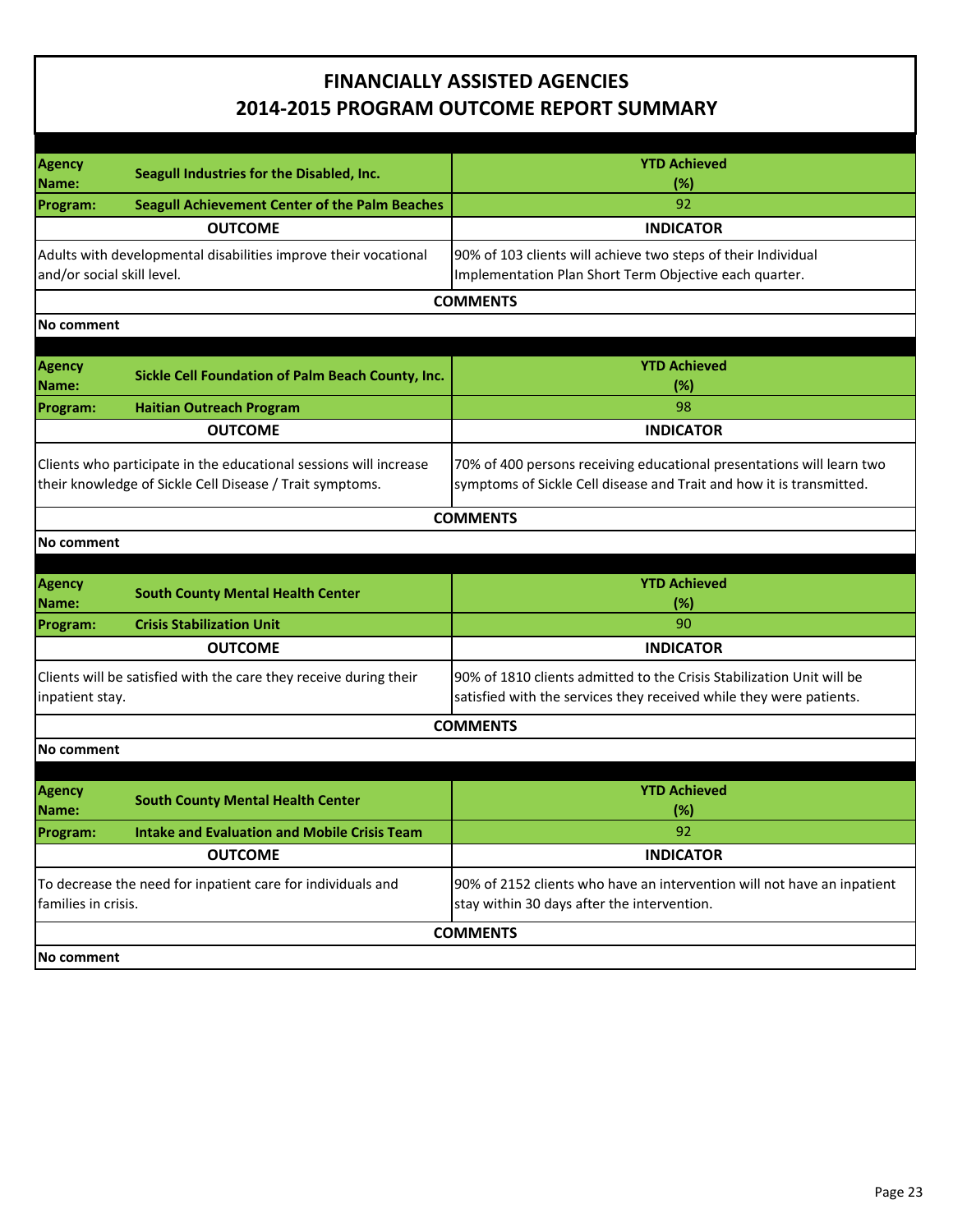| Agency                                                                                                                                                       |                                                                                                                                                                                                                           | <b>YTD Achieved</b>                                                                                                                                                   |
|--------------------------------------------------------------------------------------------------------------------------------------------------------------|---------------------------------------------------------------------------------------------------------------------------------------------------------------------------------------------------------------------------|-----------------------------------------------------------------------------------------------------------------------------------------------------------------------|
| Name:                                                                                                                                                        | <b>South County Mental Health Center</b>                                                                                                                                                                                  | (%)                                                                                                                                                                   |
| Program:                                                                                                                                                     | <b>Psychiatric and Medical Services</b>                                                                                                                                                                                   | 98                                                                                                                                                                    |
|                                                                                                                                                              | <b>OUTCOME</b>                                                                                                                                                                                                            | <b>INDICATOR</b>                                                                                                                                                      |
| Clients who receive outpatient services at SCMHC will be able to<br>remain in the community without the need for inpatient CSU,<br>hospitalization, or jail. |                                                                                                                                                                                                                           | 95% of 800 clients who had a performance evaluation completed in a<br>given month will have been in the community for 28 days or more during<br>the previous 30 days. |
|                                                                                                                                                              |                                                                                                                                                                                                                           | <b>COMMENTS</b>                                                                                                                                                       |
| No comment                                                                                                                                                   |                                                                                                                                                                                                                           |                                                                                                                                                                       |
| <b>Agency</b><br>Name:                                                                                                                                       | <b>United Cerebral Palsy</b>                                                                                                                                                                                              | <b>YTD Achieved</b><br>$(\%)$                                                                                                                                         |
| Program:                                                                                                                                                     | <b>Behavior Focus In-Home Respite Program</b>                                                                                                                                                                             | 100                                                                                                                                                                   |
|                                                                                                                                                              | <b>OUTCOME</b>                                                                                                                                                                                                            | <b>INDICATOR</b>                                                                                                                                                      |
| Children served at least six months will improve in at least one<br>developmental area.                                                                      |                                                                                                                                                                                                                           | 80% of a minimum of 20 children served at least six months will improve<br>in at least one developmental area.                                                        |
|                                                                                                                                                              |                                                                                                                                                                                                                           | <b>COMMENTS</b>                                                                                                                                                       |
| No comment                                                                                                                                                   |                                                                                                                                                                                                                           |                                                                                                                                                                       |
| <b>Agency</b><br>Name:                                                                                                                                       | United Way of Palm Beach County, Inc.                                                                                                                                                                                     | <b>YTD Achieved</b><br>(%)                                                                                                                                            |
| Program:                                                                                                                                                     | <b>VITA Program</b>                                                                                                                                                                                                       | 100                                                                                                                                                                   |
|                                                                                                                                                              | <b>OUTCOME</b>                                                                                                                                                                                                            | <b>INDICATOR</b>                                                                                                                                                      |
| Increase disposable income amongst low-income residents.                                                                                                     |                                                                                                                                                                                                                           | 100% of 5,479 low-income households will receive free income tax<br>preparation services through the VITA program.                                                    |
|                                                                                                                                                              |                                                                                                                                                                                                                           | <b>COMMENTS</b>                                                                                                                                                       |
| No comment                                                                                                                                                   |                                                                                                                                                                                                                           |                                                                                                                                                                       |
| <b>Agency</b><br>Name:                                                                                                                                       | <b>YWCA of Palm Beach County, Inc.</b>                                                                                                                                                                                    | <b>YTD Achieved</b><br>$(\%)$                                                                                                                                         |
| Program:                                                                                                                                                     | <b>Harmony House</b>                                                                                                                                                                                                      | 58                                                                                                                                                                    |
|                                                                                                                                                              | <b>OUTCOME</b>                                                                                                                                                                                                            | <b>INDICATOR</b>                                                                                                                                                      |
| Increase the number of female victims of domestic violence in<br>shelters who will move to safe alternative housing.                                         |                                                                                                                                                                                                                           | 65% of 239 women in shelter will move to safe alternative housing, i.e.<br>family, friends, own apartment, or agency housing.                                         |
|                                                                                                                                                              |                                                                                                                                                                                                                           | <b>COMMENTS</b>                                                                                                                                                       |
|                                                                                                                                                              | Historical achievement for this outcome:<br>2011-12: 36% (Based on indicator of 60% of 220 clients)<br>2012-13: 70% (Based on indicator of 60% of 313 clients)<br>2013-14: 59% (Based on indicator of 60% of 318 clients) |                                                                                                                                                                       |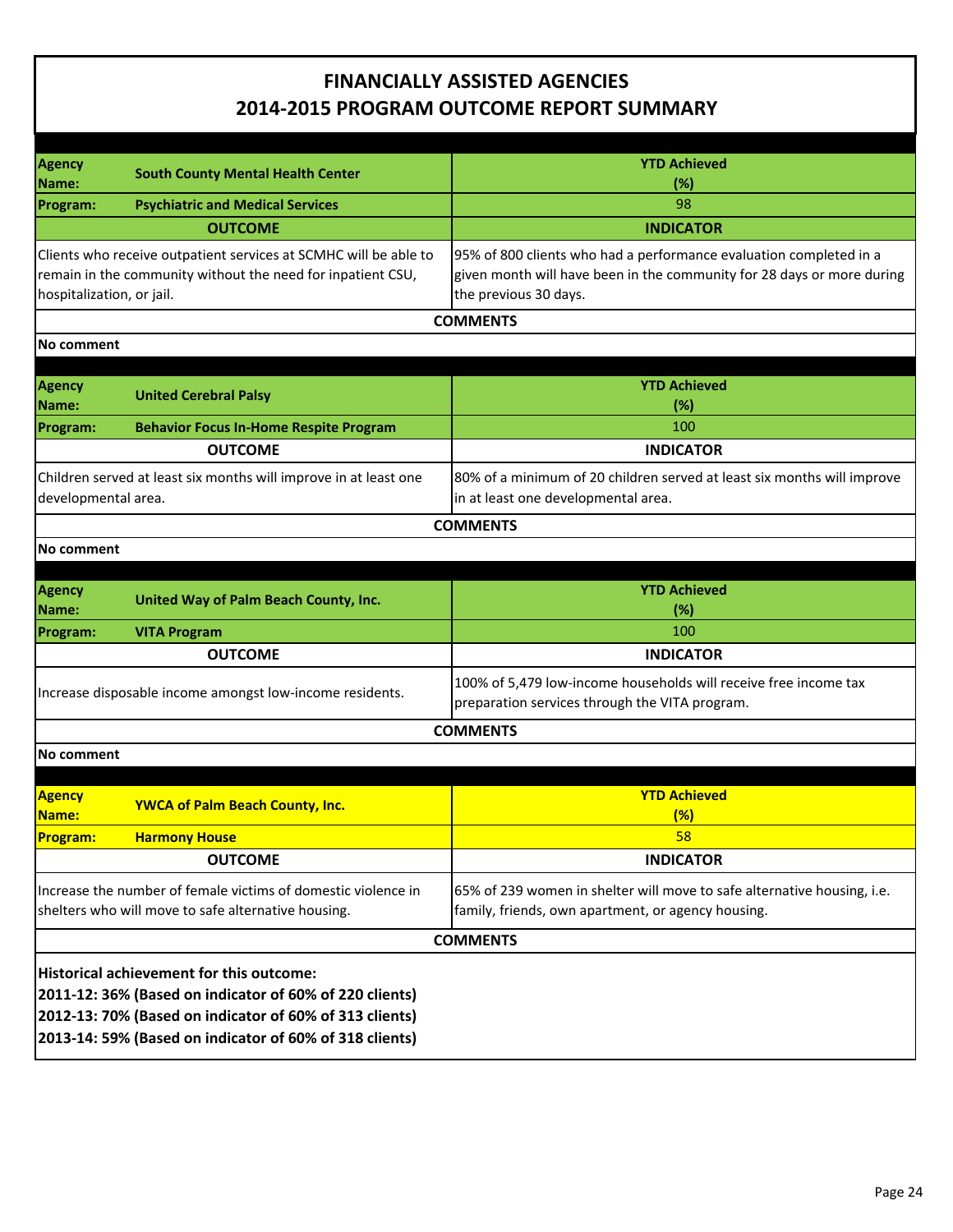| <b>Agency</b><br>Name:                                                                                      | The Center for Family Services of Palm Beach<br>County                                                                                                                                                                | <b>YTD Achieved</b><br>(%)                                                                                                                                                                                                                    |
|-------------------------------------------------------------------------------------------------------------|-----------------------------------------------------------------------------------------------------------------------------------------------------------------------------------------------------------------------|-----------------------------------------------------------------------------------------------------------------------------------------------------------------------------------------------------------------------------------------------|
| Program:                                                                                                    | <b>Project RENEW</b>                                                                                                                                                                                                  | 96                                                                                                                                                                                                                                            |
|                                                                                                             | <b>OUTCOME</b>                                                                                                                                                                                                        | <b>INDICATOR</b>                                                                                                                                                                                                                              |
| health challenges.                                                                                          | Children and families will learn strategies to reduce behavioral                                                                                                                                                      | 75% of 123 clients who attend 4 or more sessions will report<br>improvement in their behavioral health.                                                                                                                                       |
|                                                                                                             |                                                                                                                                                                                                                       | <b>COMMENTS</b>                                                                                                                                                                                                                               |
| No comment                                                                                                  |                                                                                                                                                                                                                       |                                                                                                                                                                                                                                               |
|                                                                                                             |                                                                                                                                                                                                                       |                                                                                                                                                                                                                                               |
| Agency<br>Name:                                                                                             | <b>Drug Abuse Foundation of Palm Beach County</b>                                                                                                                                                                     | <b>YTD Achieved</b><br>(%)                                                                                                                                                                                                                    |
| <b>Program:</b>                                                                                             | <b>Intensive Residential Services</b>                                                                                                                                                                                 | 67                                                                                                                                                                                                                                            |
|                                                                                                             | <b>OUTCOME</b>                                                                                                                                                                                                        | <b>INDICATOR</b>                                                                                                                                                                                                                              |
| program of recovery.                                                                                        | Clients are stabilized and prepared to implement a personal                                                                                                                                                           | 62% of 99 clients will complete residential treatment with approval.                                                                                                                                                                          |
|                                                                                                             |                                                                                                                                                                                                                       | <b>COMMENTS</b>                                                                                                                                                                                                                               |
| No comment                                                                                                  |                                                                                                                                                                                                                       |                                                                                                                                                                                                                                               |
|                                                                                                             |                                                                                                                                                                                                                       |                                                                                                                                                                                                                                               |
| <b>Agency</b><br>Name:                                                                                      | <b>Drug Abuse Foundation of Palm Beach County</b>                                                                                                                                                                     | <b>YTD Achieved</b><br>(%)                                                                                                                                                                                                                    |
| Program:                                                                                                    | <b>Medical Detoxification Program</b>                                                                                                                                                                                 | 67                                                                                                                                                                                                                                            |
|                                                                                                             | <b>OUTCOME</b>                                                                                                                                                                                                        | <b>INDICATOR</b>                                                                                                                                                                                                                              |
| Reduce hospital emergency room admissions and/or deaths due<br>to substance abuse withdrawal complications. |                                                                                                                                                                                                                       | 60% of 554 (332) clients admitted to detox with high risk symptoms of<br>withdrawal will have a stable discharge. (Stable means the client exhibits<br>symptoms indicating diminished risk of immediate medical complication<br>due to detox. |
|                                                                                                             |                                                                                                                                                                                                                       | <b>COMMENTS</b>                                                                                                                                                                                                                               |
| <b>No comment</b>                                                                                           |                                                                                                                                                                                                                       |                                                                                                                                                                                                                                               |
|                                                                                                             |                                                                                                                                                                                                                       |                                                                                                                                                                                                                                               |
| <b>Agency</b><br>Name:                                                                                      | <b>Drug Abuse Treatment Association (DATA)</b>                                                                                                                                                                        | <b>YTD Achieved</b><br>(%)                                                                                                                                                                                                                    |
| <b>Program:</b>                                                                                             | <b>DATA Adolescent Residential Treatment</b>                                                                                                                                                                          | 68                                                                                                                                                                                                                                            |
|                                                                                                             | <b>OUTCOME</b>                                                                                                                                                                                                        | <b>INDICATOR</b>                                                                                                                                                                                                                              |
| Clients will demonstrate readiness to be drug free.                                                         |                                                                                                                                                                                                                       | 79% of 57 clients admitted to the program will successfully complete the<br>program with no drug use 30 days pre-discharge.                                                                                                                   |
|                                                                                                             |                                                                                                                                                                                                                       | <b>COMMENTS</b>                                                                                                                                                                                                                               |
|                                                                                                             | Historical achievement for this outcome:<br>2011-12: 92% (Based on indicator of 74% of 34 clients)<br>2012-13: 91% (Based on indicator of 74% of 34 clients)<br>2013-14: 81% (Based on indictor of 74% of 34 clients) |                                                                                                                                                                                                                                               |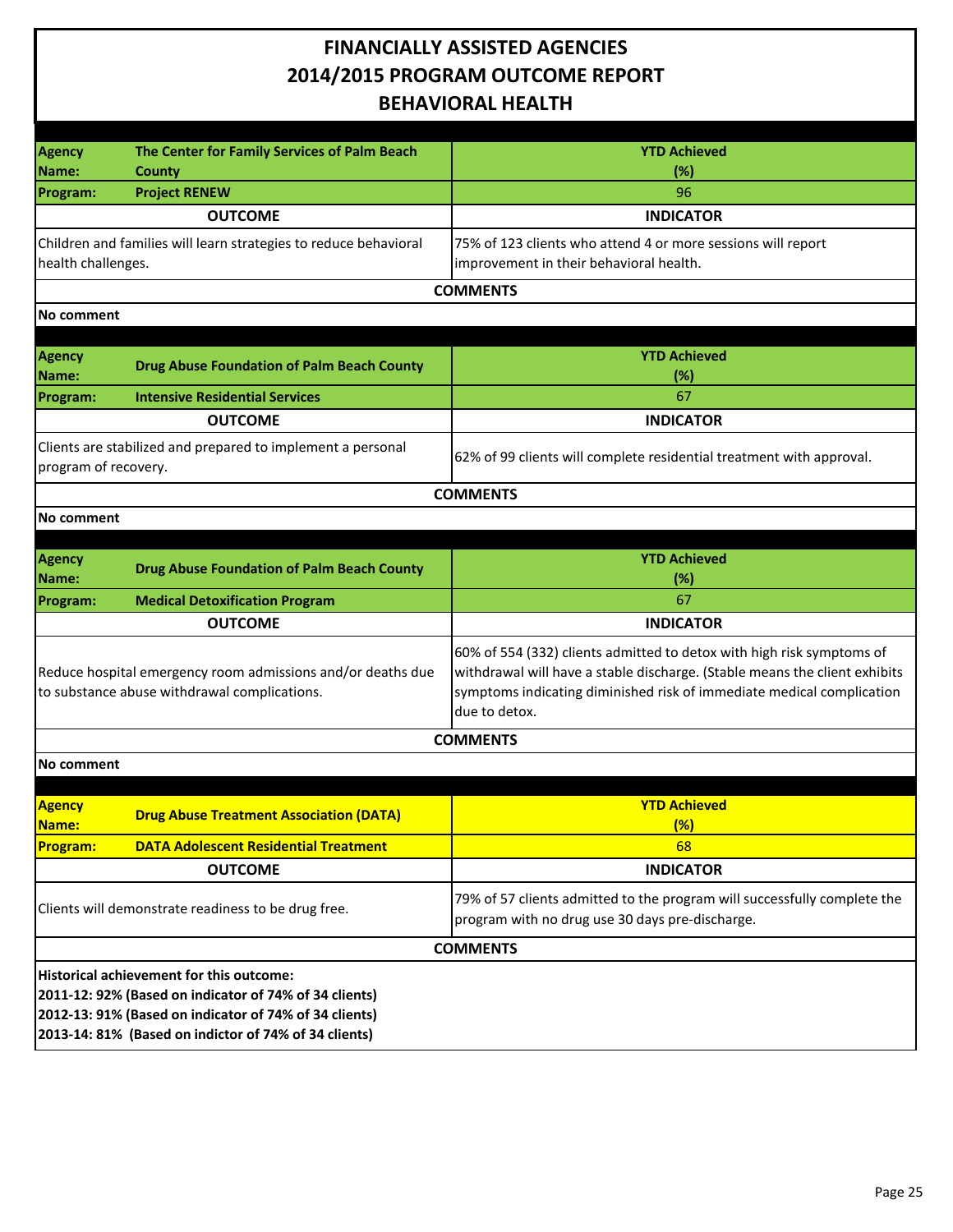| <b>Agency</b>                                           | <b>Drug Abuse Treatment Association (DATA)</b>               | <b>YTD Achieved</b>                                                                                                                      |
|---------------------------------------------------------|--------------------------------------------------------------|------------------------------------------------------------------------------------------------------------------------------------------|
| Name:                                                   |                                                              | (%)                                                                                                                                      |
| Program:                                                | <b>DATA Non-Residential Services</b>                         | 86                                                                                                                                       |
|                                                         | <b>OUTCOME</b>                                               | <b>INDICATOR</b>                                                                                                                         |
|                                                         | An increase in the number of adolescents who successfully    | 79% of 700 clients admitted to the program will successfully complete the                                                                |
|                                                         | complete the program will result in a reduction of substance | program with no drug use 30 days pre-discharge as evidenced by                                                                           |
|                                                         | abuse in the target population.                              | discharge data.                                                                                                                          |
|                                                         |                                                              | <b>COMMENTS</b>                                                                                                                          |
| No comment                                              |                                                              |                                                                                                                                          |
|                                                         |                                                              |                                                                                                                                          |
| <b>Agency</b>                                           |                                                              | <b>YTD Achieved</b>                                                                                                                      |
| Name:                                                   | <b>Father Flanagan's Boys Town Florida</b>                   | (%)                                                                                                                                      |
| Program:                                                | <b>Children's Behavioral Health Collaborative</b>            | 92                                                                                                                                       |
|                                                         | <b>OUTCOME</b>                                               | <b>INDICATOR</b>                                                                                                                         |
|                                                         |                                                              |                                                                                                                                          |
| Children will have stability.                           |                                                              | 80% of 300 children will maintain placement stability.                                                                                   |
|                                                         |                                                              | <b>COMMENTS</b>                                                                                                                          |
| No comment                                              |                                                              |                                                                                                                                          |
|                                                         |                                                              |                                                                                                                                          |
| Agency                                                  | For the Children, Inc.                                       | <b>YTD Achieved</b>                                                                                                                      |
| Name:                                                   |                                                              | (%)                                                                                                                                      |
| Program:                                                | <b>Children Community Wellness</b>                           | 100                                                                                                                                      |
|                                                         | <b>OUTCOME</b>                                               | <b>INDICATOR</b>                                                                                                                         |
|                                                         |                                                              | Students will demonstate increased knowledge about bullying and 80% of 40 students will show a gain in post test from 1 to 3 compared to |
| gang prevention.                                        |                                                              | pre-test for each topic (bullying and gang prevention).                                                                                  |
|                                                         |                                                              | <b>COMMENTS</b>                                                                                                                          |
| No comment                                              |                                                              |                                                                                                                                          |
|                                                         |                                                              |                                                                                                                                          |
| <b>Agency</b>                                           |                                                              | <b>YTD Achieved</b>                                                                                                                      |
| Name:                                                   | <b>Gratitude House</b>                                       | (%)                                                                                                                                      |
| Program:                                                | Lakeside House                                               | 86                                                                                                                                       |
|                                                         | <b>OUTCOME</b>                                               | <b>INDICATOR</b>                                                                                                                         |
|                                                         | Clients will have increased skills, school or employment     |                                                                                                                                          |
| opportunities.                                          |                                                              | 65% of 23 clients will be gainfully employed, in school, or volunteering.                                                                |
|                                                         |                                                              | <b>COMMENTS</b>                                                                                                                          |
| No comment                                              |                                                              |                                                                                                                                          |
|                                                         |                                                              |                                                                                                                                          |
| <b>Agency</b>                                           |                                                              | <b>YTD Achieved</b>                                                                                                                      |
| Name:                                                   | <b>Gratitude House</b>                                       | (%)                                                                                                                                      |
| Program:                                                | <b>Residential Level 2</b>                                   | 77                                                                                                                                       |
|                                                         | <b>OUTCOME</b>                                               | <b>INDICATOR</b>                                                                                                                         |
|                                                         |                                                              | 70% of 60 clients (42) will have an increase in their Outcome Rating Score                                                               |
| Clients will increase their Outcome Rating Scale score. |                                                              | of at least 5 points by 90 days of treatment.                                                                                            |
|                                                         |                                                              |                                                                                                                                          |
|                                                         |                                                              | <b>COMMENTS</b>                                                                                                                          |
| No comment                                              |                                                              |                                                                                                                                          |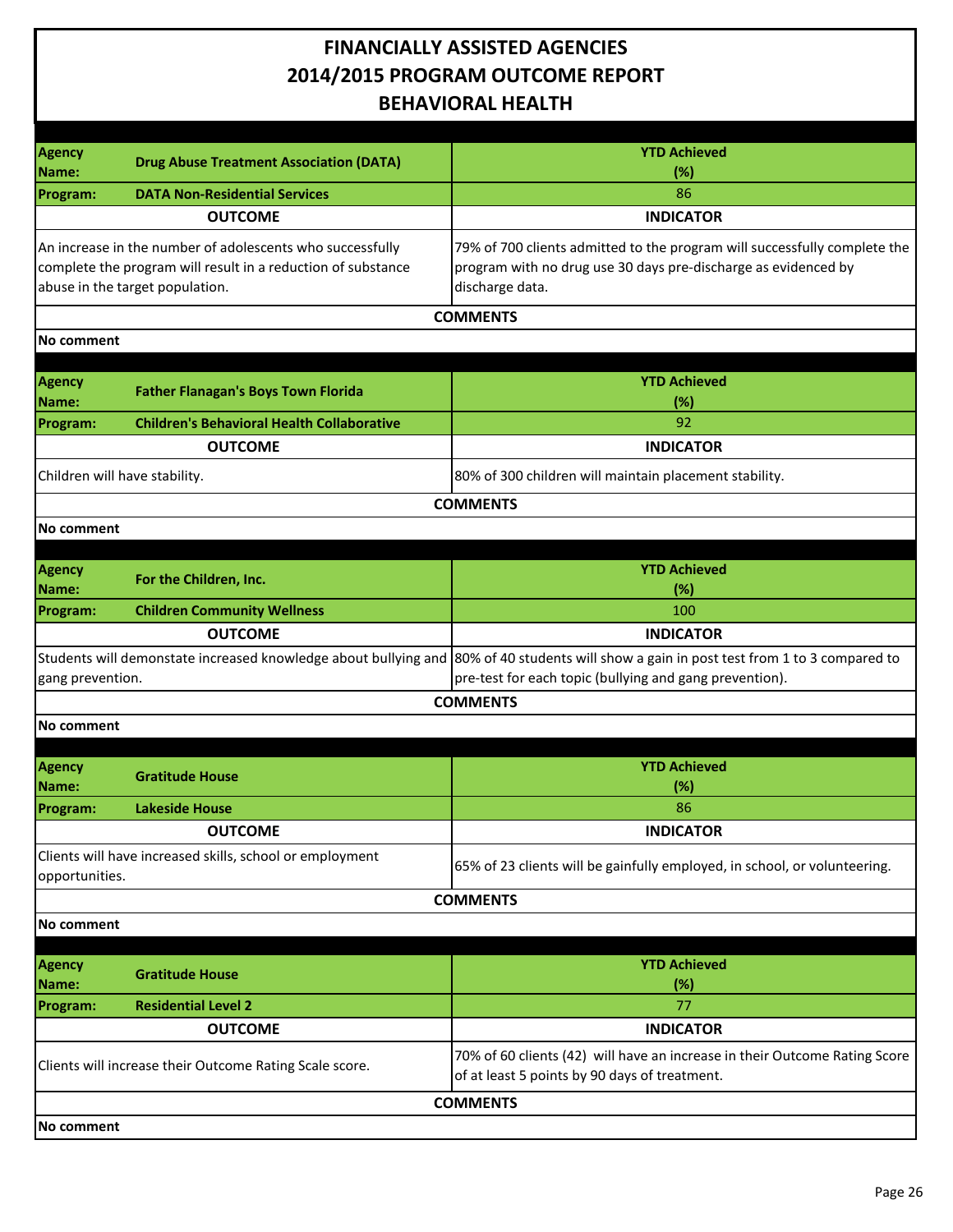| <b>Agency</b><br>Name:                                                           | <b>Housing Partnership, Inc</b>                                                                    | <b>YTD Achieved</b><br>(%)                                                                                                                                                                           |
|----------------------------------------------------------------------------------|----------------------------------------------------------------------------------------------------|------------------------------------------------------------------------------------------------------------------------------------------------------------------------------------------------------|
| Program:                                                                         | <b>Supportive Housing Program</b>                                                                  | 100                                                                                                                                                                                                  |
|                                                                                  | <b>OUTCOME</b>                                                                                     | <b>INDICATOR</b>                                                                                                                                                                                     |
|                                                                                  | Supportive Housing clients will live in the community and remain<br>out of long term institutions. | 85% of 80 placed clients will remain out of institutional settings such as<br>psychiatric hospitals, correctional facilities, and residential treatment. The<br>outcome will be monitored quarterly. |
|                                                                                  |                                                                                                    | <b>COMMENTS</b>                                                                                                                                                                                      |
| No comment                                                                       |                                                                                                    |                                                                                                                                                                                                      |
|                                                                                  |                                                                                                    |                                                                                                                                                                                                      |
| <b>Agency</b><br>Name:                                                           | <b>Jeff Industries</b>                                                                             | <b>YTD Achieved</b><br>(%)                                                                                                                                                                           |
| Program:                                                                         | <b>Job Placement Program (Supported Employment</b>                                                 | 100                                                                                                                                                                                                  |
|                                                                                  | <b>OUTCOME</b>                                                                                     | <b>INDICATOR</b>                                                                                                                                                                                     |
|                                                                                  | Participants will improve recovery skills.                                                         | 90% of 20 participants will demonstrate recovery skills by remaining out<br>of the psychiatric hospital 90 days per quarter.                                                                         |
|                                                                                  |                                                                                                    | <b>COMMENTS</b>                                                                                                                                                                                      |
| No comment                                                                       |                                                                                                    |                                                                                                                                                                                                      |
|                                                                                  |                                                                                                    |                                                                                                                                                                                                      |
| <b>Agency</b><br>Name:                                                           | <b>Jeff Industries</b>                                                                             | <b>YTD Achieved</b><br>(%)                                                                                                                                                                           |
| Program:                                                                         | Let's Go To Work                                                                                   | 97                                                                                                                                                                                                   |
|                                                                                  | <b>OUTCOME</b>                                                                                     | <b>INDICATOR</b>                                                                                                                                                                                     |
|                                                                                  | Patients will demonstrate recovery skills.                                                         | 90% of 36 daily participants will remain out of the psychiatric hospital 84<br>days per quarter.                                                                                                     |
|                                                                                  |                                                                                                    | <b>COMMENTS</b>                                                                                                                                                                                      |
| No comment                                                                       |                                                                                                    |                                                                                                                                                                                                      |
| <b>Agency</b><br>Name:                                                           | Jerome Golden Center Oakwood Center of the<br><b>Palm Beaches</b>                                  | <b>YTD Achieved</b><br>(%)                                                                                                                                                                           |
| Program:                                                                         | <b>Glades Adult Crisis Stabilization Services</b>                                                  | 18                                                                                                                                                                                                   |
|                                                                                  | <b>OUTCOME</b>                                                                                     | <b>INDICATOR</b>                                                                                                                                                                                     |
|                                                                                  | There will be a reduction in patient relapse and recidivism.                                       | 18% or less of 400 patients will not require re-admission wihin 90 days of<br>discharge.                                                                                                             |
|                                                                                  |                                                                                                    | <b>COMMENTS</b>                                                                                                                                                                                      |
| No comment                                                                       |                                                                                                    |                                                                                                                                                                                                      |
|                                                                                  |                                                                                                    |                                                                                                                                                                                                      |
| <b>Agency</b><br>Name:                                                           | Jerome Golden Center Oakwood Center of the<br><b>Palm Beaches</b>                                  | <b>YTD Achieved</b><br>(%)                                                                                                                                                                           |
| <b>Program:</b>                                                                  | <b>Glades Adult Detoxification Service</b>                                                         | 88                                                                                                                                                                                                   |
|                                                                                  | <b>OUTCOME</b>                                                                                     | <b>INDICATOR</b>                                                                                                                                                                                     |
| Clients will have a reduction of symptoms by meeting ASAM<br>discharge criteria. |                                                                                                    | 90% of 85 persons served will successfully meet ASAM discharge criteria<br>in 4 days or less.                                                                                                        |
|                                                                                  |                                                                                                    | <b>COMMENTS</b>                                                                                                                                                                                      |
| No comment                                                                       |                                                                                                    |                                                                                                                                                                                                      |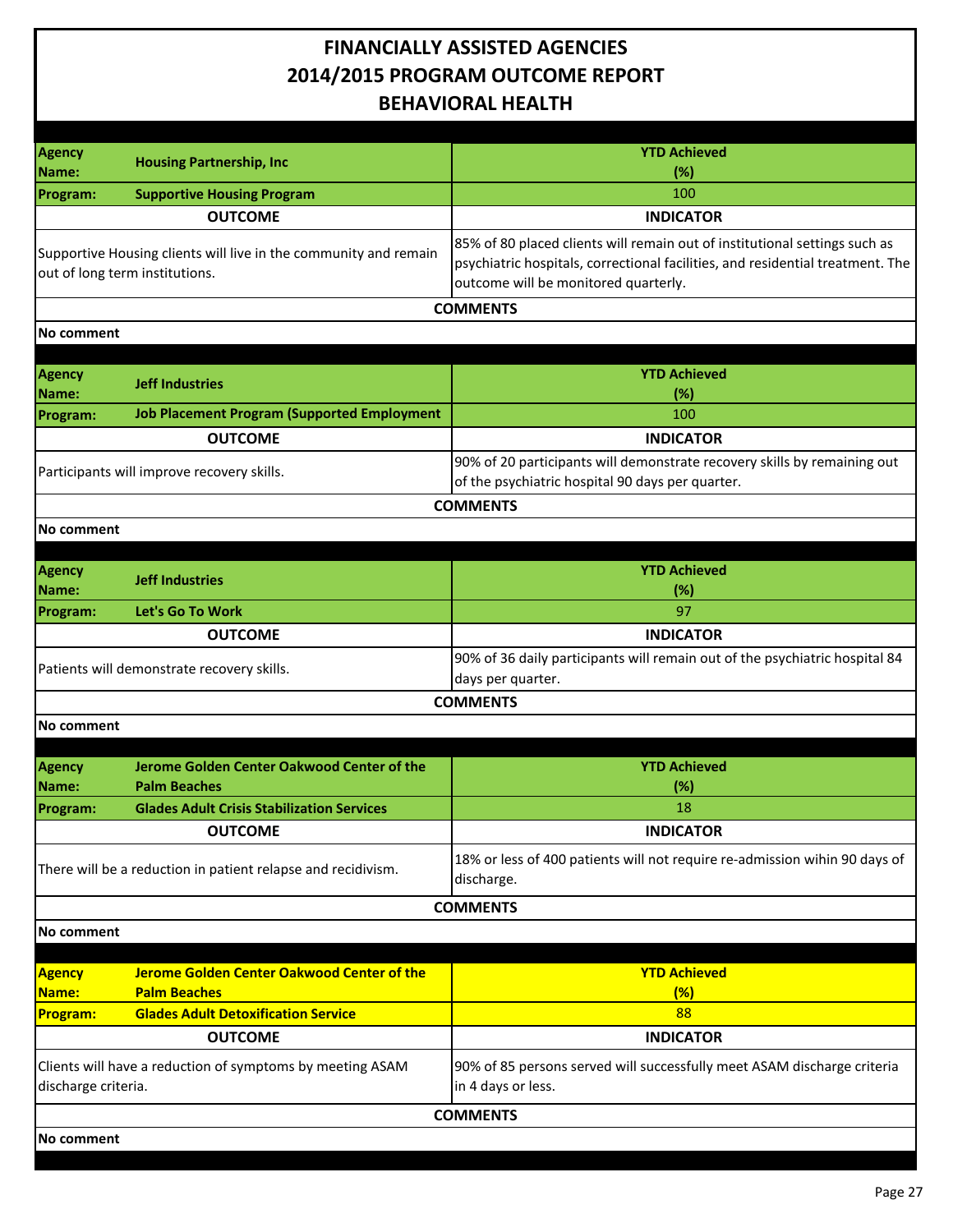| <b>BEHAVIORAL HEALTH</b>                                                                                                                                                                                                      |                                                       |                                                                                                                                                                         |  |
|-------------------------------------------------------------------------------------------------------------------------------------------------------------------------------------------------------------------------------|-------------------------------------------------------|-------------------------------------------------------------------------------------------------------------------------------------------------------------------------|--|
| <b>Agency</b>                                                                                                                                                                                                                 | <b>Jerome Golden Center Oakwood Center of the</b>     | <b>YTD Achieved</b>                                                                                                                                                     |  |
| Name:                                                                                                                                                                                                                         | <b>Palm Beaches</b>                                   | (%)                                                                                                                                                                     |  |
| <b>Program:</b>                                                                                                                                                                                                               | <b>Glades Child Crisis Stabilization Services</b>     | 84                                                                                                                                                                      |  |
|                                                                                                                                                                                                                               | <b>OUTCOME</b>                                        | <b>INDICATOR</b>                                                                                                                                                        |  |
| Patients will have improved functioning upon discharge.                                                                                                                                                                       |                                                       | 90% of 80 children served will have at least a 10 point increase in their<br>discarge Global Assessment of Functioning (GAF) scored compared to<br>their admission GAF. |  |
|                                                                                                                                                                                                                               |                                                       | <b>COMMENTS</b>                                                                                                                                                         |  |
| <b>Historical achievement for this outcome:</b><br>2011-12: 86% (Based on indicator of 90% of 50 clients)<br>2012-13: 92% (Based on indicator of 90% of 50 clients)<br>2013-14: 93% (Based on indicator of 90% of 50 clients) |                                                       |                                                                                                                                                                         |  |
| <b>Agency</b>                                                                                                                                                                                                                 | Jerome Golden Center Oakwood Center of the            | <b>YTD Achieved</b>                                                                                                                                                     |  |
| Name:                                                                                                                                                                                                                         | <b>Palm Beaches</b>                                   | (%)                                                                                                                                                                     |  |
| Program:                                                                                                                                                                                                                      | <b>Inpatient Psychiatric Services</b>                 | 18                                                                                                                                                                      |  |
|                                                                                                                                                                                                                               | <b>OUTCOME</b>                                        | <b>INDICATOR</b>                                                                                                                                                        |  |
| There will be a reduction in patient recidivism.                                                                                                                                                                              |                                                       | 18% or less of 1800 patients admitted will not require re-admission to the<br>inpatient unit within 90 days of discharge.                                               |  |
|                                                                                                                                                                                                                               |                                                       | <b>COMMENTS</b>                                                                                                                                                         |  |
| No comment                                                                                                                                                                                                                    |                                                       |                                                                                                                                                                         |  |
|                                                                                                                                                                                                                               | Jerome Golden Center Oakwood Center of the            | <b>YTD Achieved</b>                                                                                                                                                     |  |
| <b>Agency</b><br>Name:                                                                                                                                                                                                        | <b>Palm Beaches</b>                                   | (%)                                                                                                                                                                     |  |
| Program:                                                                                                                                                                                                                      | <b>Mobile Crisis Team</b>                             | 96                                                                                                                                                                      |  |
|                                                                                                                                                                                                                               | <b>OUTCOME</b>                                        | <b>INDICATOR</b>                                                                                                                                                        |  |
| Fewer children will require crisis intervention.                                                                                                                                                                              |                                                       | 60% of 200 children will not require inpatient hospitalization within the<br>next 30 days following the MCT intervention.                                               |  |
|                                                                                                                                                                                                                               |                                                       | <b>COMMENTS</b>                                                                                                                                                         |  |
| <b>No Comment</b>                                                                                                                                                                                                             |                                                       |                                                                                                                                                                         |  |
| <b>Agency</b><br><b>Name:</b>                                                                                                                                                                                                 | <b>Mental Health Association of Palm Beach County</b> | <b>YTD Achieved</b><br>(%)                                                                                                                                              |  |
| Program:                                                                                                                                                                                                                      | <b>Breaking Barriers for Better Behavioral Health</b> | 87                                                                                                                                                                      |  |
|                                                                                                                                                                                                                               | <b>OUTCOME</b><br><b>INDICATOR</b>                    |                                                                                                                                                                         |  |
| Clients will report satisfaction with services received.                                                                                                                                                                      |                                                       | At least 75% of 1000 follow-up calls to clients served through the hotline<br>will report satisfaction with the services received.                                      |  |
|                                                                                                                                                                                                                               |                                                       | <b>COMMENTS</b>                                                                                                                                                         |  |
| No comment                                                                                                                                                                                                                    |                                                       |                                                                                                                                                                         |  |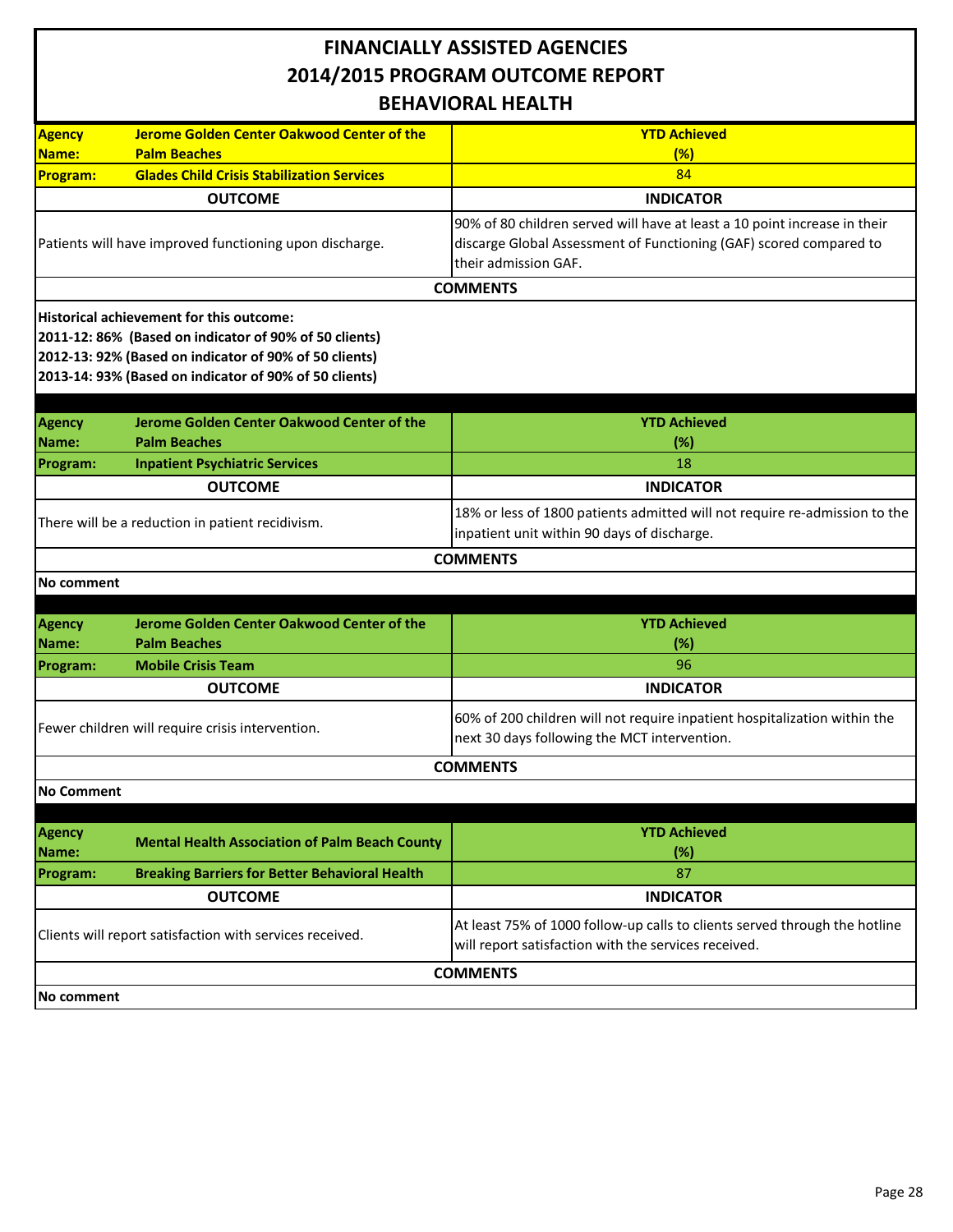| <b>Agency</b>                                                                                                                                                | <b>South County Mental Health Center</b>                          | <b>YTD Achieved</b>                                                                                                                                                   |  |
|--------------------------------------------------------------------------------------------------------------------------------------------------------------|-------------------------------------------------------------------|-----------------------------------------------------------------------------------------------------------------------------------------------------------------------|--|
| Name:                                                                                                                                                        |                                                                   | (%)                                                                                                                                                                   |  |
| <b>Program:</b>                                                                                                                                              | <b>Crisis Stabilization Unit</b>                                  | 90                                                                                                                                                                    |  |
|                                                                                                                                                              | <b>OUTCOME</b>                                                    | <b>INDICATOR</b>                                                                                                                                                      |  |
| inpatient stay.                                                                                                                                              | Clients will be satisfied with the care they receive during their | 90% of 1810 clients admitted to the Crisis Stabilization Unit will be<br>satisfied with the services they received while they were patients.                          |  |
|                                                                                                                                                              |                                                                   | <b>COMMENTS</b>                                                                                                                                                       |  |
| No comment                                                                                                                                                   |                                                                   |                                                                                                                                                                       |  |
|                                                                                                                                                              |                                                                   |                                                                                                                                                                       |  |
| Agency<br>Name:                                                                                                                                              | <b>South County Mental Health Center</b>                          | <b>YTD Achieved</b><br>(%)                                                                                                                                            |  |
| Program:                                                                                                                                                     | <b>Intake and Evaluation and Mobile Crisis Team</b>               | 92                                                                                                                                                                    |  |
|                                                                                                                                                              | <b>OUTCOME</b>                                                    | <b>INDICATOR</b>                                                                                                                                                      |  |
| To decrease the need for inpatient care for individuals and<br>families in crisis.                                                                           |                                                                   | 90% of 2152 clients who have an intervention will not have an inpatient<br>stay within 30 days after the intervention.                                                |  |
|                                                                                                                                                              |                                                                   | <b>COMMENTS</b>                                                                                                                                                       |  |
| No comment                                                                                                                                                   |                                                                   |                                                                                                                                                                       |  |
| <b>Agency</b><br>Name:                                                                                                                                       | <b>South County Mental Health Center</b>                          | <b>YTD Achieved</b><br>(%)                                                                                                                                            |  |
| Program:                                                                                                                                                     | <b>Psychiatric and Medical Services</b>                           | 98                                                                                                                                                                    |  |
|                                                                                                                                                              | <b>OUTCOME</b>                                                    | <b>INDICATOR</b>                                                                                                                                                      |  |
| Clients who receive outpatient services at SCMHC will be able to<br>remain in the community without the need for inpatient CSU,<br>hospitalization, or jail. |                                                                   | 95% of 800 clients who had a performance evaluation completed in a<br>given month will have been in the community for 28 days or more during<br>the previous 30 days. |  |
|                                                                                                                                                              |                                                                   | <b>COMMENTS</b>                                                                                                                                                       |  |
| <b>No comment</b>                                                                                                                                            |                                                                   |                                                                                                                                                                       |  |
|                                                                                                                                                              |                                                                   |                                                                                                                                                                       |  |
|                                                                                                                                                              |                                                                   |                                                                                                                                                                       |  |
| Achieved<br>Outcome                                                                                                                                          | Outcome not achieved by less than 10% points                      |                                                                                                                                                                       |  |
| 18                                                                                                                                                           | 3                                                                 |                                                                                                                                                                       |  |
|                                                                                                                                                              |                                                                   |                                                                                                                                                                       |  |
|                                                                                                                                                              | <b>Behavioral Health</b>                                          |                                                                                                                                                                       |  |
|                                                                                                                                                              | 14%                                                               | <b>□</b> Achieved Outcome                                                                                                                                             |  |

86%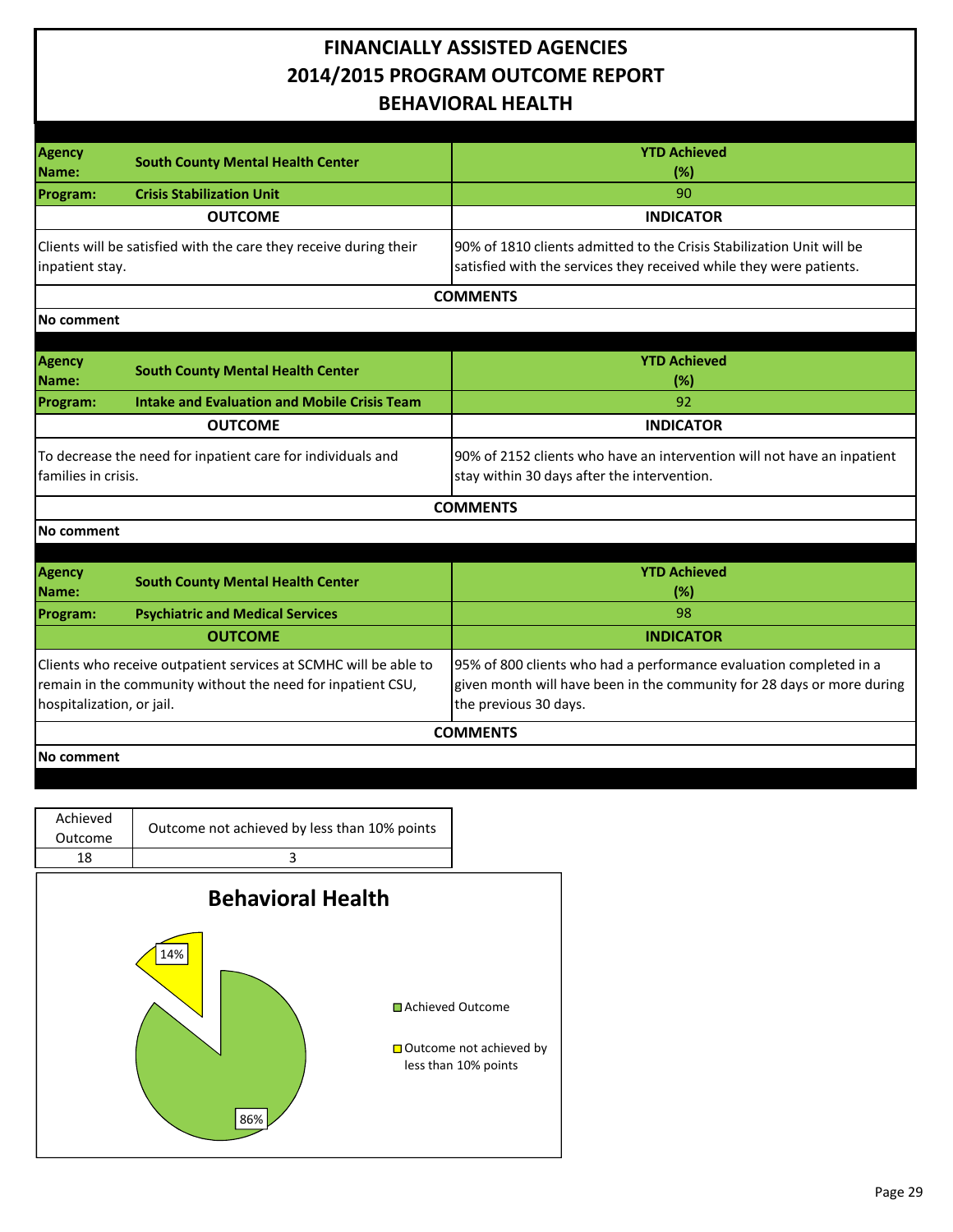#### **FINANCIALLY ASSISTED AGENCIES 2014/2015 PROGRAM OUTCOME REPORT DOMESTIC ABUSE / SHELTERING**

| Agency<br>Name:                                                                                                                                       | Aid to Victims of Domestic Abuse (AVDA)                | <b>YTD Achieved</b><br>(%)                                                                                                                                                                                                                                   |
|-------------------------------------------------------------------------------------------------------------------------------------------------------|--------------------------------------------------------|--------------------------------------------------------------------------------------------------------------------------------------------------------------------------------------------------------------------------------------------------------------|
| Program:                                                                                                                                              | <b>CASA VESGO</b>                                      | 97                                                                                                                                                                                                                                                           |
|                                                                                                                                                       | <b>OUTCOME</b>                                         | <b>INDICATOR</b>                                                                                                                                                                                                                                             |
| Victims of domestic abuse/violence will have access to<br>shelter and basic needs services exiting the program to<br>violence free living conditions. |                                                        | 80% of 90 shelter residents exit the program to violence free living<br>conditions.                                                                                                                                                                          |
|                                                                                                                                                       |                                                        | <b>COMMENTS</b>                                                                                                                                                                                                                                              |
| No comment                                                                                                                                            |                                                        |                                                                                                                                                                                                                                                              |
|                                                                                                                                                       |                                                        |                                                                                                                                                                                                                                                              |
| <b>Agency</b><br>Name:                                                                                                                                | <b>Children's Home Society, South Coastal Division</b> | <b>YTD Achieved</b><br>(%)                                                                                                                                                                                                                                   |
| Program:                                                                                                                                              | <b>Nelle Smith Residence for Girls</b>                 | 85                                                                                                                                                                                                                                                           |
|                                                                                                                                                       | <b>OUTCOME</b>                                         | <b>INDICATOR</b>                                                                                                                                                                                                                                             |
| Youth in Nelle Smith three months or longer, will improve<br>their independent living skills.                                                         |                                                        | 80% of 20 youth, in Nelle Smith three months or longer, will improve<br>their independent living skills, as measured by scores on the Ansell-<br>Casey Life Skills Assessment, and will maintain or continue to<br>improve scores on subsequent assessments. |
|                                                                                                                                                       |                                                        | <b>COMMENTS</b>                                                                                                                                                                                                                                              |
| No comment                                                                                                                                            |                                                        |                                                                                                                                                                                                                                                              |
|                                                                                                                                                       |                                                        |                                                                                                                                                                                                                                                              |
| <b>Agency</b><br>Name:                                                                                                                                | <b>Children's Place at Home Safe</b>                   | <b>YTD Achieved</b><br>(% )                                                                                                                                                                                                                                  |
| Program:                                                                                                                                              | <b>Safety Net</b>                                      | 79.                                                                                                                                                                                                                                                          |
|                                                                                                                                                       | <b>OUTCOME</b>                                         | <b>INDICATOR</b>                                                                                                                                                                                                                                             |
| Clients will have an increase in resiliency and coping skills.                                                                                        |                                                        | 90% of 100 adult and teen clients served during the fiscal year will<br>score higher on post scales, indicating an increase in resiliency and<br>coping skills.                                                                                              |
|                                                                                                                                                       |                                                        | <b>COMMENTS</b>                                                                                                                                                                                                                                              |
| 2011-12: 91%<br>2012-13:86%<br>2013-14: 81%                                                                                                           | Historical achievement for this outcome:               |                                                                                                                                                                                                                                                              |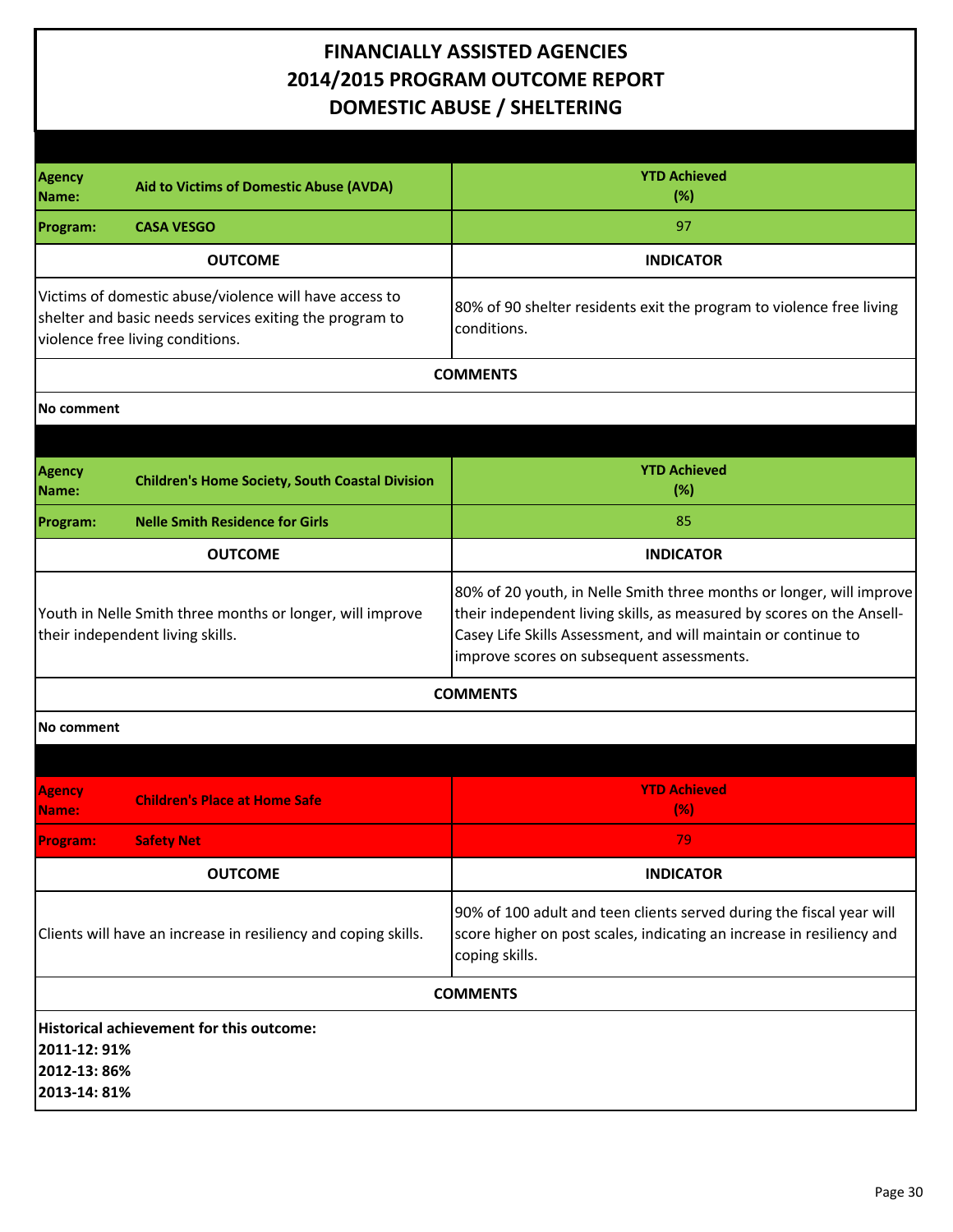#### **FINANCIALLY ASSISTED AGENCIES 2014/2015 PROGRAM OUTCOME REPORT DOMESTIC ABUSE / SHELTERING**

| <b>Agency</b><br><b>YWCA of Palm Beach County, Inc.</b><br>Name:                                                                                                                                                          | <b>YTD Achieved</b><br>(%)                                                                                                    |  |
|---------------------------------------------------------------------------------------------------------------------------------------------------------------------------------------------------------------------------|-------------------------------------------------------------------------------------------------------------------------------|--|
| <b>Program:</b><br><b>Harmony House</b>                                                                                                                                                                                   | 58                                                                                                                            |  |
| <b>OUTCOME</b>                                                                                                                                                                                                            | <b>INDICATOR</b>                                                                                                              |  |
| Increase the number of female victims of domestic violence<br>in shelters who will move to safe alternative housing.                                                                                                      | 65% of 239 women in shelter will move to safe alternative housing,<br>i.e. family, friends, own apartment, or agency housing. |  |
|                                                                                                                                                                                                                           | <b>COMMENTS</b>                                                                                                               |  |
| Historical achievement for this outcome:<br>2011-12: 36% (Based on indicator of 60% of 220 clients)<br>2012-13: 70% (Based on indicator of 60% of 313 clients)<br>2013-14: 59% (Based on indicator of 60% of 318 clients) |                                                                                                                               |  |

| Achieved   | Outcome not achieved by less than 10% points                                                                                  | Not achieved by more than 10% points |
|------------|-------------------------------------------------------------------------------------------------------------------------------|--------------------------------------|
| 2          |                                                                                                                               |                                      |
|            | Domestic Abuse / Sheltering                                                                                                   |                                      |
| 25%<br>25% | $\Box$ Achieved<br>$\Box$ Outcome not achieved<br>50%<br>by less than 10% points<br>■ Not achieved by more<br>than 10% points |                                      |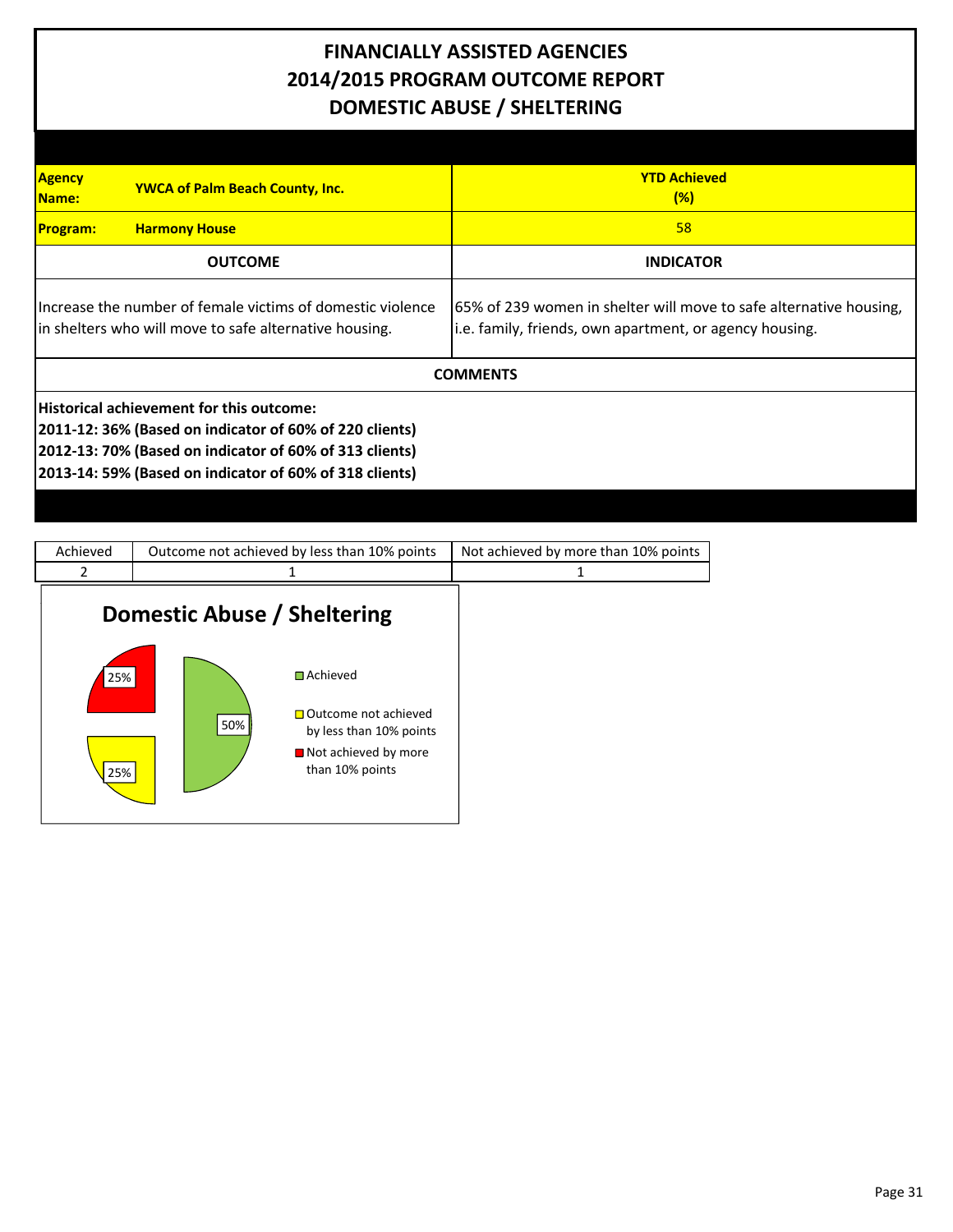#### **FINANCIALLY ASSISTED AGENCIES 2014/2015 PROGRAM OUTCOME REPORT ECONOMIC STABILITY / POVERTY**

| <b>Agency</b><br><b>Adopt-A-Family</b><br>Name:                                                                                               | <b>YTD Achieved</b><br>(%)                                                                                                                                                                                                             |
|-----------------------------------------------------------------------------------------------------------------------------------------------|----------------------------------------------------------------------------------------------------------------------------------------------------------------------------------------------------------------------------------------|
| <b>Service Enriched Housing</b><br><b>Program:</b>                                                                                            | 69                                                                                                                                                                                                                                     |
| <b>OUTCOME</b>                                                                                                                                | <b>INDICATOR</b>                                                                                                                                                                                                                       |
| Low income families will deposit money into an escrow savings<br>account each month to prepare for self sufficiency and/or home<br>ownership. | 70% of 25 families earning less than 200% of the Federal Poverty Level, or<br>18 residents will deposit a minimum of \$150 into their escrow savings<br>account each quarter to prepare for self-sufficiency and/or home<br>ownership. |
|                                                                                                                                               | <b>COMMENTS</b>                                                                                                                                                                                                                        |
| Historical achievement for this outcome:<br>2011-12: 86%<br>2012-13: 91%<br>2013-14: 75%                                                      |                                                                                                                                                                                                                                        |
| <b>Children's Case Management Organization /</b><br><b>Agency</b><br><b>Families First</b><br>Name:                                           | <b>YTD Achieved</b><br>(%)                                                                                                                                                                                                             |
| <b>Project Connect Collaborative</b><br>Program:                                                                                              | 85                                                                                                                                                                                                                                     |
| <b>OUTCOME</b>                                                                                                                                | <b>INDICATOR</b>                                                                                                                                                                                                                       |
| Families will maintain permanent housing.                                                                                                     | 80% of 20 families will maintain permanent housing.                                                                                                                                                                                    |
|                                                                                                                                               | <b>COMMENTS</b>                                                                                                                                                                                                                        |
| No comment                                                                                                                                    |                                                                                                                                                                                                                                        |
|                                                                                                                                               |                                                                                                                                                                                                                                        |
| <b>Farmworker Coordinating Council of Palm Beach</b><br><b>Agency</b><br>Name:<br><b>County</b>                                               | <b>YTD Achieved</b><br>(%)                                                                                                                                                                                                             |
| <b>Family Preservation and Economic Stabilization</b><br>Program:                                                                             | 88                                                                                                                                                                                                                                     |
| <b>OUTCOME</b>                                                                                                                                | <b>INDICATOR</b>                                                                                                                                                                                                                       |
| Clients will demonstrate increased financial literacy.                                                                                        | 85% of 75 clients will increase their knowledge about financial matters as<br>demonstrated on a pre and post test.                                                                                                                     |
|                                                                                                                                               | <b>COMMENTS</b>                                                                                                                                                                                                                        |
| No comment                                                                                                                                    |                                                                                                                                                                                                                                        |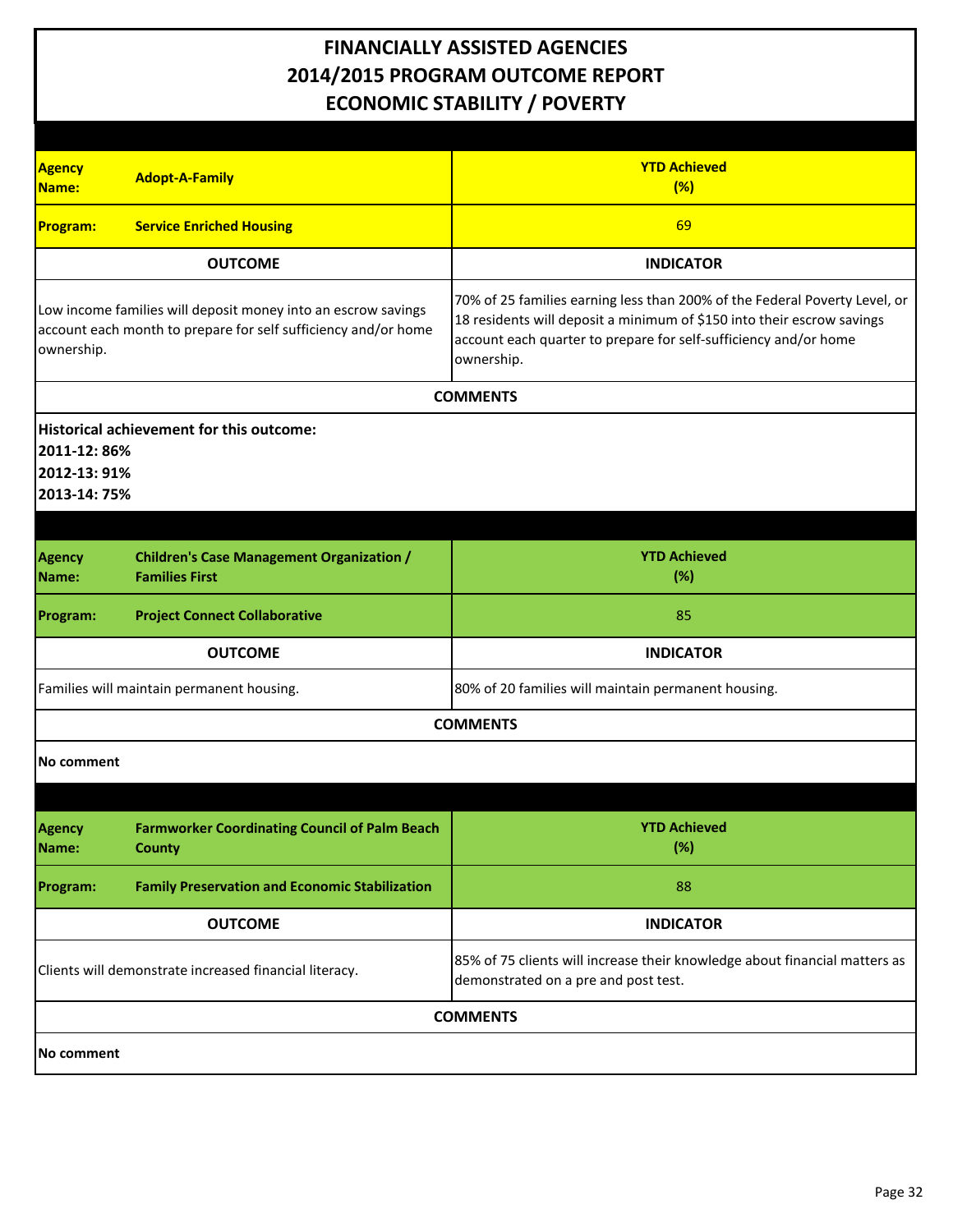#### **FINANCIALLY ASSISTED AGENCIES 2014/2015 PROGRAM OUTCOME REPORT ECONOMIC STABILITY / POVERTY**

| <b>Agency</b><br>United Way of Palm Beach County, Inc.<br>Name: | <b>YTD Achieved</b><br>$(\%)$                                                                                      |  |
|-----------------------------------------------------------------|--------------------------------------------------------------------------------------------------------------------|--|
| Program:<br><b>VITA Program</b>                                 | 100                                                                                                                |  |
| <b>OUTCOME</b>                                                  | <b>INDICATOR</b>                                                                                                   |  |
| Increase disposable income amongst low-income residents.        | 100% of 5,479 low-income households will receive free income tax<br>preparation services through the VITA program. |  |
| <b>COMMENTS</b>                                                 |                                                                                                                    |  |
| No comment                                                      |                                                                                                                    |  |

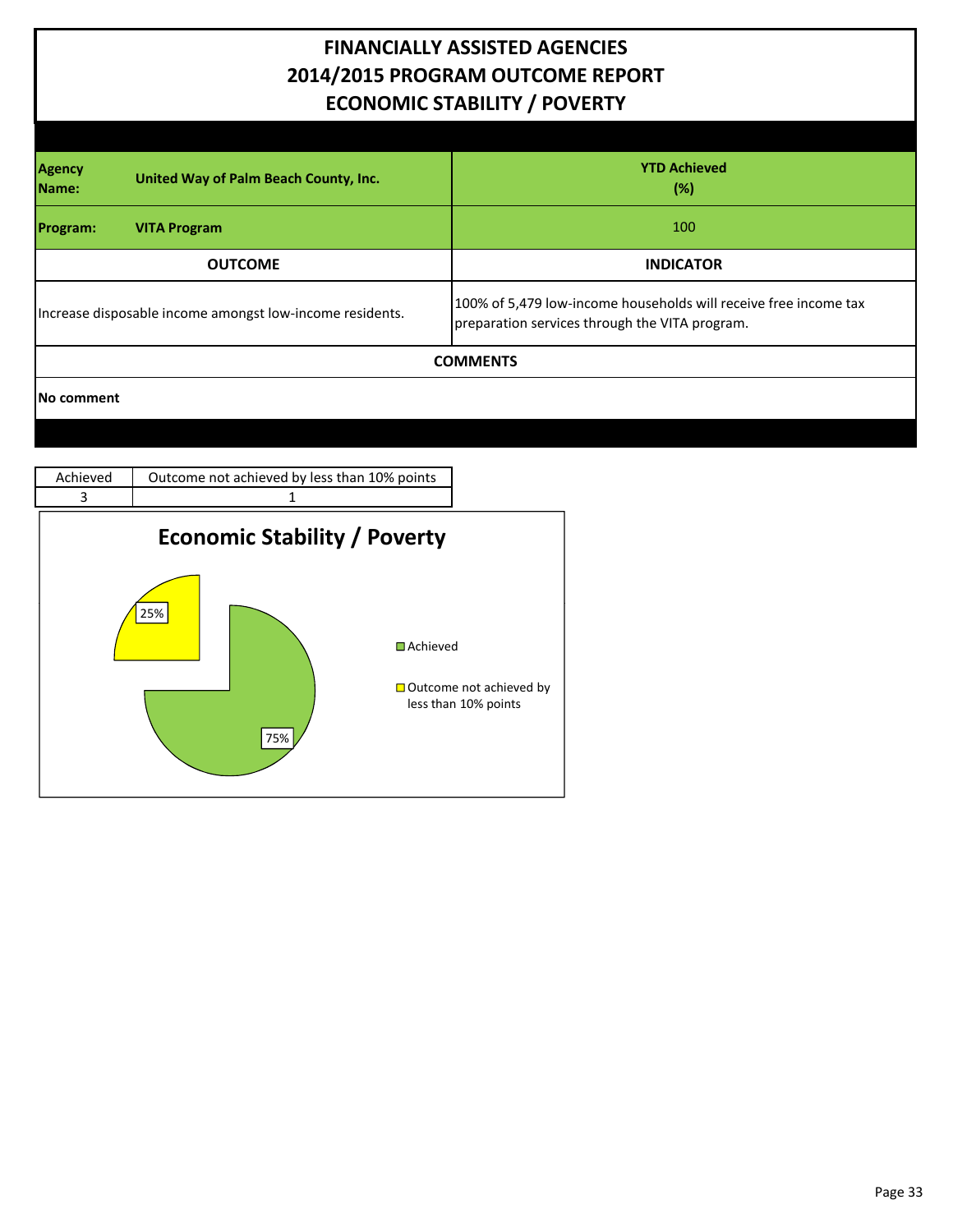#### **FINANCIALLY ASSISTED AGENCIES 2014/2015 PROGRAM OUTCOME REPORT HOMELESSNESS**

| <b>Agency</b><br>Name:                                                                                                                                                        | <b>Adopt-A-Family</b>                                         | <b>YTD Achieved</b><br>(%)                                                                                                |  |
|-------------------------------------------------------------------------------------------------------------------------------------------------------------------------------|---------------------------------------------------------------|---------------------------------------------------------------------------------------------------------------------------|--|
| <b>Program:</b>                                                                                                                                                               | <b>Housing Stabilization Program</b>                          | 90                                                                                                                        |  |
|                                                                                                                                                                               | <b>OUTCOME</b>                                                | <b>INDICATOR</b>                                                                                                          |  |
| Homeless families, or those at risk for becoming homeless, will<br>become stably housed (stably housed evidenced by current rent<br>and utilities with no pending evictions). |                                                               | 75% of 150 families facing eviction, or at risk of homelessness will remain<br>stably housed for a minimum of six months. |  |
|                                                                                                                                                                               |                                                               | <b>COMMENTS</b>                                                                                                           |  |
| No comment                                                                                                                                                                    |                                                               |                                                                                                                           |  |
|                                                                                                                                                                               |                                                               |                                                                                                                           |  |
| <b>Agency</b><br>Name:                                                                                                                                                        | <b>Adopt-A-Family</b>                                         | <b>YTD Achieved</b><br>(%)                                                                                                |  |
| Program:                                                                                                                                                                      | <b>Project SAFE</b>                                           | 78                                                                                                                        |  |
|                                                                                                                                                                               | <b>OUTCOME</b>                                                | <b>INDICATOR</b>                                                                                                          |  |
| Families in Project SAFE II will pay their rent on time for a<br>minimum of three consecutive months.                                                                         |                                                               | 75% of 12 families will demonstrate financial stability as evidenced by<br>keeping current with rent payments.            |  |
|                                                                                                                                                                               |                                                               | <b>COMMENTS</b>                                                                                                           |  |
| No comment                                                                                                                                                                    |                                                               |                                                                                                                           |  |
|                                                                                                                                                                               |                                                               |                                                                                                                           |  |
| Agency<br>Name:                                                                                                                                                               | The Center for Family Services of Palm Beach<br><b>County</b> | <b>YTD Achieved</b><br>(%)                                                                                                |  |
| <b>Program:</b>                                                                                                                                                               | <b>Pat Reeves Village</b>                                     | 78                                                                                                                        |  |
|                                                                                                                                                                               | <b>OUTCOME</b>                                                | <b>INDICATOR</b>                                                                                                          |  |
| Homeless families with dependent children will have a safe,<br>temporary shelter.                                                                                             |                                                               | 70% of 76 homeless families will enter stable housing within 90 days from<br>admission to interim shelter.                |  |
|                                                                                                                                                                               |                                                               | <b>COMMENTS</b>                                                                                                           |  |
| <b>No comment</b>                                                                                                                                                             |                                                               |                                                                                                                           |  |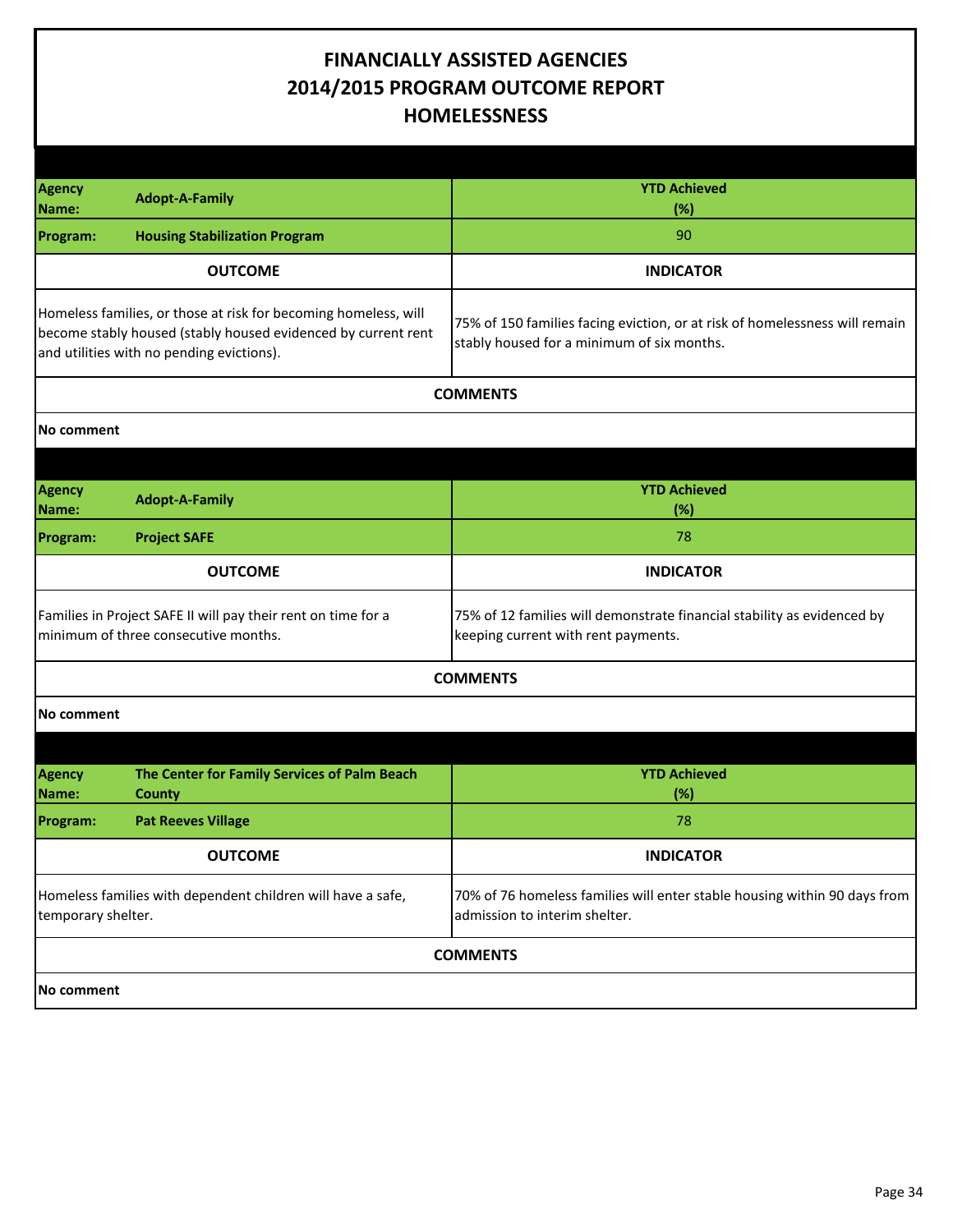#### **FINANCIALLY ASSISTED AGENCIES 2014/2015 PROGRAM OUTCOME REPORT HOMELESSNESS**

| <b>Agency</b><br>Name:                                                                                              | The Center for Family Services of Palm Beach<br><b>County</b> | <b>YTD Achieved</b><br>(%)                                                                                                                                                                                                                                |  |
|---------------------------------------------------------------------------------------------------------------------|---------------------------------------------------------------|-----------------------------------------------------------------------------------------------------------------------------------------------------------------------------------------------------------------------------------------------------------|--|
| Program:                                                                                                            | <b>Traveler's Aid</b>                                         | 100                                                                                                                                                                                                                                                       |  |
|                                                                                                                     | <b>OUTCOME</b>                                                | <b>INDICATOR</b>                                                                                                                                                                                                                                          |  |
| to return to their support system.                                                                                  |                                                               | Clients will receive assistance in the form of a Greyhound Bus Pass   100% of 208 clients will receive a Greyhound Bus Pass to return safely<br>home to their support system.                                                                             |  |
|                                                                                                                     |                                                               | <b>COMMENTS</b>                                                                                                                                                                                                                                           |  |
| No comment                                                                                                          |                                                               |                                                                                                                                                                                                                                                           |  |
|                                                                                                                     |                                                               |                                                                                                                                                                                                                                                           |  |
| Agency<br>Name:                                                                                                     | <b>Children's Home Society, South Coastal Division</b>        | <b>YTD Achieved</b><br>(%)                                                                                                                                                                                                                                |  |
| Program:                                                                                                            | <b>Transitions Home</b>                                       | 93                                                                                                                                                                                                                                                        |  |
|                                                                                                                     | <b>OUTCOME</b>                                                | <b>INDICATOR</b>                                                                                                                                                                                                                                          |  |
| Teen parents in the program at least three months, will improve<br>their basic living skills.                       |                                                               | 80% of 14 teens, in the program at least three months, will improve their<br>basic living skills, as measured by youth scores on the Ansell-Casey Life<br>Skill Assessment, and will maintain or continue to improve scores on<br>subsequent assessments. |  |
| <b>COMMENTS</b>                                                                                                     |                                                               |                                                                                                                                                                                                                                                           |  |
| No comment                                                                                                          |                                                               |                                                                                                                                                                                                                                                           |  |
|                                                                                                                     |                                                               |                                                                                                                                                                                                                                                           |  |
| Agency<br>Name:                                                                                                     | <b>Gulfstream Goodwill Industries</b>                         | <b>YTD Achieved</b><br>(%)                                                                                                                                                                                                                                |  |
| Program:                                                                                                            | <b>Homeless Residential Programs</b>                          | 72                                                                                                                                                                                                                                                        |  |
|                                                                                                                     | <b>OUTCOME</b>                                                | <b>INDICATOR</b>                                                                                                                                                                                                                                          |  |
| Homeless individuals in residential programs who lack sufficient<br>income for self-suffiency will become employed. |                                                               | 50% of 30 program participants will become employed (during the<br>contract year) sustaining employment for at least 30 days.                                                                                                                             |  |
| <b>COMMENTS</b>                                                                                                     |                                                               |                                                                                                                                                                                                                                                           |  |
| No comment                                                                                                          |                                                               |                                                                                                                                                                                                                                                           |  |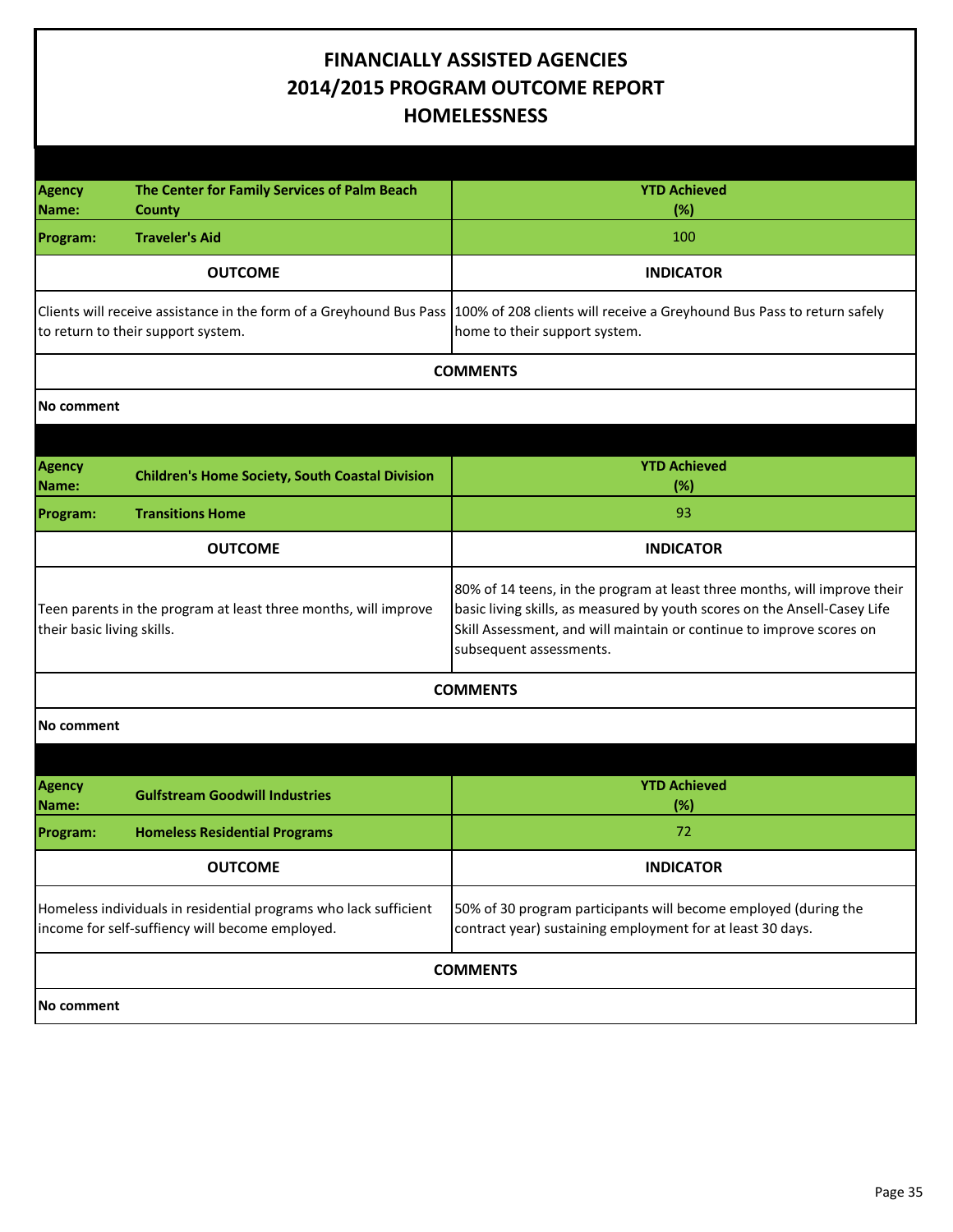#### **FINANCIALLY ASSISTED AGENCIES 2014/2015 PROGRAM OUTCOME REPORT HOMELESSNESS**

| <b>Agency</b><br>Name:                                                                                                | <b>The Lord's Place</b>                                                                                                                                                                                                  | <b>YTD Achieved</b><br>(%)                                                                                                                                |
|-----------------------------------------------------------------------------------------------------------------------|--------------------------------------------------------------------------------------------------------------------------------------------------------------------------------------------------------------------------|-----------------------------------------------------------------------------------------------------------------------------------------------------------|
| Program:                                                                                                              | <b>Permanent Supportive Housing</b>                                                                                                                                                                                      | 98                                                                                                                                                        |
|                                                                                                                       | <b>OUTCOME</b>                                                                                                                                                                                                           | <b>INDICATOR</b>                                                                                                                                          |
| Homeless individuals and families will maintain safe, stable,<br>permanent housing.                                   |                                                                                                                                                                                                                          | 80% of 80 homeless households will be stably housed for more than 180<br>days.                                                                            |
|                                                                                                                       |                                                                                                                                                                                                                          | <b>COMMENTS</b>                                                                                                                                           |
| No comment                                                                                                            |                                                                                                                                                                                                                          |                                                                                                                                                           |
|                                                                                                                       |                                                                                                                                                                                                                          |                                                                                                                                                           |
| <b>Agency</b><br><b>Name:</b>                                                                                         | <b>The Salvation Army</b>                                                                                                                                                                                                | <b>YTD Achieved</b><br>(%)                                                                                                                                |
| <b>Program:</b>                                                                                                       | <b>Center of HOPE</b>                                                                                                                                                                                                    | 79                                                                                                                                                        |
|                                                                                                                       | <b>OUTCOME</b>                                                                                                                                                                                                           | <b>INDICATOR</b>                                                                                                                                          |
| Homeless individuals at COH will move towards self-suffiency as<br>evidenced by the goals in their Transitional Plan. |                                                                                                                                                                                                                          | 80% of 120 of residents who complete 60+ days in COH will complete a<br>Transitional Plan that will address goals for employment, savings and<br>housing. |
| <b>COMMENTS</b>                                                                                                       |                                                                                                                                                                                                                          |                                                                                                                                                           |
|                                                                                                                       | Historical achievement for this outcome:<br>2011-12: 89% (Based on indicator of 80% of 60 clients)<br>2012-13: 78% (Based on indicator of 80% of 120 clients)<br>2013-14: 66% (Based on indicator of 80% of 120 clients) |                                                                                                                                                           |

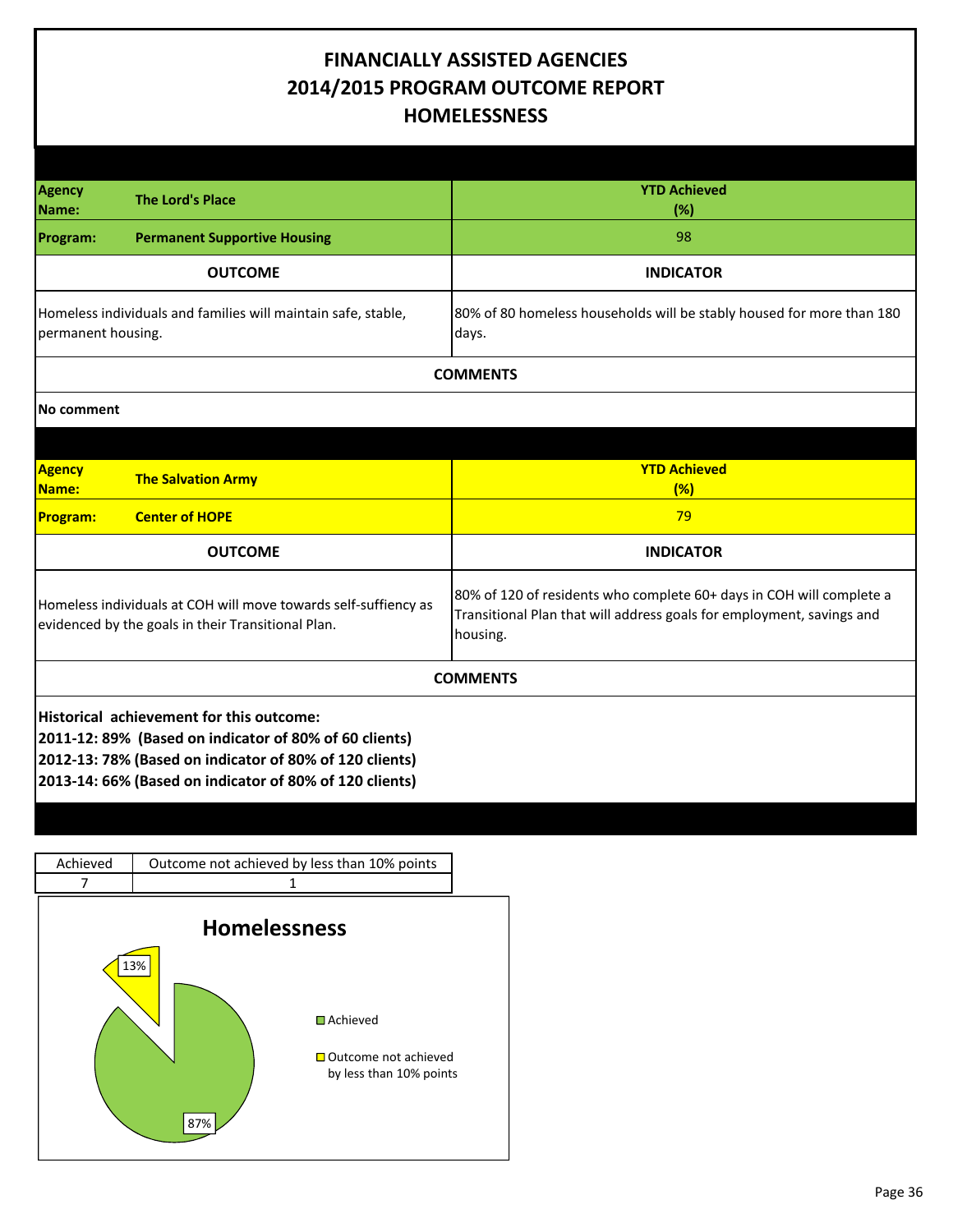| <b>FINANCIALLY ASSISTED AGENCIES</b><br>2014/2015 PROGRAM OUTCOME REPORT<br><b>NEW/CONTINUING</b>                                    |                                                                           |                                                                                                                                                 |
|--------------------------------------------------------------------------------------------------------------------------------------|---------------------------------------------------------------------------|-------------------------------------------------------------------------------------------------------------------------------------------------|
| Agency<br>Name:                                                                                                                      | <b>Children's Case Management Organization /</b><br><b>Families First</b> | <b>YTD Achieved</b><br>(%)                                                                                                                      |
| Program:                                                                                                                             | <b>Kin Support</b>                                                        | 96                                                                                                                                              |
|                                                                                                                                      | <b>OUTCOME</b>                                                            | <b>INDICATOR</b>                                                                                                                                |
|                                                                                                                                      | Reduce the number of children placed in State custody.                    | 84% of 50 kinship families will remain stable and intact (not<br>removed/placed in foster care) during the contract year.                       |
|                                                                                                                                      |                                                                           | <b>COMMENTS</b>                                                                                                                                 |
| No comment                                                                                                                           |                                                                           |                                                                                                                                                 |
| Agency<br>Name:                                                                                                                      | The Glades Initiative, Inc.                                               | <b>YTD Achieved</b><br>(%)                                                                                                                      |
| <b>Program:</b>                                                                                                                      | <b>System of Care</b>                                                     | 68                                                                                                                                              |
|                                                                                                                                      | <b>OUTCOME</b>                                                            | <b>INDICATOR</b>                                                                                                                                |
| Increase the number of low income residents living in the Glades<br>with access to health insurance, healthcare, and/or food stamps. |                                                                           | 70% of 1200 residents will receive access to food security and/or<br>healthcare insurance as a result of assistance from the Glades Initiative. |
|                                                                                                                                      |                                                                           | <b>COMMENTS</b>                                                                                                                                 |
| Historical achievement for this outcome:<br>2011-12: 92%<br>2012 -13: 93%<br>2013-14: 93%                                            |                                                                           |                                                                                                                                                 |
| <b>Agency</b><br>Name:                                                                                                               | Sickle Cell Foundation of Palm Beach County, Inc.                         | <b>YTD Achieved</b><br>$(\%)$                                                                                                                   |
| Program:                                                                                                                             | <b>Haitian Outreach Program</b>                                           | 98                                                                                                                                              |
|                                                                                                                                      | <b>OUTCOME</b>                                                            | <b>INDICATOR</b>                                                                                                                                |
| Clients who participate in the educational sessions will increase<br>their knowledge of Sickle Cell Disease / Trait symptoms.        |                                                                           | 70% of 400 persons receiving educational presentations will learn two<br>symptoms of Sickle Cell disease and Trait and how it is transmitted.   |
| <b>COMMENTS</b>                                                                                                                      |                                                                           |                                                                                                                                                 |
| No comment                                                                                                                           |                                                                           |                                                                                                                                                 |
|                                                                                                                                      |                                                                           |                                                                                                                                                 |
|                                                                                                                                      |                                                                           |                                                                                                                                                 |

Achieved | Outcome not achieved by less than 10% points 2 1

# **New & Continuing Programs**

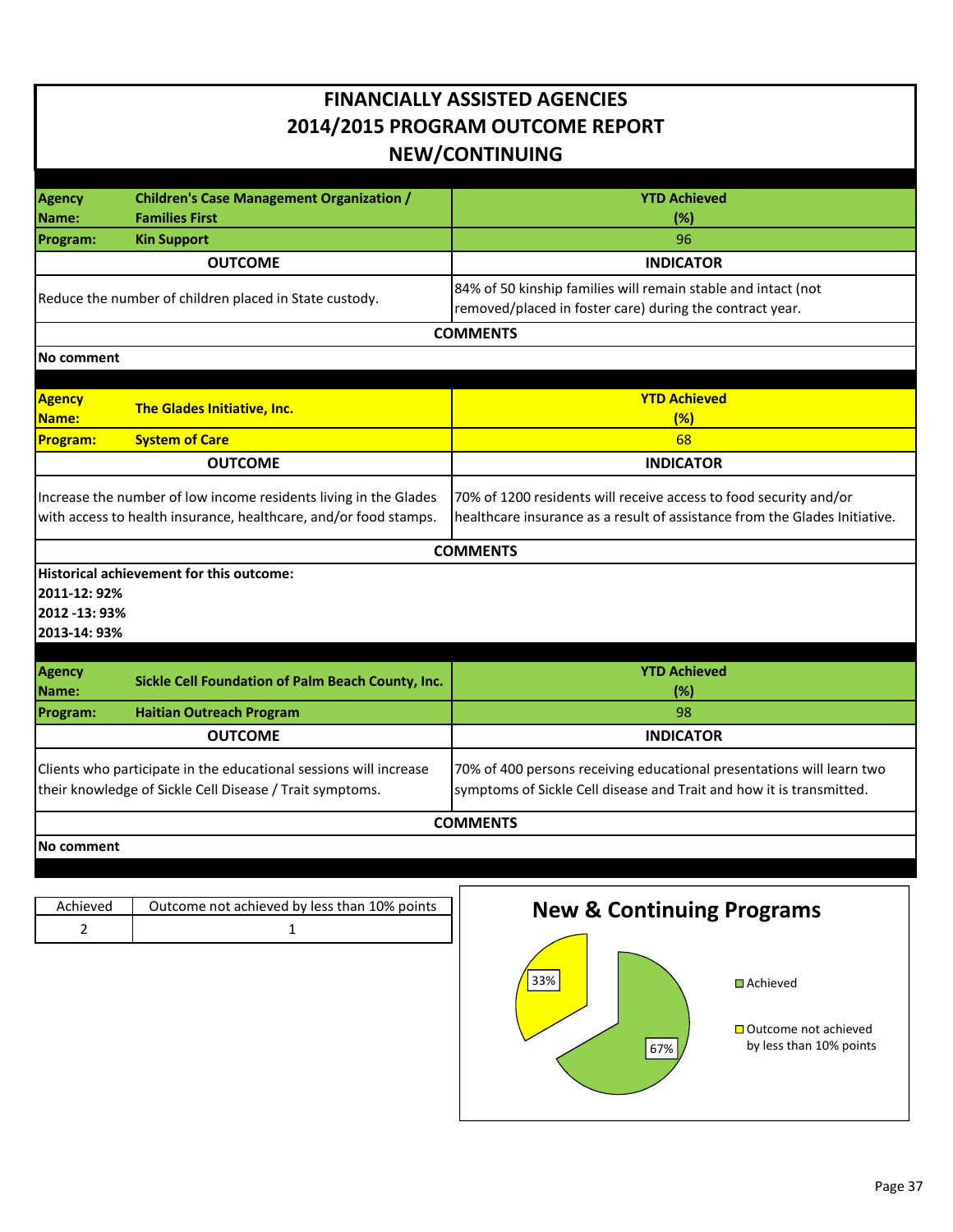#### **FINANCIALLY ASSISTED AGENCIES 2014/2015 PROGRAM OUTCOME REPORT SENIORS**

| <b>Agency</b>                                                    | 211 Palm Beach / Treasure Coast                              | <b>YTD Achieved</b>                                                                             |
|------------------------------------------------------------------|--------------------------------------------------------------|-------------------------------------------------------------------------------------------------|
| Name:                                                            |                                                              | (%)                                                                                             |
| <b>Program:</b>                                                  | <b>Elder Crisis Outreach (ECO)</b>                           | 82                                                                                              |
|                                                                  | <b>OUTCOME</b>                                               | <b>INDICATOR</b>                                                                                |
| stabilized.                                                      | ECO clients will have their crisis situation resolved and/or | 75% of 700 ECO clients will have their crisis situation resolved and/or<br>stabilized.          |
|                                                                  |                                                              | <b>COMMENTS</b>                                                                                 |
| No comment                                                       |                                                              |                                                                                                 |
|                                                                  |                                                              |                                                                                                 |
| <b>Agency</b>                                                    | <b>Alzheimer's Community Care, Inc.</b>                      | <b>YTD Achieved</b>                                                                             |
| Name:                                                            |                                                              | (%)                                                                                             |
| <b>Program:</b>                                                  | <b>Family Nurse Consultant</b>                               | 89                                                                                              |
|                                                                  | <b>OUTCOME</b>                                               | <b>INDICATOR</b>                                                                                |
| Caregivers continue providing care for their loved ones at home. |                                                              | 80% of 125 caregivers will be reassessed as being likely to continue<br>providing care at home. |
|                                                                  |                                                              | <b>COMMENTS</b>                                                                                 |
| No comment                                                       |                                                              |                                                                                                 |

| <b>Agency</b><br><b>Name:</b>     | <b>Alzheimer's Community Care, Inc.</b>                 | <b>YTD Achieved</b><br>(%)                                                                                                                         |  |
|-----------------------------------|---------------------------------------------------------|----------------------------------------------------------------------------------------------------------------------------------------------------|--|
| <b>Program:</b>                   | <b>Specialized Alzheimer's Day Care</b>                 | 84                                                                                                                                                 |  |
|                                   | <b>OUTCOME</b>                                          | <b>INDICATOR</b>                                                                                                                                   |  |
| Patients remain in the community. |                                                         | 85% of 95 clients who exit the program, will exit for reasons other than<br>nursing home placement- maintaining the patients within the community. |  |
|                                   |                                                         | <b>COMMENTS</b>                                                                                                                                    |  |
|                                   | <b>Historical achievement for this outcome</b>          |                                                                                                                                                    |  |
|                                   | 2011-12: 88% (Based on indicator of 70% of 144 clients) |                                                                                                                                                    |  |
|                                   | 2012-13: 88% (Based indicator of on 70% Of 149 clients) |                                                                                                                                                    |  |
|                                   | 2013-14: 86% (Based on indicator 85% of 90 clients)     |                                                                                                                                                    |  |

| Achieved<br>2 | Outcome not achieved by less than 10% points | <b>Seniors</b>                                                                       |
|---------------|----------------------------------------------|--------------------------------------------------------------------------------------|
|               |                                              | 33%<br><b>□</b> Achieved<br>□ Outcome not achieved<br>by less than 10% points<br>67% |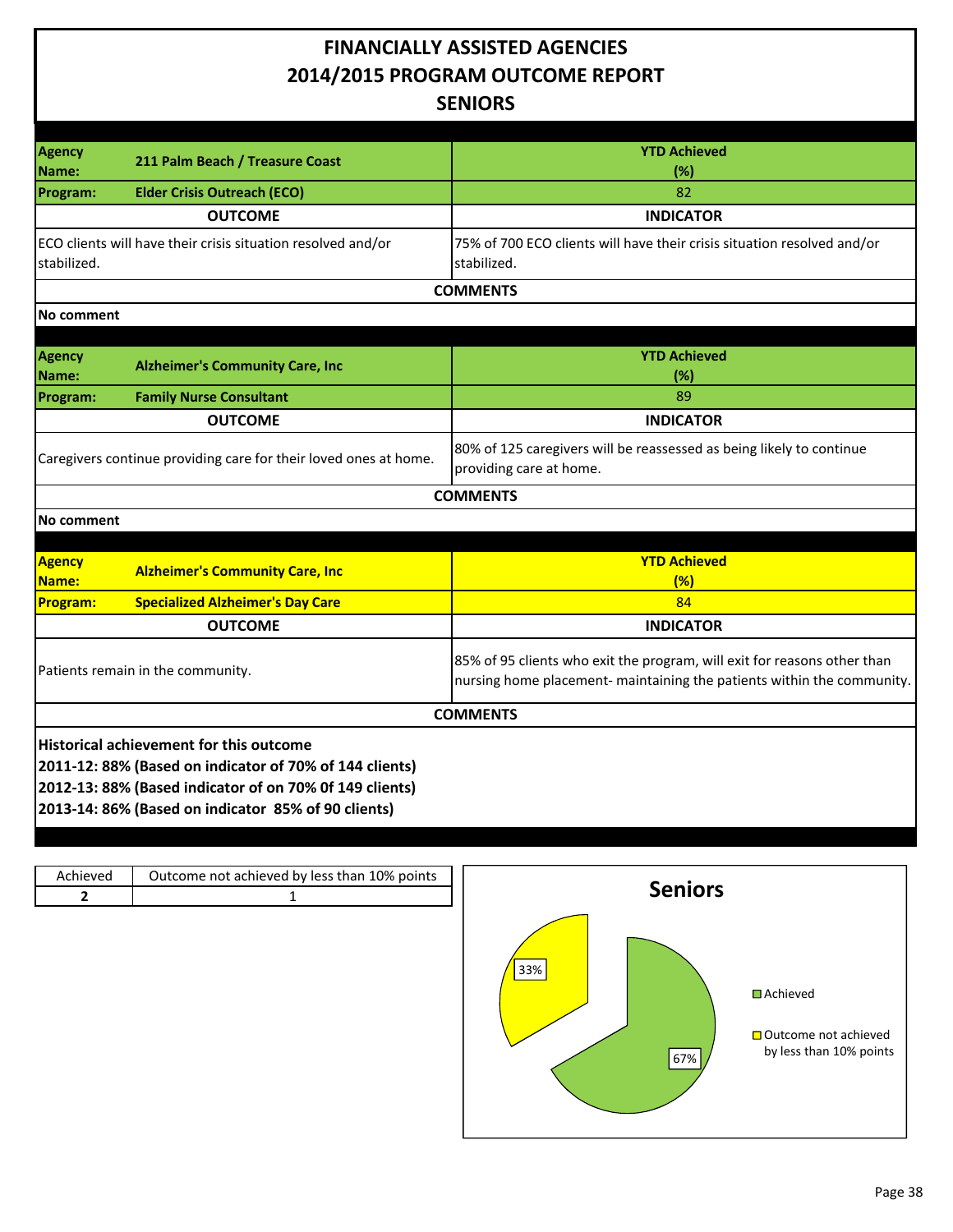#### **FINANCIALLY ASSISTED AGENCIES 2014/2015 PROGRAM OUTCOME REPORT SPECIAL NEEDS**

| <b>SPECIAL NEEDS</b>                                                                               |                                                                                                                                |                                                                                                                                                                                   |
|----------------------------------------------------------------------------------------------------|--------------------------------------------------------------------------------------------------------------------------------|-----------------------------------------------------------------------------------------------------------------------------------------------------------------------------------|
|                                                                                                    |                                                                                                                                |                                                                                                                                                                                   |
| <b>Agency</b><br>Name:                                                                             | The ARC of the Glades, Inc.                                                                                                    | <b>YTD Achieved</b><br>(%)                                                                                                                                                        |
| Program:                                                                                           | <b>Adult Developmental Services System of Care</b>                                                                             | 82                                                                                                                                                                                |
|                                                                                                    | <b>OUTCOME</b>                                                                                                                 | <b>INDICATOR</b>                                                                                                                                                                  |
| Clients with developmental disabilities will increase<br>independence.                             |                                                                                                                                | 82% of 34 clients achieve at least one short term objective, thereby<br>making progress towards greater independence.                                                             |
|                                                                                                    |                                                                                                                                | <b>COMMENTS</b>                                                                                                                                                                   |
| No comment                                                                                         |                                                                                                                                |                                                                                                                                                                                   |
| Agency<br>Name:                                                                                    | The ARC of Palm Beach County                                                                                                   | <b>YTD Achieved</b><br>(%)                                                                                                                                                        |
| <b>Program:</b>                                                                                    | The ARC's Residential Program                                                                                                  | 90                                                                                                                                                                                |
|                                                                                                    | <b>OUTCOME</b>                                                                                                                 | <b>INDICATOR</b>                                                                                                                                                                  |
| Adults with developmental disabilities will improve their<br>vocational and/or social skill level. |                                                                                                                                | 90% of 31 clients will achieve at least one goal on their Individual<br>Implementation Plan during the program year.                                                              |
|                                                                                                    |                                                                                                                                | <b>COMMENTS</b>                                                                                                                                                                   |
| No comment                                                                                         |                                                                                                                                |                                                                                                                                                                                   |
|                                                                                                    |                                                                                                                                |                                                                                                                                                                                   |
|                                                                                                    |                                                                                                                                |                                                                                                                                                                                   |
| <b>Agency</b><br>Name:                                                                             | <b>Coalition for Independent Living Options, Inc.</b><br>(CILO)                                                                | <b>YTD Achieved</b><br>(%)                                                                                                                                                        |
| <b>Program:</b>                                                                                    | <b>ALERT</b>                                                                                                                   | 100                                                                                                                                                                               |
|                                                                                                    | <b>OUTCOME</b>                                                                                                                 | <b>INDICATOR</b>                                                                                                                                                                  |
|                                                                                                    | Youth will learn at least one independent living skill each month in<br>order to prepare for work or post secondary education. | 90% of up to 60 youth will demonstrate mastery of one or more<br>independent living skills each month as evidenced by practice, role-play,<br>progress reports and observation.   |
|                                                                                                    |                                                                                                                                | <b>COMMENTS</b>                                                                                                                                                                   |
| <b>No comment</b>                                                                                  |                                                                                                                                |                                                                                                                                                                                   |
| Agency<br>Name:                                                                                    | <b>Coalition for Independent Living Options, Inc.</b><br>(CILO)                                                                | <b>YTD Achieved</b><br>(%)                                                                                                                                                        |
| <b>Program:</b>                                                                                    | <b>SAIL</b>                                                                                                                    | 85                                                                                                                                                                                |
|                                                                                                    | <b>OUTCOME</b>                                                                                                                 | <b>INDICATOR</b>                                                                                                                                                                  |
|                                                                                                    | Adults with disabilities will be able to manage their lives and<br>maintain their independence in the community.               | 80% of 150 adults with disabilities will participate in independent living<br>skills training in order to manage their lives and maintain their<br>independence in the community. |
|                                                                                                    |                                                                                                                                | <b>COMMENTS</b>                                                                                                                                                                   |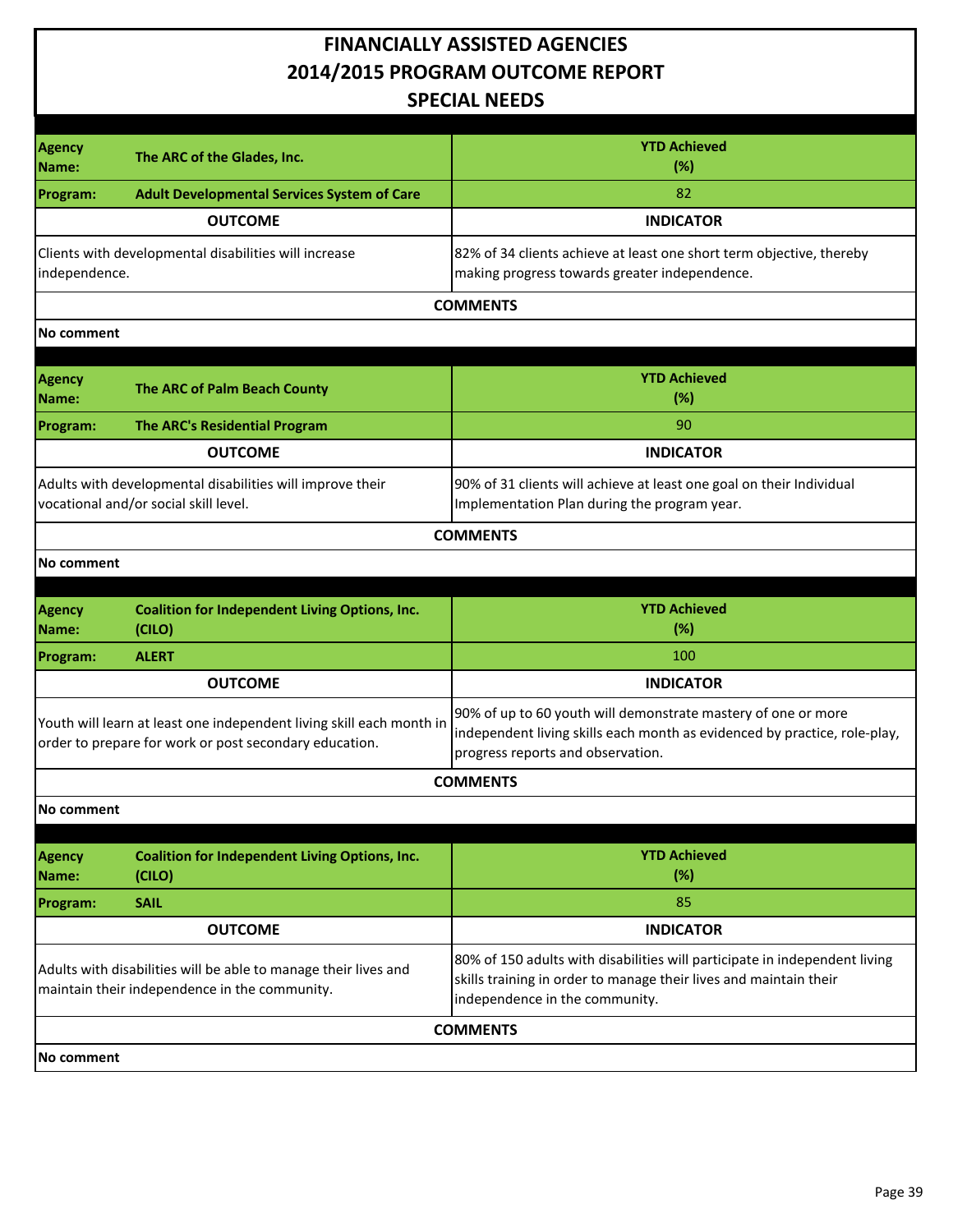| <b>SPECIAL NEEDS</b>                                                                                                                        |                                                                                                         |                                                                                                                                                                                                                                                                                         |
|---------------------------------------------------------------------------------------------------------------------------------------------|---------------------------------------------------------------------------------------------------------|-----------------------------------------------------------------------------------------------------------------------------------------------------------------------------------------------------------------------------------------------------------------------------------------|
| <b>Agency</b><br>Name:                                                                                                                      | <b>Easter Seals Florida, Inc.</b>                                                                       | <b>YTD Achieved</b><br>(% )                                                                                                                                                                                                                                                             |
| Program:                                                                                                                                    | <b>Early Intervention and Advocacy</b>                                                                  | $11\,$                                                                                                                                                                                                                                                                                  |
|                                                                                                                                             | <b>OUTCOME</b>                                                                                          | <b>INDICATOR</b>                                                                                                                                                                                                                                                                        |
|                                                                                                                                             | Children will be at developmentally appropiate level.                                                   | 80% of 30 children served will be at a developmentally appropiate level to<br>start kindergarten at 4 years of age.                                                                                                                                                                     |
|                                                                                                                                             |                                                                                                         | <b>COMMENTS</b>                                                                                                                                                                                                                                                                         |
|                                                                                                                                             | There is no previous program history. 2014-15 was the first year of this FAA program.                   |                                                                                                                                                                                                                                                                                         |
| <b>Agency</b><br>Name:                                                                                                                      | <b>Legal Aid Society of Palm Beach County</b>                                                           | <b>YTD Achieved</b><br>(%)                                                                                                                                                                                                                                                              |
| Program:                                                                                                                                    | <b>Guardian Advocacy Project</b>                                                                        | 100                                                                                                                                                                                                                                                                                     |
|                                                                                                                                             | <b>OUTCOME</b>                                                                                          | <b>INDICATOR</b>                                                                                                                                                                                                                                                                        |
| Clients with developmental disabilities will have legal advice and<br>representation to protect their rights.                               |                                                                                                         | 100% of 20 clients served will receive support from the Guardian<br>Advocacy Program in at least one of the following areas of life:<br>employment, income, residential, independent living, community based<br>day supports, advocacy, special needs, and additional support services. |
|                                                                                                                                             |                                                                                                         | <b>COMMENTS</b>                                                                                                                                                                                                                                                                         |
|                                                                                                                                             |                                                                                                         | The stated outcome was technically an output, rather than an outcome. FAA staff working it program to develop outcome.                                                                                                                                                                  |
| <b>Agency</b><br>Name:                                                                                                                      | <b>Palm Beach Habilitation Center</b>                                                                   | <b>YTD Achieved</b><br>(%)                                                                                                                                                                                                                                                              |
| <b>Program:</b>                                                                                                                             | <b>Computer Training Program</b>                                                                        | 92                                                                                                                                                                                                                                                                                      |
|                                                                                                                                             | <b>OUTCOME</b>                                                                                          | <b>INDICATOR</b>                                                                                                                                                                                                                                                                        |
|                                                                                                                                             | Clients will participate in individual and group computer skills<br>training over the course of a year. | 70% of 80 clients will be able to identify and complete at least one<br>personal achievement goal related to computer skills acquisition.                                                                                                                                               |
|                                                                                                                                             |                                                                                                         | <b>COMMENTS</b>                                                                                                                                                                                                                                                                         |
| No comment                                                                                                                                  |                                                                                                         |                                                                                                                                                                                                                                                                                         |
| <b>Agency</b><br>Name:                                                                                                                      | <b>Palm Beach Habilitation Center</b>                                                                   | <b>YTD Achieved</b><br>(%)                                                                                                                                                                                                                                                              |
| Program:                                                                                                                                    | <b>Seniors in Transition and Retirement Services</b><br>(STARS)                                         | 96                                                                                                                                                                                                                                                                                      |
|                                                                                                                                             | <b>OUTCOME</b>                                                                                          | <b>INDICATOR</b>                                                                                                                                                                                                                                                                        |
| Seniors with significant disabilities need to remain active and<br>involved in their community in order to avoid institutional<br>settings. |                                                                                                         | 80% of 30 clients will attend a community outing at least four times per<br>quarter.                                                                                                                                                                                                    |
|                                                                                                                                             |                                                                                                         | <b>COMMENTS</b>                                                                                                                                                                                                                                                                         |
| No comment                                                                                                                                  |                                                                                                         |                                                                                                                                                                                                                                                                                         |